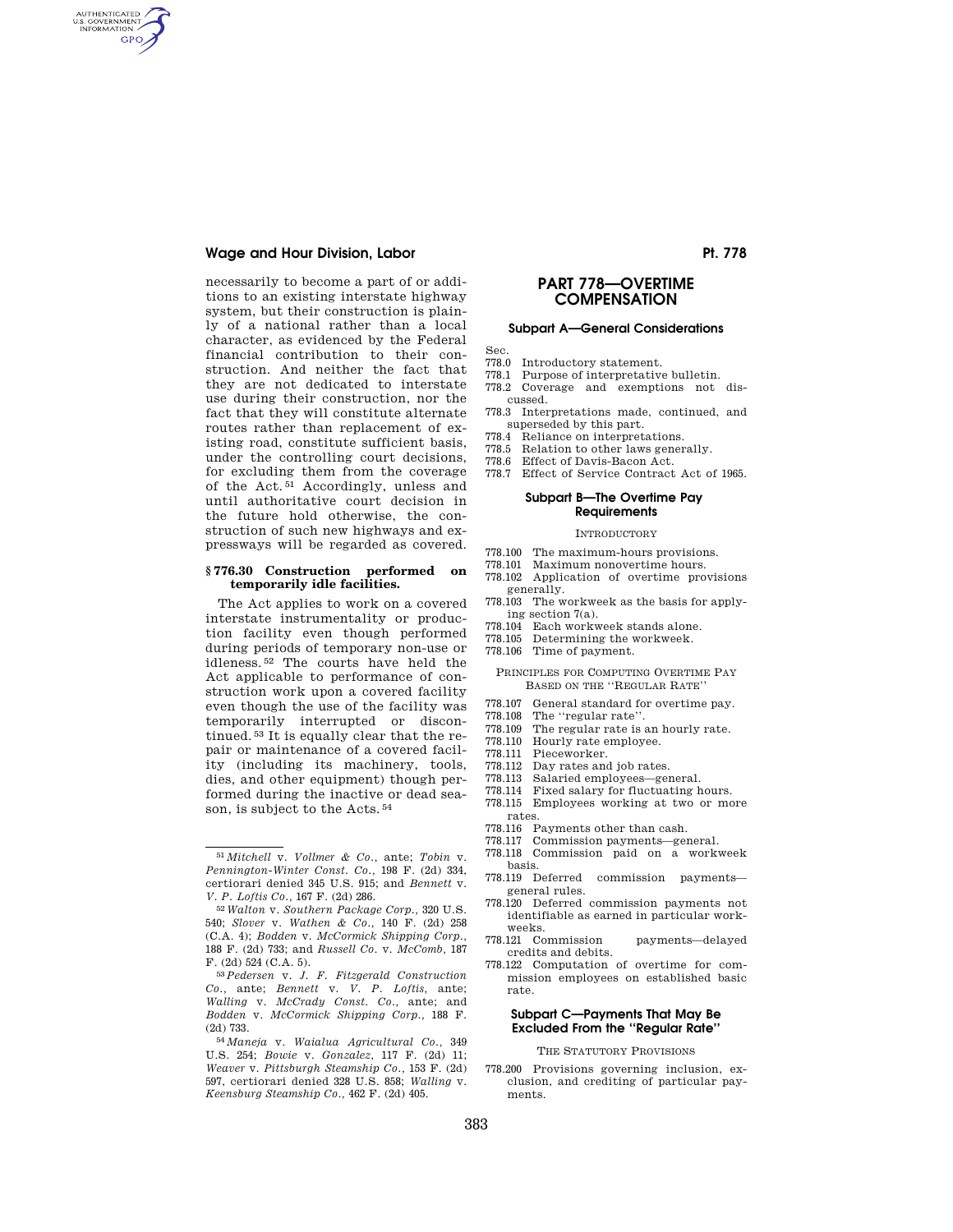EXTRA COMPENSATION PAID FOR OVERTIME

- 778.201 Overtime premiums—general.
- 778.202 Premium pay for hours in excess of a daily or weekly standard.
- 778.203 Premium pay for work on Saturdays,
- Sundays, and other ''special days''. 778.204 ''Clock pattern'' premium pay.
- 778.205 Premiums for weekend and holiday work—example.
- 778.206 Premiums for work outside basic workday or workweek—examples.
- 778.207 Other types of contract premium pay distinguished.

#### BONUSES

- 778.208 Inclusion and exclusion of bonuses in computing the ''regular rate''.
- 778.209 Method of inclusion of bonus in regular rate.
- 778.210 Percentage of total earnings as bonus.
- 778.211 Discretionary bonuses.
- 778.212 Gifts, Christmas and special occasion bonuses.
- 778.213 Profit-sharing, thrift, and savings plans.
- 778.214 Benefit plans; including profit-sharing plans or trusts providing similar benefits.
- 778.215 Conditions for exclusion of benefitplan contributions under section 7(e)(4).

PAYMENTS NOT FOR HOURS WORKED

- 778.216 The provisions of section 7(e)(2) of the Act.
- 778.217 Reimbursement for expenses.
- 778.218 Pay for certain idle hours.
- 778.219 Pay for foregoing holidays and vacations.
- 778.220 ''Show-up'' or ''reporting'' pay.
- $778.221$  "Call-back" pay.
- 778.222 Other payments similar to ''callback'' pay.
- 778.223 Pay for non-productive hours distinguished.
- 778.224 ''Other similar payments''.

#### TALENT FEES IN THE RADIO AND TELEVISION INDUSTRY

778.225 Talent fees excludable under regulations.

#### **Subpart D—Special Problems**

#### **INTRODUCTORY**

778.300 Scope of subpart.

- CHANGE IN THE BEGINNING OF THE WORKWEEK
- 778.301 Overlapping when change of workweek is made.
- 778.302 Computation of overtime due for overlapping workweeks.

ADDITIONAL PAY FOR PAST PERIOD

778.303 Retroactive pay increases.

# **Pt. 778 29 CFR Ch. V (7–1–11 Edition)**

HOW DEDUCTIONS AFFECT THE REGULAR RATE

- 778.304 Amounts deducted from cash wages—general. 778.305 Computation where particular types
- of deductions are made. 778.306 Salary reductions in short work-
- weeks.
- 778.307 Disciplinary deductions.

#### LUMP SUM ATTRIBUTED TO OVERTIME

- 778.308 The overtime rate is an hourly rate.
- 778.309 Fixed sum for constant amount of
- overtime. 778.310 Fixed sum for varying amounts of
- overtime. 778.311 Flat rate for special job performed in overtime hours.

#### ''TASK'' BASIS OF PAYMENT

- 778.312 Pay for task without regard to actual hours.
- 778.313 Computing overtime pay under the Act for employees compensated on task basis.
- 778.314 Special situations.

#### EFFECT OF FAILURE TO COUNT OR PAY FOR CERTAIN WORKING HOURS

778.315 Payment for all hours worked in overtime workweek is required.

- 778.316 Agreements or practices in conflict with statutory requirements are ineffective.
- 778.317 Agreements not to pay for certain nonovertime hours.
- 778.318 Productive and nonproductive hours of work.

#### EFFECT OF PAYING FOR BUT NOT COUNTING CERTAIN HOURS

- 778.319 Paying for but not counting hours worked.
- 778.320 Hours that would not be hours worked if not paid for.
- REDUCTION IN WORKWEEK SCHEDULE WITH NO CHANGE IN PAY
- 778.321 Decrease in hours without decrease in pay—general. 778.322 Reducing the fixed workweek for
- which a salary is paid.
- 778.323 Effect if salary is for variable workweek.
- 778.324 Effect on hourly rate employees.
- 778.325 Effect on salary covering more than 40 hours' pay.
- 778.326 Reduction of regular overtime workweek without reduction of take-home pay. 778.327 Temporary or sporadic reduction in
- schedule.
- 778.328 Plan for gradual permanent reduction in schedule.
- 778.329 Alternating workweeks of different fixed lengths.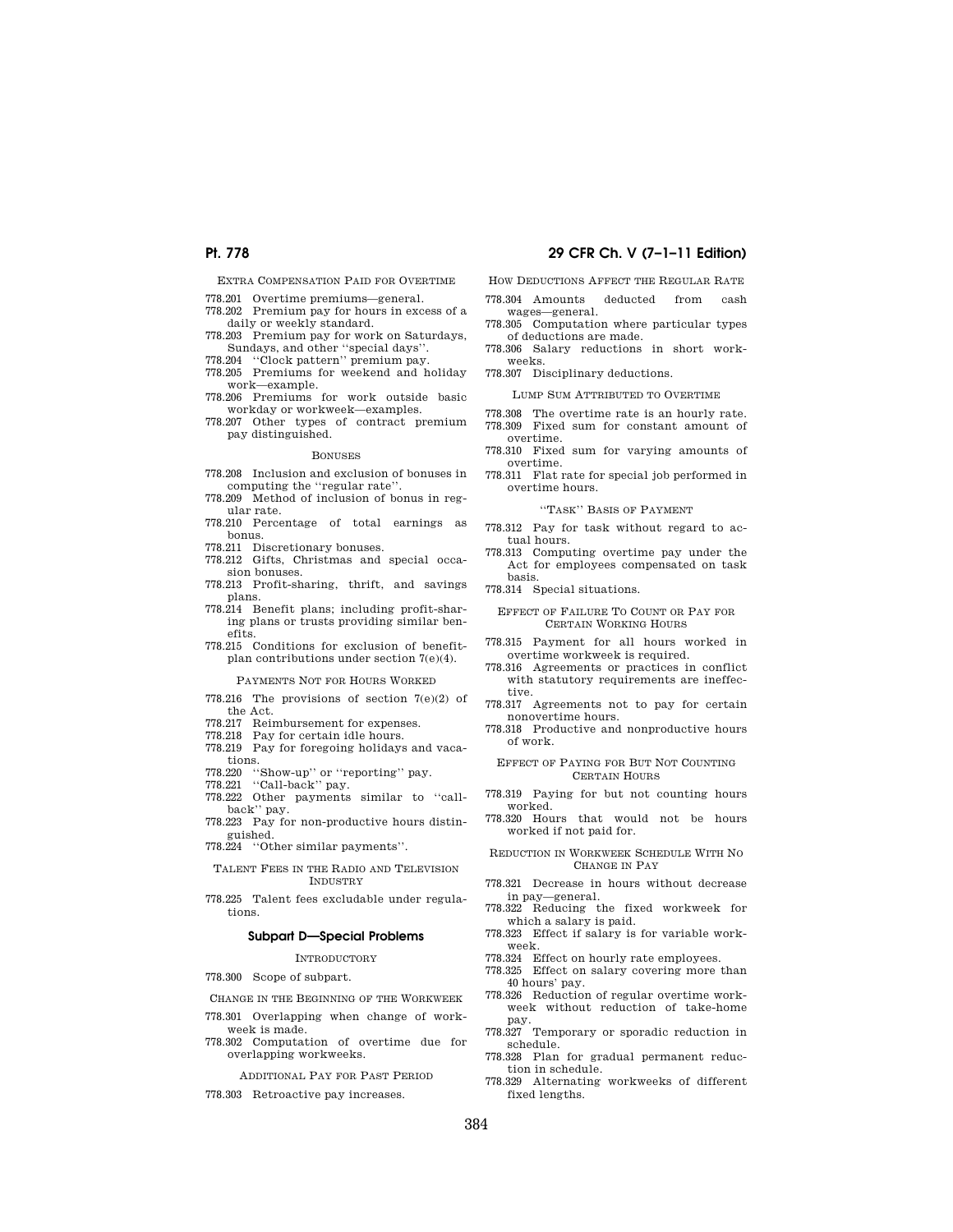#### PRIZES AS BONUSES

- 778.330 Prizes or contest awards generally.
- 778.331 Awards for performance on the job.
- 778.332 Awards for activities not normally part of employee's job.

778.333 Suggestion system awards.

#### **Subpart E—Exceptions From the Regular Rate Principles**

#### COMPUTING OVERTIME PAY ON AN ''ESTABLISHED'' RATE

- 778.400 The provisions of section  $7(g)(3)$  of the Act.
- 778.401 Regulations issued under section  $7(g)(3)$ .

GUARANTEED COMPENSATION WHICH INCLUDES OVERTIME PAY

- 778.402 The statutory exception provided by section 7(f) of the Act.
- 778.403 Constant pay for varying workweeks including overtime is not permitted except as specified in section 7(f).
- 778.404 Purposes of exemption.
- 778.405 What types of employees are affected.
- 778.406 Nonovertime hours as well as overtime hours must be irregular if section 7(f) is to apply.
- 778.407 The nature of the section 7(f) contract.
- 778.408 The specified regular rate.
- 778.409 Provision for overtime pay.
- 778.410 The guaranty under section 7(f).
- 778.411 Sixty-hour limit on pay guaranteed by contract.
- 778.412 Relationship between amount guaranteed and range of hours employee may be expected to work.
- 778.413 Guaranty must be based on rates specified in contract.
- 778.414 ''Approval'' of contracts under section 7(f).
- COMPUTING OVERTIME PAY ON THE RATE AP-PLICABLE TO THE TYPE OF WORK PERFORMED IN OVERTIME HOURS (SECS.  $7(G)(1)$  AND  $(2)$ )
- 778.415 The statutory provisions.
- 778.416 Purpose of provisions.
- 778.417 General requirements of section 7(g). 778.418 Pieceworkers.
- 778.419 Hourly workers employed at two or more jobs.
- 778.420 Combined hourly rates and piece rates.
- 778.421 Offset hour for hour.

#### **Subpart F—Pay Plans Which Circumvent the Act**

#### DEVICES TO EVADE THE OVERTIME REQUIREMENTS

- 778.500 Artificial regular rates.
- 778.501 The ''split-day'' plan.

#### PSEUDO-BONUSES

- 778.502 Artificially labeling part of the regular wages a ''bonus''.
- 778.503 Pseudo ''percentage bonuses''.

### **Subpart G—Miscellaneous**

- 778.600 Veterans' subsistence allowances. 778.601 Special overtime provisions available for hospital and residential care establishments under section 7(j).
- 778.602 Special overtime provisions under section 7(b).
- 778.603 Special overtime provisions for certain employees receiving remedial education under section 7(q).

AUTHORITY: 52 Stat. 1060, as amended; 29 U.S.C. 201 *et seq.* Section 778.200 also issued under Pub. L. 106–202, 114 Stat. 308 (29 U.S.C. 207(e) and (h)).

SOURCE: 33 FR 986, Jan. 26, 1968, unless otherwise noted.

# **Subpart A—General Considerations**

#### **§ 778.0 Introductory statement.**

The Fair Labor Standards Act, as amended, hereinafter referred to as the Act, is a Federal statute of general application which establishes minimum wage, overtime pay, child labor, and equal pay requirements that apply as provided in the Act. All employees whose employment has the relationship to interstate or foreign commerce which the Act specifies are subject to the prescribed labor standards unless specifically exempted from them. Employers having such employees are required to comply with the Act's provisions in this regard unless relieved therefrom by some exemption in the Act. Such employers are also required to comply with specified recordkeeping requirements contained in part 516 of this chapter. The law authorizes the Department of Labor to investigate for compliance and, in the event of violations, to supervise the payment of unpaid wages or unpaid overtime compensation owing to any employee. The law also provides for enforcement in the courts.

#### **§ 778.1 Purpose of interpretative bulletin.**

This part 778 constitutes the official interpretation of the Department of Labor with respect to the meaning and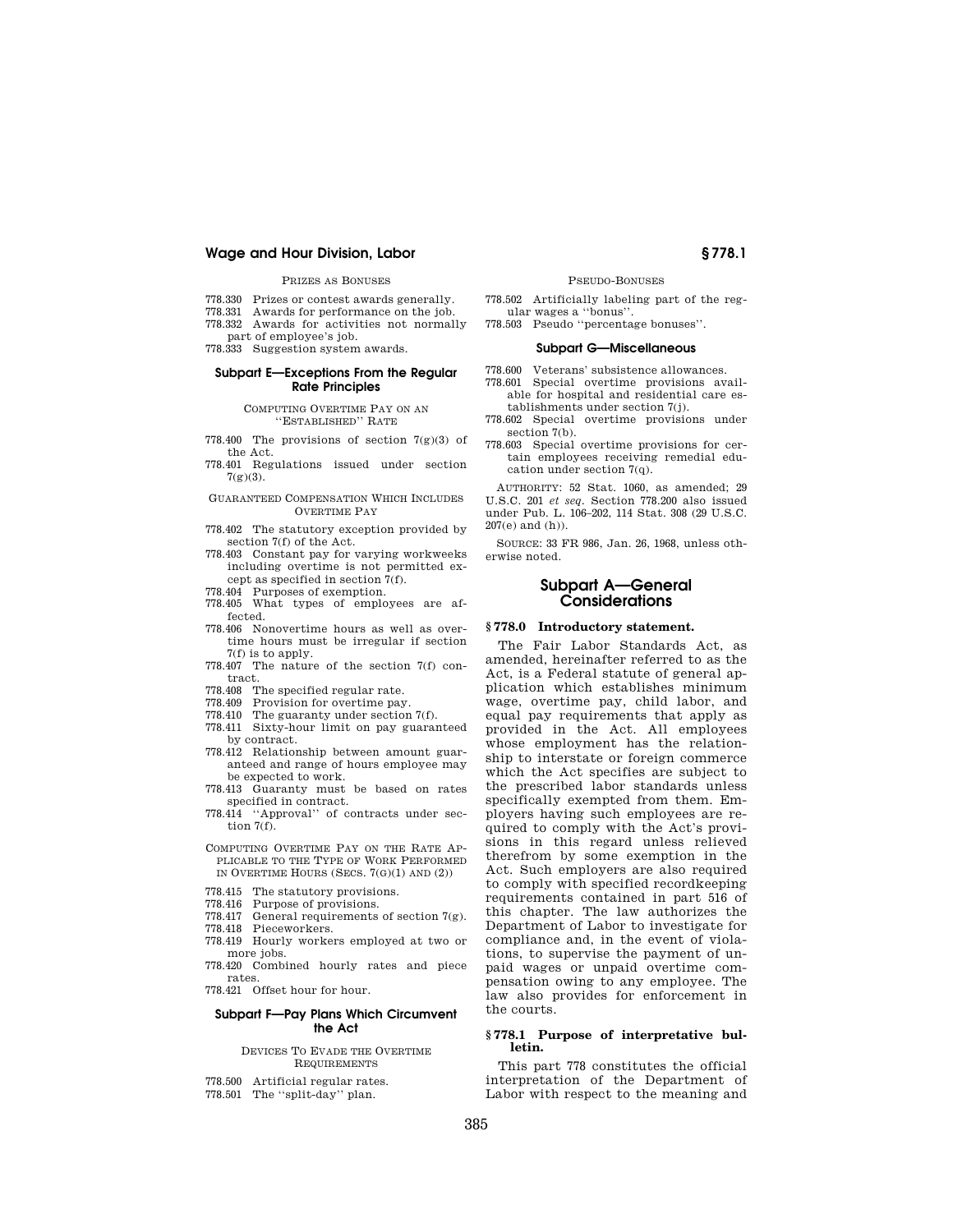# **§ 778.2 29 CFR Ch. V (7–1–11 Edition)**

application of the maximum hours and overtime pay requirements contained in section 7 of the Act. It is the purpose of this bulletin to make available in one place the interpretations of these provisions which will guide the Secretary of Labor and the Administrator in the performance of their duties under the Act unless and until they are otherwise directed by authoritative decisions of the courts or conclude, upon reexamination of an interpretation, that it is incorrect. These official interpretations are issued by the Administrator on the advice of the Solicitor of Labor, as authorized by the Secretary (Reorg. Pl. 6 of 1950, 64 Stat. 1263; Gen. Ord. 45A, May 24, 1950, 15 FR 3290).

#### **§ 778.2 Coverage and exemptions not discussed.**

This part 778 does not deal with the general coverage of the Act or various specific exemptions provided in the statute, under which certain employees within the general coverage of the wage and hours provisions are wholly or partially excluded from the protection of the Act's minimum-wage and overtime-pay requirements. Some of these exemptions are self-executing; others call for definitions or other action by the Administrator. Regulations and interpretations relating to general coverage and specific exemptions may be found in other parts of this chapter.

#### **§ 778.3 Interpretations made, continued, and superseded by this part.**

On and after publication of this part in the FEDERAL REGISTER, the interpretations contained therein shall be in effect and shall remain in effect until they are modified, rescinded or withdrawn. This part supersedes and replaces the interpretations previously published in the FEDERAL REGISTER and Code of Federal Regulations as part 778 of this chapter. Prior opinions, rulings and interpretations and prior enforcement policies which are not inconsistent with the interpretations in this part or with the Fair Labor Standards Act as amended are continued in effect; all other opinions, rulings, interpretations, and enforcement policies on the subjects discussed in the interpretations in this part are rescinded and withdrawn. Questions on matters not fully covered by this part may be addressed to the Administrator of the Wage and Hour Division, U.S. Department of Labor, Washington, DC 20210, or to any Regional Office of the Division.

[46 FR 7309, Jan. 23, 1981]

## **§ 778.4 Reliance on interpretations.**

The interpretations of the law contained in this part 778 are official interpretations which may be relied upon as provided in section 10 of the Portal-to-Portal Act of 1947 (61 Stat. 84).

#### **§ 778.5 Relation to other laws generally.**

Various Federal, State, and local laws require the payment of minimum hourly, daily or weekly wages different from the minimum set forth in the Fair Labor Standards Act, and the payment of overtime compensation computed on bases different from those set forth in the Fair Labor Standards Act. Where such legislation is applicable and does not contravene the requirements of the Fair Labor Standards Act, nothing in the act, the regulations or the interpretations announced by the Administrator should be taken to override or nullify the provisions of these laws. Compliance with other applicable legislation does not excuse noncompliance with the Fair Labor Standards Act. Where a higher minimum wage than that set in the Fair Labor Standards Act is applicable to an employee by virtue of such other legislation, the regular rate of the employee, as the term is used in the Fair Labor Standards Act, cannot be lower than such applicable minimum, for the words ''regular rate at which he is employed'' as used in section 7 must be construed to mean the regular rate at which he is lawfully employed.

# **§ 778.6 Effect of Davis-Bacon Act.**

Section 1 of the Davis-Bacon Act (46 Stat. 1494, as amended; 40 U.S.C. 276a) provides for the inclusion of certain fringe benefits in the prevailing wages that are predetermined by the Secretary of Labor, under that Act and related statutes, as minimum wages for laborers and mechanics employed by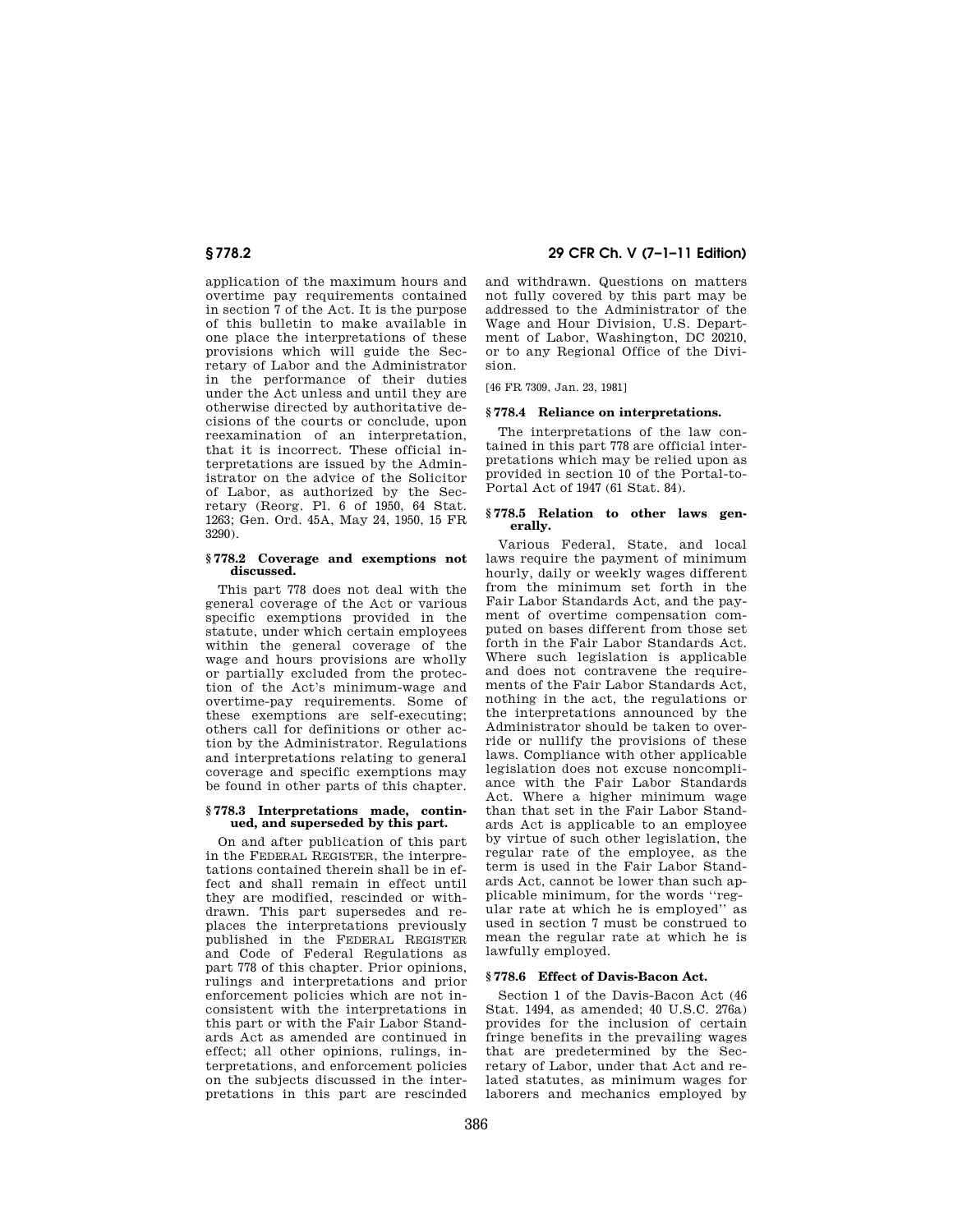contractors and subcontractors performing construction activity on Federal and federally assisted projects. Laborers and mechanics performing work subject to such predetermined minimum wages may, if they work overtime, be subject to overtime compensation provisions of other laws which may apply concurrently to them, including the Fair Labor Standards Act. In view of this fact, specific provision was made in the Davis-Bacon Act for the treatment of such predetermined fringe benefits in the computation of overtime compensation under other applicable statutes including the Fair Labor Standards Act. The application of this provision is discussed in §5.32 of this title, which should be considered together with the interpretations in this part 778 in determining any overtime compensation payable under the Fair Labor Standards Act to such laborers and mechanics in any workweek when they are subject to fringe benefit wage determinations under the Davis-Bacon and related acts.

#### **§ 778.7 Effect of Service Contract Act of 1965.**

The McNamara-O'Hara Service Contract Act of 1965, which provides for the predetermination and the specification in service contracts entered into by the Federal Government or the District of Columbia, of the minimum wages and fringe benefits to be received by employees of contractors and subcontractors employed in work on such contracts, contains the following provision:

SEC. 6. In determining any overtime pay to which such service employees are entitled under any Federal law, the regular or basic hourly rate of pay of such an employee shall not include any fringe benefit payments computed hereunder which are excluded from the regular rate under the Fair Labor Standards Act by provisions of section 7(e)\* thereof. (\*Subsection designation changed in text from section 7(d) to 7(e) to conform with the relettering enacted by the Fair Labor Standards Amendments of 1966.)

Where the fringe benefits specified in such a service contract are furnished to an employee, the above provision permits exclusion of such fringe benefits from the employee's regular rate of pay under the Fair Labor Standards Act

pursuant to the rules and principles set forth in subpart C of this part 778. However, the McNamara-O'Hara Act permits an employer to discharge his obligation to provide the specified fringe benefits by furnishing any equivalent combinations of bona fide fringe benefits or by making equivalent or differential payments in cash. Permissible methods of doing this are set forth in part 4 of this title, subpart B. If the employer furnishes equivalent benefits or makes cash payments, or both, to an employee as therein authorized, the amounts thereof, to the extent that they operate to discharge the employer's obligation under the McNamara-O'Hara Act to furnish such specified fringe benefits, may be excluded pursuant to such Act from the employee's regular or basic rate of pay in computing any overtime pay due the employee under the Fair Labor Standards Act, pursuant to the rule provided in §4.55 of this title. This means that such equivalent fringe benefits or cash payments which are authorized under the McNamara-O'Hara Act to be provided in lieu of the fringe benefits specified in determinations issued under such Act are excludable from the regular rate in applying the overtime provisions of the Fair Labor Standards Act if the fringe benefits specified under the McNamara-O'Hara Act would be so excludable if actually furnished. This is true regardless of whether the equivalent benefits or payments themselves meet the requirements of section 7(e) of the Fair Labor Standards Act and subpart C of this part 778.

# **Subpart B—The Overtime Pay Requirements**

#### INTRODUCTORY

#### **§ 778.100 The maximum-hours provisions.**

Section 7(a) of the Act deals with maximum hours and overtime compensation for employees who are within the general coverage of the Act and are not specifically exempt from its overtime pay requirements. It prescribes the maximum weekly hours of work permitted for the employment of such employees in any workweek without extra compensation for overtime,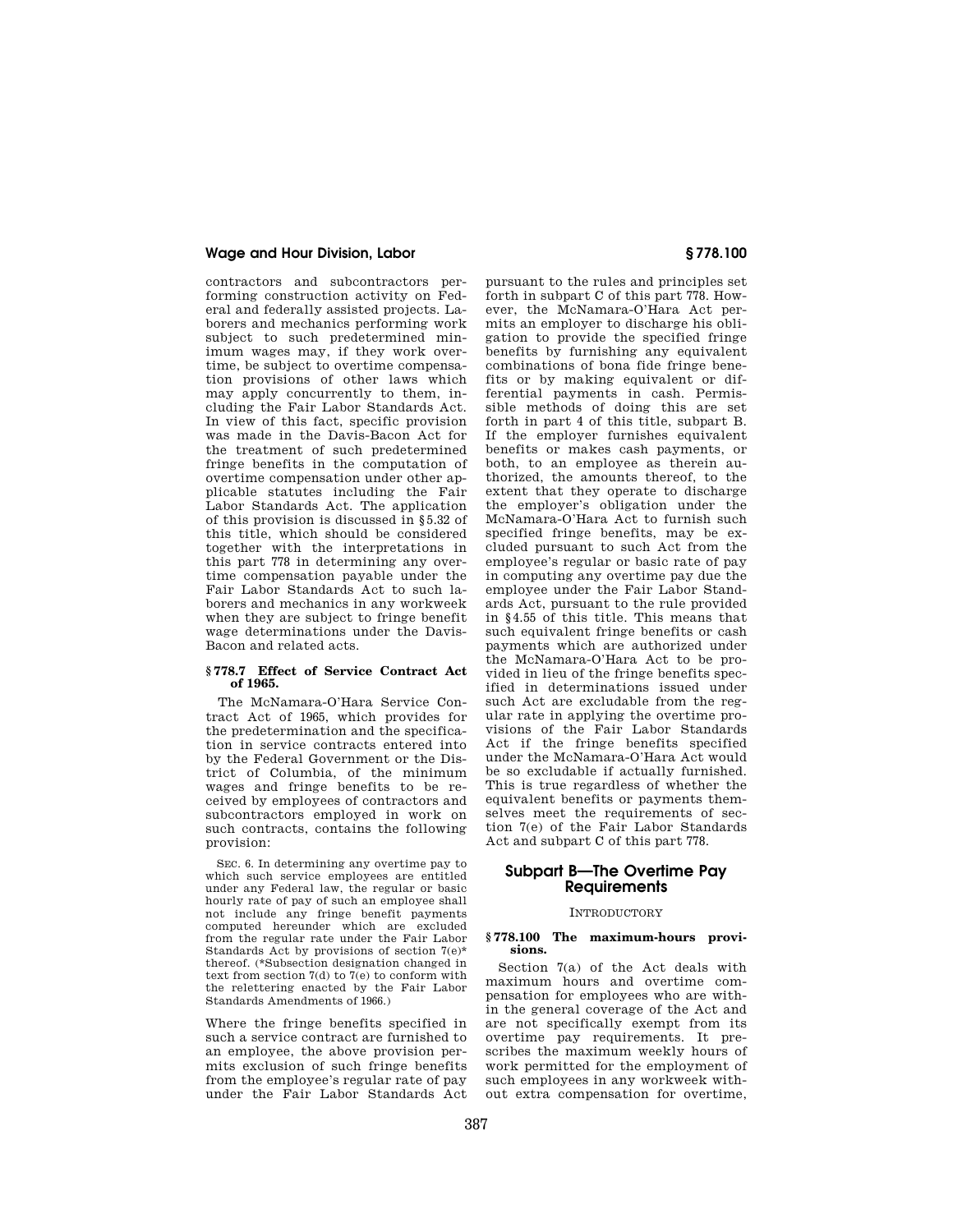and a general overtime rate of pay not less than one and one-half times the employee's regular rate which the employee must receive for all hours worked in any workweek in excess of the applicable maximum hours. The employment by an employer of an employee in any work subject to the Act in any workweek brings these provisions into operation. The employer is prohibited from employing the employee in excess of the prescribed maximum hours in such workweek without paying him the required extra compensation for the overtime hours worked at a rate meeting the statutory requirement.

#### **§ 778.101 Maximum nonovertime hours.**

As a general standard, section 7(a) of the Act provides 40 hours as the maximum number that an employee subject to its provisions may work for an employer in any workweek without receiving additional compensation at not less than the statutory rate for overtime. Hours worked in excess of the statutory maximum in any workweek are overtime hours under the statute; a workweek no longer than the prescribed maximum is a nonovertime workweek under the Act, to which the pay requirements of section 6 (minimum wage and equal pay) but not those of section 7(a) are applicable.

[46 FR 7309, Jan. 23, 1981]

#### **§ 778.102 Application of overtime provisions generally.**

Since there is no absolute limitation in the Act (apart from the child labor provisions and regulations thereunder) on the number of hours that an employee may work in any workweek, he may work as many hours a week as he and his employer see fit, so long as the required overtime compensation is paid him for hours worked in excess of the maximum workweek prescribed by section 7(a). The Act does not generally require, however, that an employee be paid overtime compensation for hours in excess of eight per day, or for work on Saturdays, Sundays, holidays or regular days of rest. If no more than the maximum number of hours prescribed in the Act are actually worked in the workweek, overtime compensa-

# **§ 778.101 29 CFR Ch. V (7–1–11 Edition)**

tion pursuant to section 7(a) need not be paid. Nothing in the Act, however, will relieve an employer of any obligation he may have assumed by contract or of any obligation imposed by other Federal or State law to limit overtime hours of work or to pay premium rates for work in excess of a daily standard or for work on Saturdays, Sundays, holidays, or other periods outside of or in excess of the normal or regular workweek or workday. (The effect of making such payments is discussed in §§778.201 through 778.207 and 778.219.)

[46 FR 7309, Jan. 23, 1981]

#### **§ 778.103 The workweek as the basis for applying section 7(a).**

If in any workweek an employee is covered by the Act and is not exempt from its overtime pay requirements, the employer must total all the hours worked by the employee for him in that workweek (even though two or more unrelated job assignments may have been performed), and pay overtime compensation for each hour worked in excess of the maximum hours applicable under section 7(a) of the Act. In the case of an employee employed jointly by two or more employers (see part 791 of this chapter), all hours worked by the employee for such employers during the workweek must be totaled in determining the number of hours to be compensated in accordance with section 7(a). The principles for determining what hours are hours worked within the meaning of the Act are discussed in part 785 of this chapter.

# **§ 778.104 Each workweek stands alone.**

The Act takes a single workweek as its standard and does not permit averaging of hours over 2 or more weeks. Thus, if an employee works 30 hours one week and 50 hours the next, he must receive overtime compensation for the overtime hours worked beyond the applicable maximum in the second week, even though the average number of hours worked in the 2 weeks is 40. This is true regardless of whether the employee works on a standard or swing-shift schedule and regardless of whether he is paid on a daily, weekly, biweekly, monthly or other basis. The rule is also applicable to pieceworkers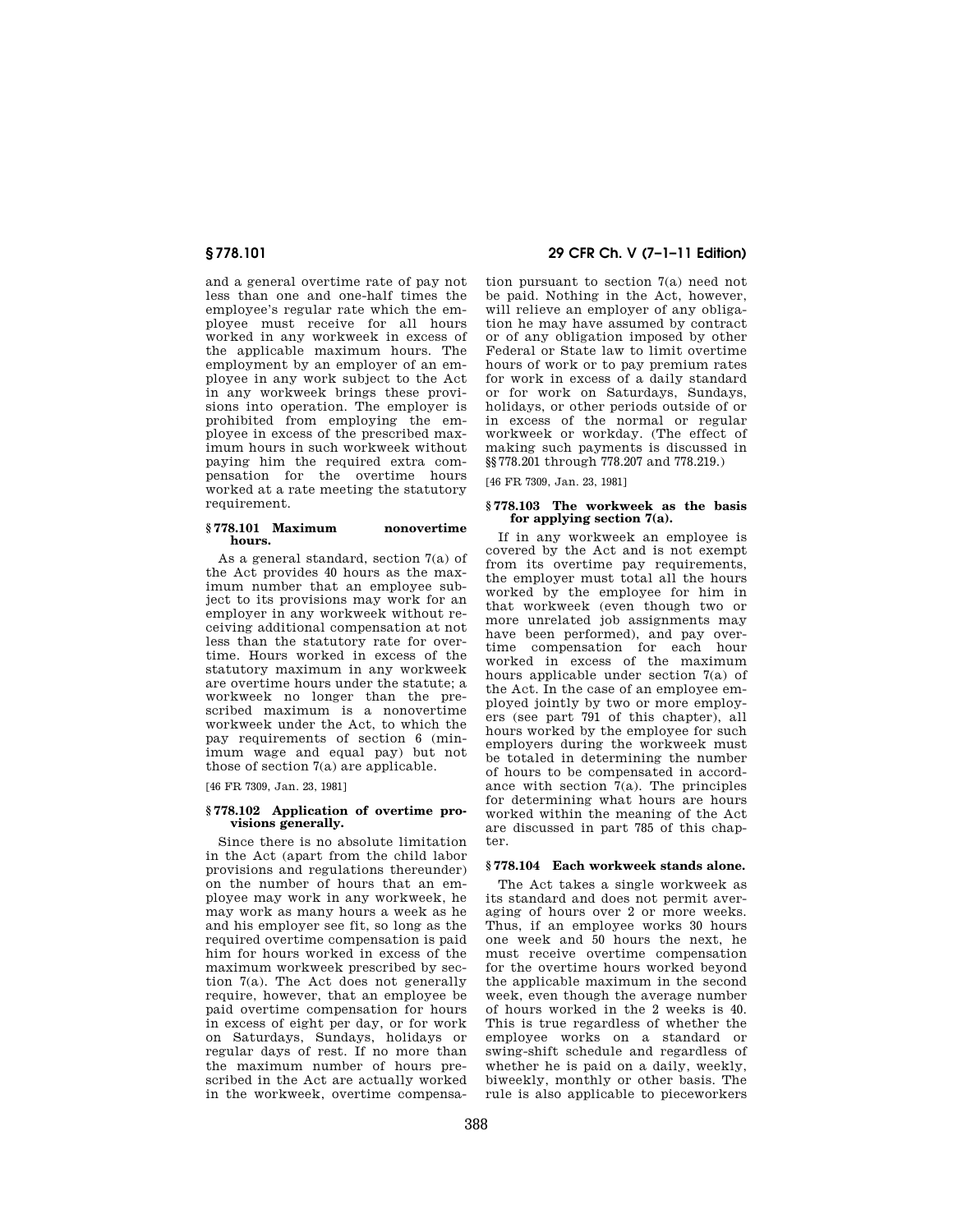and employees paid on a commission basis. It is therefore necessary to determine the hours worked and the compensation earned by pieceworkers and commission employees on a weekly basis.

# **§ 778.105 Determining the workweek.**

An employee's workweek is a fixed and regularly recurring period of 168 hours—seven consecutive 24-hour periods. It need not coincide with the calendar week but may begin on any day and at any hour of the day. For purposes of computing pay due under the Fair Labor Standards Act, a single workweek may be established for a plant or other establishment as a whole or different workweeks may be established for different employees or groups of employees. Once the beginning time of an employee's workweek is established, it remains fixed regardless of the schedule of hours worked by him. The beginning of the workweek may be changed if the change is intended to be permanent and is not designed to evade the overtime requirements of the Act. The proper method of computing overtime pay in a period in which a change in the time of commencement of the workweek is made, is discussed in §§778.301 and 778.302.

#### **§ 778.106 Time of payment.**

There is no requirement in the Act that overtime compensation be paid weekly. The general rule is that overtime compensation earned in a particular workweek must be paid on the regular pay day for the period in which such workweek ends. When the correct amount of overtime compensation cannot be determined until some time after the regular pay period, however, the requirements of the Act will be satisfied if the employer pays the excess overtime compensation as soon after the regular pay period as is practicable. Payment may not be delayed for a period longer than is reasonably necessary for the employer to compute and arrange for payment of the amount due and in no event may payment be delayed beyond the next payday after such computation can be made. Where retroactive wage increases are made, retroactive overtime compensation is due at the time the increase is paid, as

discussed in §778.303. For a discussion of overtime payments due because of increases by way of bonuses, see §778.209.

PRINCIPLES FOR COMPUTING OVERTIME PAY BASED ON THE ''REGULAR RATE''

#### **§ 778.107 General standard for overtime pay.**

The general overtime pay standard in section 7(a) requires that overtime must be compensated at a rate not less than one and one-half times the regular rate at which the employee is actually employed. The regular rate of pay at which the employee is employed may in no event be less than the statutory minimum. (The statutory minimum is the specified minimum wage applicable under section 6 of the Act, except in the case of workers specially provided for in section 14 and workers in Puerto Rico, the Virgin Islands, and American Samoa who are covered by wage orders issued pursuant to section 8 of the Act.) If the employee's regular rate of pay is higher than the statutory minimum, his overtime compensation must be computed at a rate not less than one and one-half times such higher rate. Under certain conditions prescribed in section  $7(f)$ ,  $(g)$ , and  $(j)$ , the Act provides limited exceptions to the application of the general standard of section 7(a) for computing overtime pay based on the regular rate. With respect to these, see §§778.400 through 778.421 and 778.601 and part 548 of this chapter. The Act also provides, in section  $7(b)$ , (i), (k) and (m) and in section 13, certain partial and total exemptions from the application of section 7(a) to certain employees and under certain conditions. Regulations and interpretations concerning these exemptions are outside the scope of this part 778 and reference should be made to other applicable parts of this chapter.

[46 FR 7309, Jan. 23, 1981]

#### § 778.108 The "regular rate".

The ''regular rate'' of pay under the Act cannot be left to a declaration by the parties as to what is to be treated as the regular rate for an employee; it must be drawn from what happens under the employment contract (*Bay Ridge Operating Co.* v. *Aaron,* 334 U.S.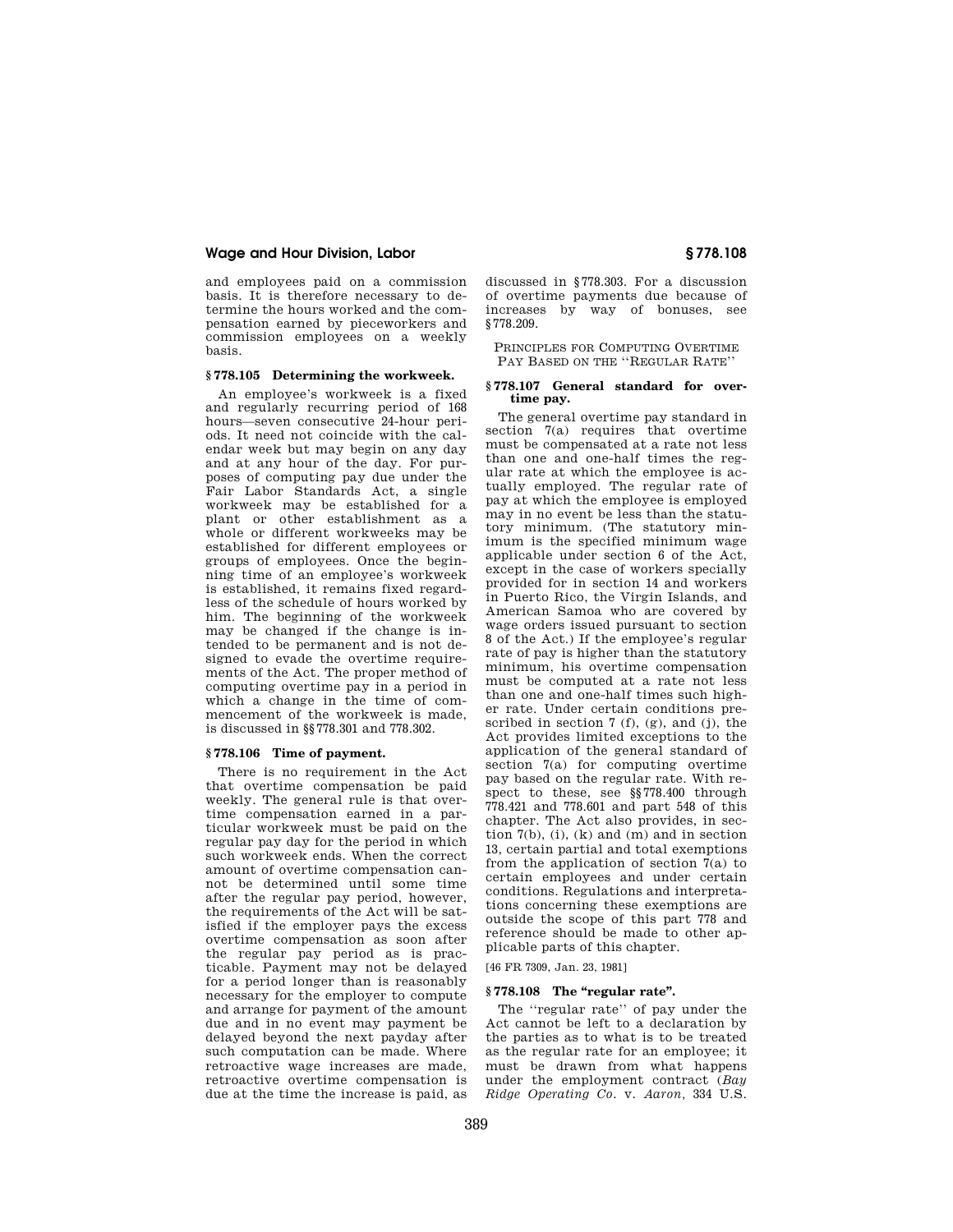446). The Supreme Court has described it as the hourly rate actually paid the employee for the normal, nonovertime workweek for which he is employed an ''actual fact'' (*Walling* v. *Youngerman-Reynolds Hardwood Co.,* 325 U.S. 419). Section 7(e) of the Act requires inclusion in the ''regular rate'' of ''all remuneration for employment paid to, or on behalf of, the employee'' except payments specifically excluded by paragraphs (1) through (7) of that subsection. (These seven types of payments, which are set forth in §778.200 and discussed in §§778.201 through 778.224, are hereafter referred to as ''statutory exclusions.'') As stated by the Supreme Court in the Youngerman-Reynolds case cited above: ''Once the parties have decided upon the amount of wages and the mode of payment the determination of the regular rate becomes a matter of mathematical computation, the result of which is unaffected by any designation of a contrary 'regular rate' in the wage contracts.''

#### **§ 778.109 The regular rate is an hourly rate.**

The ''regular rate'' under the Act is a rate per hour. The Act does not require employers to compensate employees on an hourly rate basis; their earnings may be determined on a piece-rate, salary, commission, or other basis, but in such case the overtime compensation due to employees must be computed on the basis of the hourly rate derived therefrom and, therefore, it is necessary to compute the regular hourly rate of such employees during each workweek, with certain statutory exceptions discussed in §§778.400 through 778.421. The regular hourly rate of pay of an employee is determined by dividing his total remuneration for employment (except statutory exclusions) in any workweek by the total number of hours actually worked by him in that workweek for which such compensation was paid. The following sections give some examples of the proper method of determining the regular rate of pay in particular instances: (The maximum hours standard used in these examples is 40 hours in a workweek).

# **§ 778.109 29 CFR Ch. V (7–1–11 Edition)**

### **§ 778.110 Hourly rate employee.**

(a) *Earnings at hourly rate exclusively.*  If the employee is employed solely on the basis of a single hourly rate, the hourly rate is the ''regular rate.'' For overtime hours of work the employee must be paid, in addition to the straight time hourly earnings, a sum determined by multiplying one-half the hourly rate by the number of hours worked in excess of 40 in the week. Thus a \$12 hourly rate will bring, for an employee who works 46 hours, a total weekly wage of \$588 (46 hours at \$12 plus 6 at \$6). In other words, the employee is entitled to be paid an amount equal to \$12 an hour for 40 hours and \$18 an hour for the 6 hours of overtime, or a total of \$588.

(b) *Hourly rate and bonus.* If the employee receives, in addition to the earnings computed at the \$12 hourly rate, a production bonus of \$46 for the week, the regular hourly rate of pay is \$13 an hour (46 hours at \$12 yields \$552; the addition of the \$46 bonus makes a total of \$598; this total divided by 46 hours yields a regular rate of \$13). The employee is then entitled to be paid a total wage of \$637 for 46 hours (46 hours at \$13 plus 6 hours at \$6.50, or 40 hours at \$13 plus 6 hours at \$19.50).

[76 FR 18857, Apr. 5, 2011]

## **§ 778.111 Pieceworker.**

(a) *Piece rates and supplements generally.* When an employee is employed on a piece-rate basis, the regular hourly rate of pay is computed by adding together total earnings for the workweek from piece rates and all other sources (such as production bonuses) and any sums paid for waiting time or other hours worked (except statutory exclusions). This sum is then divided by the number of hours worked in the week for which such compensation was paid, to yield the pieceworker's ''regular rate'' for that week. For overtime work the pieceworker is entitled to be paid, in addition to the total weekly earnings at this regular rate for all hours worked, a sum equivalent to onehalf this regular rate of pay multiplied by the number of hours worked in excess of 40 in the week. (For an alternative method of complying with the overtime requirements of the Act as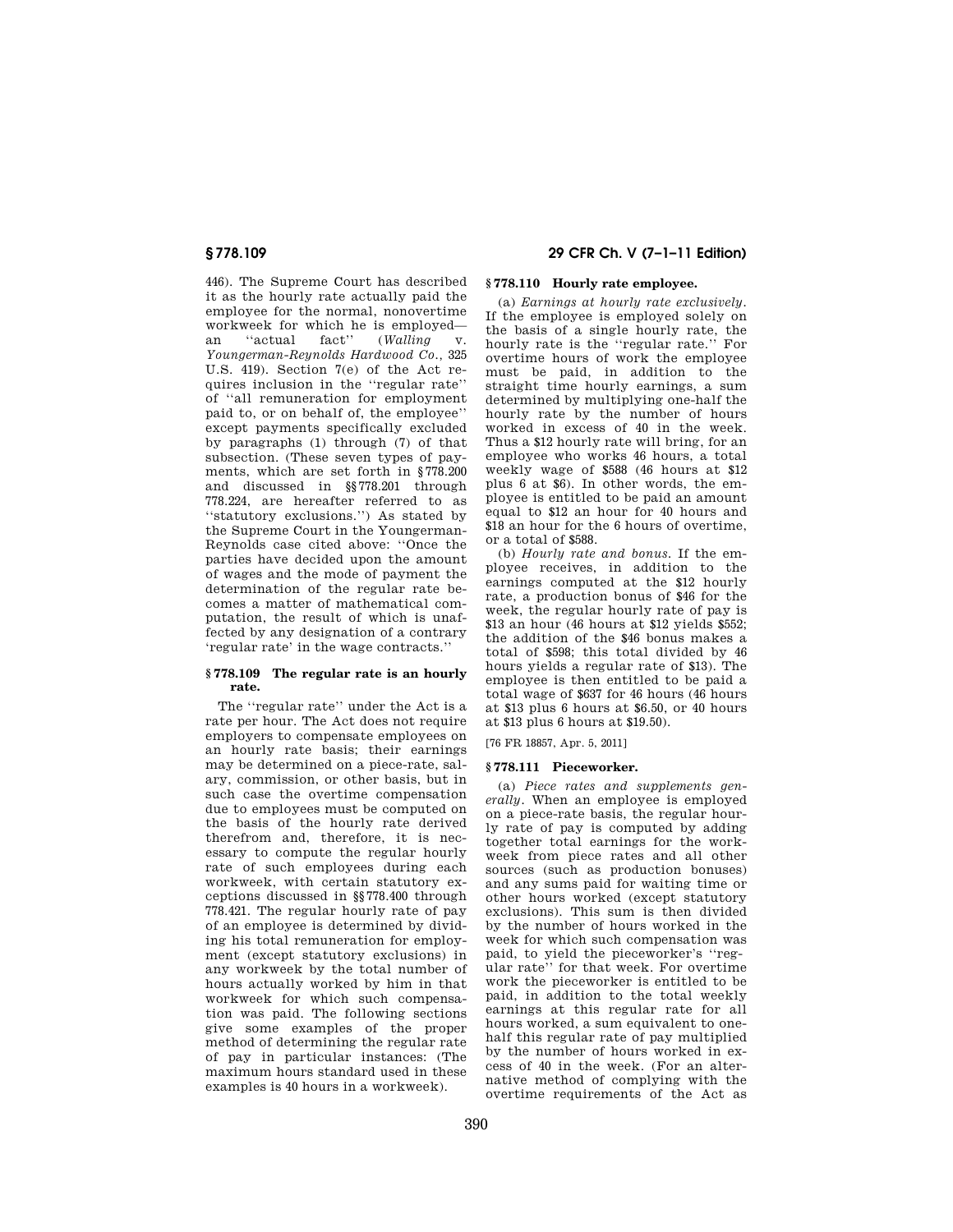far as pieceworkers are concerned, *see*  §778.418.) Only additional half-time pay is required in such cases where the employee has already received straighttime compensation at piece rates or by supplementary payments for all hours worked. Thus, for example, if the employee has worked 50 hours and has earned \$491 at piece rates for 46 hours of productive work and in addition has been compensated at \$8.00 an hour for 4 hours of waiting time, the total compensation, \$523.00, must be divided by the total hours of work, 50, to arrive at the regular hourly rate of pay—\$10.46. For the 10 hours of overtime the employee is entitled to additional compensation of \$52.30 (10 hours at \$5.23). For the week's work the employee is thus entitled to a total of \$575.30 (which is equivalent to 40 hours at \$10.46 plus 10 overtime hours at \$15.69).

(b) *Piece rates with minimum hourly guarantee.* In some cases an employee is hired on a piece-rate basis coupled with a minimum hourly guaranty. Where the total piece-rate earnings for the workweek fall short of the amount that would be earned for the total hours of work at the guaranteed rate, the employee is paid the difference. In such weeks the employee is in fact paid at an hourly rate and the minimum hourly guaranty is the regular rate in that week. In the example just given, if the employee was guaranteed \$11 an hour for productive working time, the employee would be paid \$506 (46 hours at \$11) for the 46 hours of productive work (instead of the \$491 earned at piece rates). In a week in which no waiting time was involved, the employee would be owed an additional \$5.50 (half time) for each of the 6 overtime hours worked, to bring the total compensation up to \$539 (46 hours at \$11 plus 6 hours at \$5.50 or 40 hours at \$11 plus 6 hours at \$16.50). If the employee is paid at a different rate for waiting time, the regular rate is the weighted average of the 2 hourly rates, as discussed in §778.115.

[76 FR 18857, Apr. 5, 2011]

#### **§ 778.112 Day rates and job rates.**

If the employee is paid a flat sum for a day's work or for doing a particular job, without regard to the number of hours worked in the day or at the job,

and if he receives no other form of compensation for services, his regular rate is determined by totaling all the sums received at such day rates or job rates in the workweek and dividing by the total hours actually worked. He is then entitled to extra half-time pay at this rate for all hours worked in excess of 40 in the workweek.

#### **§ 778.113 Salaried employees—general.**

(a) *Weekly salary.* If the employee is employed solely on a weekly salary basis, the regular hourly rate of pay, on which time and a half must be paid, is computed by dividing the salary by the number of hours which the salary is intended to compensate. If an employee is hired at a salary of \$350 and if it is understood that this salary is compensation for a regular workweek of 35 hours, the employee's regular rate of pay is \$350 divided by 35 hours, or \$10 an hour, and when the employee works overtime the employee is entitled to receive \$10 for each of the first 40 hours and \$15 (one and one-half times \$10) for each hour thereafter. If an employee is hired at a salary of \$375 for a 40-hour week the regular rate is \$9.38 an hour.

(b) *Salary for periods other than workweek.* Where the salary covers a period longer than a workweek, such as a month, it must be reduced to its workweek equivalent. A monthly salary is subject to translation to its equivalent weekly wage by multiplying by 12 (the number of months) and dividing by 52 (the number of weeks). A semimonthly salary is translated into its equivalent weekly wage by multiplying by 24 and dividing by 52. Once the weekly wage is arrived at, the regular hourly rate of pay will be calculated as indicated above. The regular rate of an employee who is paid a regular monthly salary of \$1,560, or a regular semimonthly salary of \$780 for 40 hours a week, is thus found to be \$9 per hour. Under regulations of the Administrator, pursuant to the authority given to him in section 7(g)(3) of the Act, the parties may provide that the regular rates shall be determined by dividing the monthly salary by the number of working days in the month and then by the number of hours of the normal or regular workday. Of course, the resultant rate in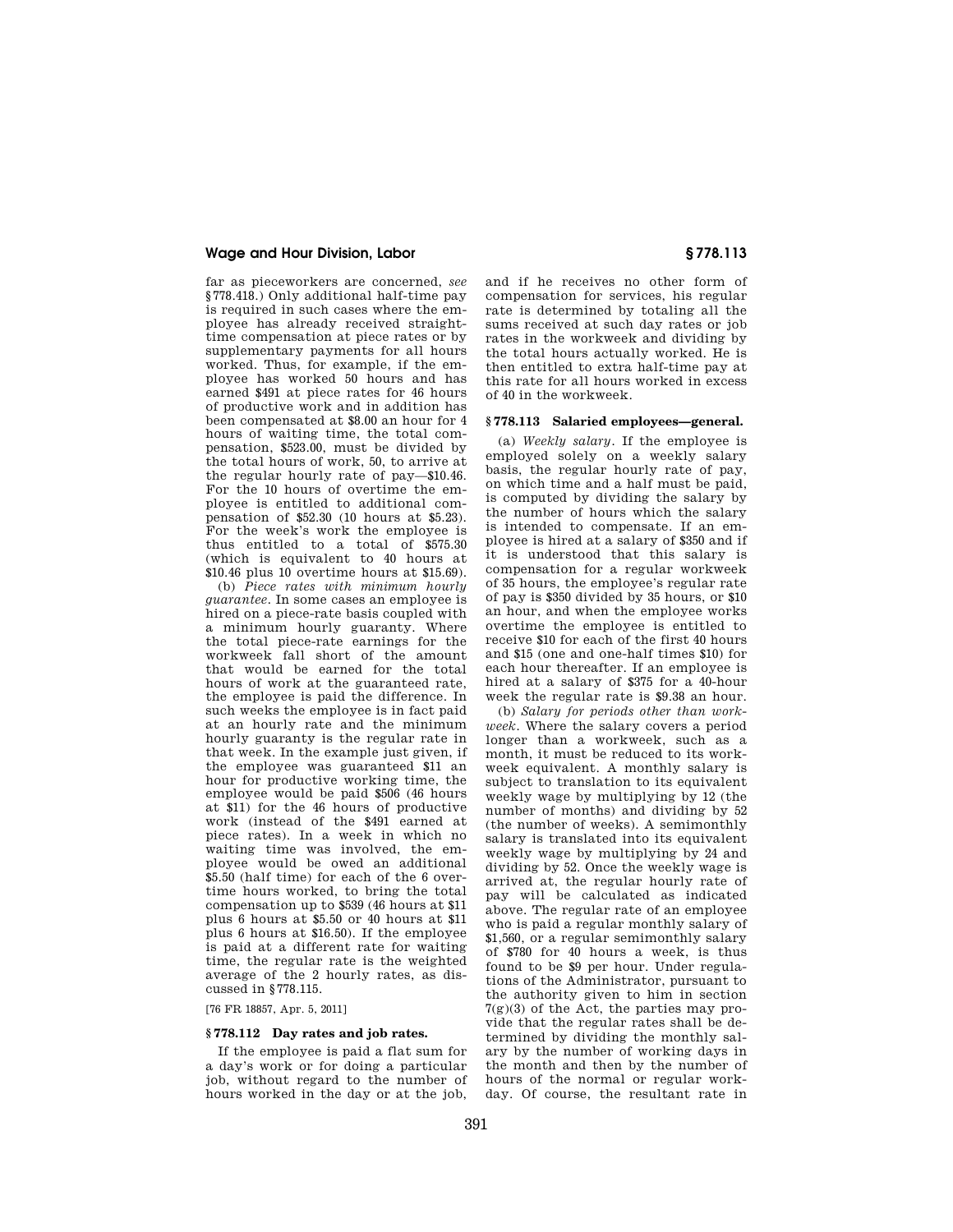such a case must not be less than the statutory minimum wage.

[46 FR 7310, Jan. 23, 1981, as amended at 76 FR 18857, Apr. 5, 2011]

#### **§ 778.114 Fixed salary for fluctuating hours.**

(a) An employee employed on a salary basis may have hours of work which fluctuate from week to week and the salary may be paid him pursuant to an understanding with his employer that he will receive such fixed amount as straight time pay for whatever hours he is called upon to work in a workweek, whether few or many. Where there is a clear mutual understanding of the parties that the fixed salary is compensation (apart from overtime premiums) for the hours worked each workweek, whatever their number, rather than for working 40 hours or some other fixed weekly work period, such a salary arrangement is permitted by the Act if the amount of the salary is sufficient to provide compensation to the employee at a rate not less than the applicable minimum wage rate for every hour worked in those workweeks in which the number of hours he works is greatest, and if he receives extra compensation, in addition to such salary, for all overtime hours worked at a rate not less than one-half his regular rate of pay. Since the salary in such a situation is intended to compensate the employee at straight time rates for whatever hours are worked in the workweek, the regular rate of the employee will vary from week to week and is determined by dividing the number of hours worked in the workweek into the amount of the salary to obtain the applicable hourly rate for the week. Payment for overtime hours at one-half such rate in addition to the salary satisfies the overtime pay requirement because such hours have already been compensated at the straight time regular rate, under the salary arrangement.

(b) The application of the principles above stated may be illustrated by the case of an employee whose hours of work do not customarily follow a regular schedule but vary from week to week, whose total weekly hours of work never exceed 50 hours in a workweek, and whose salary of \$600 a week

# **§ 778.114 29 CFR Ch. V (7–1–11 Edition)**

is paid with the understanding that it constitutes the employee's compensation, except for overtime premiums, for whatever hours are worked in the workweek. If during the course of 4 weeks this employee works 40, 37.5, 50, and 48 hours, the regular hourly rate of pay in each of these weeks is \$15.00, \$16.00, \$12.00, and \$12.50, respectively. Since the employee has already received straight-time compensation on a salary basis for all hours worked, only additional half-time pay is due. For the first week the employee is entitled to be paid \$600; for the second week \$600.00; for the third week \$660 (\$600 plus 10 hours at \$6.00 or 40 hours at \$12.00 plus 10 hours at \$18.00); for the fourth week \$650 (\$600 plus 8 hours at \$6.25, or 40 hours at \$12.50 plus 8 hours at \$18.75).

(c) The ''fluctuating workweek'' method of overtime payment may not be used unless the salary is sufficiently large to assure that no workweek will be worked in which the employee's average hourly earnings from the salary fall below the minimum hourly wage rate applicable under the Act, and unless the employee clearly understands that the salary covers whatever hours the job may demand in a particular workweek and the employer pays the salary even though the workweek is one in which a full schedule of hours is not worked. Typically, such salaries are paid to employees who do not customarily work a regular schedule of hours and are in amounts agreed on by the parties as adequate straight-time compensation for long workweeks as well as short ones, under the circumstances of the employment as a whole. Where all the legal prerequisites for use of the ''fluctuating workweek'' method of overtime payment are present, the Act, in requiring that ''not less than'' the prescribed premium of 50 percent for overtime hours worked be paid, does not prohibit paying more. On the other hand, where all the facts indicate that an employee is being paid for his overtime hours at a rate no greater than that which he receives for nonovertime hours, compliance with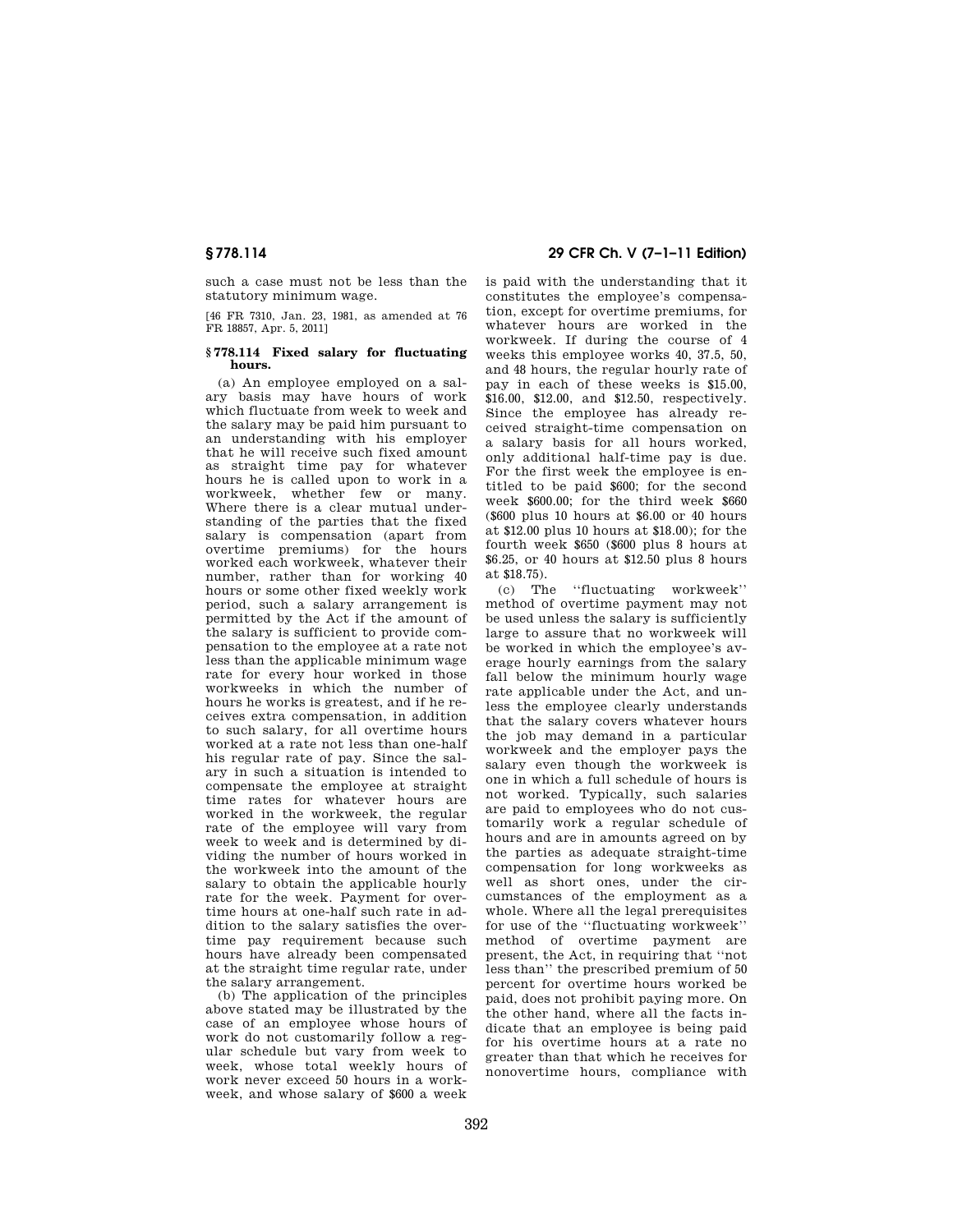the Act cannot be rested on any application of the fluctuating workweek overtime formula.

[33 FR 986, Jan. 26, 1968, as amended at 46 FR 7310, Jan. 23, 1981; 76 FR 18857, Apr. 5, 2011]

#### **§ 778.115 Employees working at two or more rates.**

Where an employee in a single workweek works at two or more different types of work for which different nonovertime rates of pay (of not less than the applicable minimum wage) have been established, his regular rate for that week is the weighted average of such rates. That is, his total earnings (except statutory exclusions) are computed to include his compensation during the workweek from all such rates, and are then divided by the total number of hours worked at all jobs. Certain statutory exceptions permitting alternative methods of computing overtime pay in such cases are discussed in §§778.400 and 778.415 through 778.421.

#### **§ 778.116 Payments other than cash.**

Where payments are made to employees in the form of goods or facilities which are regarded as part of wages, the reasonable cost to the employer or the fair value of such goods or of furnishing such facilities must be included in the regular rate. (See part 531 of this chapter for a discussion as to the inclusion of goods and facilities in wages and the method of determining reasonable cost.) Where, for example, an employer furnishes lodging to his employees in addition to cash wages the reasonable cost or the fair value of the lodging (per week) must be added to the cash wages before the regular rate is determined.

[46 FR 7310, Jan. 23, 1981]

#### **§ 778.117 Commission payments—general.**

Commissions (whether based on a percentage of total sales or of sales in excess of a specified amount, or on some other formula) are payments for hours worked and must be included in the regular rate. This is true regardless of whether the commission is the sole source of the employee's compensation or is paid in addition to a guaranteed salary or hourly rate, or on some other

basis, and regardless of the method, frequency, or regularity of computing, allocating and paying the commission. It does not matter whether the commission earnings are computed daily, weekly, biweekly, semimonthly, monthly, or at some other interval. The fact that the commission is paid on a basis other than weekly, and that payment is delayed for a time past the employee's normal pay day or pay period, does not excuse the employer from including this payment in the employee's regular rate.

[36 FR 4981, Mar. 16, 1971]

#### **§ 778.118 Commission paid on a workweek basis.**

When the commission is paid on a weekly basis, it is added to the employee's other earnings for that workweek (except overtime premiums and other payments excluded as provided in section 7(e) of the Act), and the total is divided by the total number of hours worked in the workweek to obtain the employee's regular hourly rate for the particular workweek. The employee must then be paid extra compensation at one-half of that rate for each hour worked in excess of the applicable maximum hours standard.

#### **§ 778.119 Deferred commission payments—general rules.**

If the calculation and payment of the commission cannot be completed until sometime after the regular pay day for the workweek, the employer may disregard the commission in computing the regular hourly rate until the<br>amount of commission can be commission can ascertained. Until that is done he may pay compensation for overtime at a rate not less than one and one-half times the hourly rate paid the employee, exclusive of the commission. When the commission can be computed and paid, additional overtime compensation due by reason of the inclusion of the commission in the employee's regular rate must also be paid. To compute this additional overtime compensation, it is necessary, as a general rule, that the commission be apportioned back over the workweeks of the period during which it was earned. The employee must then receive additional overtime compensation for each week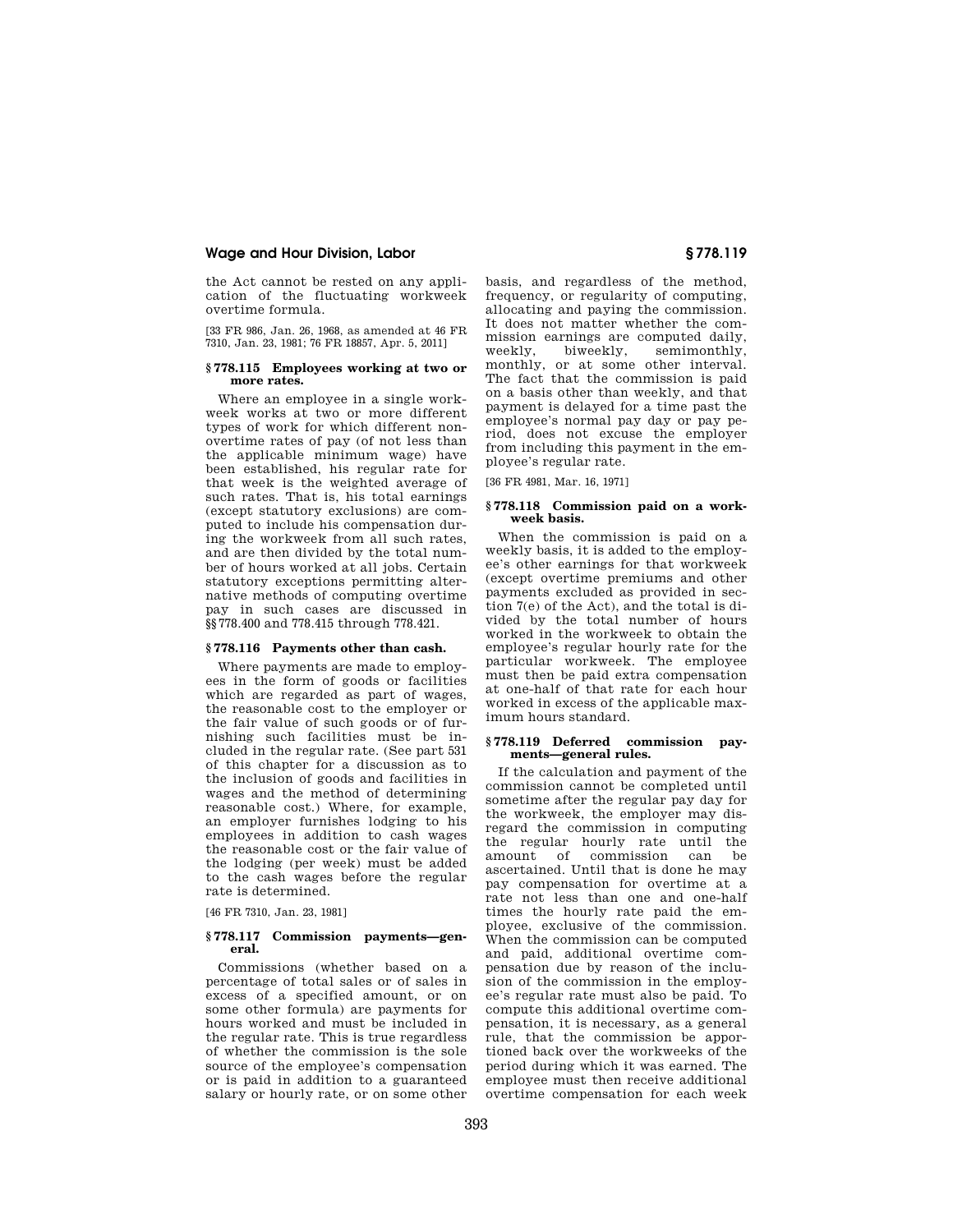during the period in which he worked in excess of the applicable maximum hours standard. The additional compensation for that workweek must be not less than one-half of the increase in the hourly rate of pay attributable to<br>the commission for that week the commission for that multipled by the number of hours worked in excess of the applicable maximum hours standard in that workweek.

#### **§ 778.120 Deferred commission payments not identifiable as earned in particular workweeks.**

If it is not possible or practicable to allocate the commission among the workweeks of the period in proportion to the amount of commission actually earned or reasonably presumed to be earned each week, some other reasonable and equitable method must be adopted. The following methods may be used:

(a) *Allocation of equal amounts to each week.* Assume that the employee earned an equal amount of commission in each week of the commission computation period and compute any additional overtime compensation due on this amount. This may be done as follows:

(1) For a commission computation period of 1 month, multiply the commission payment by 12 and divide by 52 to get the amount of commission allocable to a single week. If there is a semimonthly computation period, multiply the commission payment by 24 and divide by 52 to get each week's commission. For a commission computation period of a specific number of workweeks, such as every 4 weeks (as distinguished from every month) divide the total amount of commission by the number of weeks for which it represents additional compensation to get the amount of commission allocable to each week.

(2) Once the amount of commission allocable to a workweek has been ascertained for each week in which overtime was worked, the commission for that week is divided by the total number of hours worked in that week, to get the increase in the hourly rate. Additional overtime due is computed by multiplying one-half of this figure by the number of overtime hours

# **§ 778.120 29 CFR Ch. V (7–1–11 Edition)**

worked in the week. A shorter method of obtaining the amount of additional overtime compensation due is to multiply the amount of commission allocable to the week by the decimal equivalent of the fraction

> Overtime hours ————————

#### Total hours  $\times 2$

A coefficient table (WH–134) has been prepared which contains the appropriate decimals for computing the extra half-time due.

*Examples:* (i) If there is a monthly commission payment of \$416, the amount of commission allocable to a single week is \$96 (\$416×12=\$4,992÷52=\$96). In a week in which an employee who is due overtime compensation after 40 hours works 48 hours, dividing \$96 by 48 gives the increase to the regular rate of \$2. Multiplying one-half of this figure by 8 overtime hours gives the additional overtime pay due of \$8. The \$96 may also be multiplied by 0.083 (the appropriate decimal shown on the coefficient table) to get the additional overtime pay due of \$8.

(ii) An employee received \$384 in commissions for a 4-week period. Dividing this by 4 gives him a weekly increase of \$96. Assume that he is due overtime compensation after 40 hours and that in the 4-week period he worked 44, 40, 44 and 48 hours. He would be due additional compensation of \$4.36 for the first and third week (\$96÷44=\$2.18÷2=\$1.09×4 overtime hours=\$4.36), no extra compensation for the second week during which no overtime hours were worked, and \$8 for the fourth week, computed in the same manner as weeks one and three. The additional overtime pay due may also be computed by multiplying the amount of the weekly increase by the appropriate decimal on the coefficient table, for each week in which overtime was worked.

(b) *Allocation of equal amounts to each hour worked.* Sometimes, there are facts which make it inappropriate to assume equal commission earnings for each workweek. For example, the number of hours worked each week may vary significantly. In such cases, rather than following the method outlined in paragraph (a) of this section, it is reasonable to assume that the employee earned an equal amount of commission in each hour that he worked during the commission computation period. The amount of the commission payment should be divided by the number of hours worked in the period in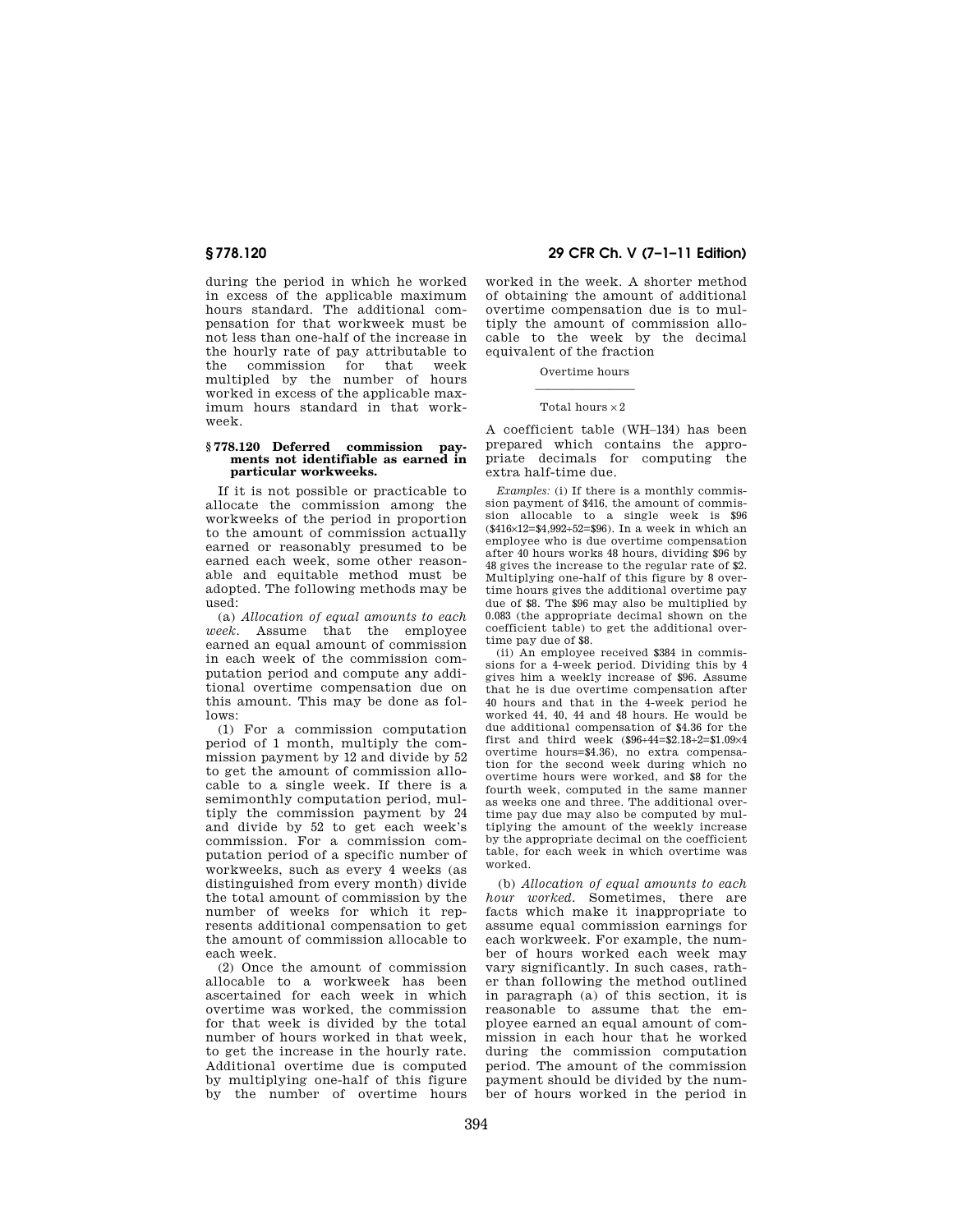order to determine the amount of the increase in the regular rate allocable to the commission payment. One-half of this figure should be multiplied by the number of statutory overtime hours worked by the employee in the overtime workweeks of the commission computation period, to get the amount of additional overtime compensation due for this period.

*Example:* An employee received commissions of \$192 for a commission computation period of 96 hours, including 16 overtime hours *(<i>i.e.*, two workweeks of 48 hours each). Dividing the \$192 by 96 gives a \$2 increase in the hourly rate. If the employee is entitled to overtime after 40 hours in a workweek, he is due an additional \$16 for the commission computation period, representing an additional \$1 for each of the 16 overtime hours.

[33 FR 986, Jan. 26, 1968, as amended at 46 FR 7310, Jan. 23, 1981]

#### **§ 778.121 Commission payments—delayed credits and debits.**

If there are delays in crediting sales or debiting returns or allowances which affect the computation of commissions, the amounts paid to the employee for the computation period will be accepted as the total commission earnings of the employee during such period, and the commission may be allocated over the period from the last commission computation date to the present commission computation date, even though there may be credits or debits resulting from work which actually occurred during a previous period. The hourly increase resulting from the commission may be computed as outlined in the preceding paragraphs.

#### **§ 778.122 Computation of overtime for commission employees on established basic rate.**

Overtime pay for employees paid wholly or partly on a commission basis may be computed on an established basic rate, in lieu of the method described above. See §778.400 and part 548 of this chapter.

# **Subpart C—Payments That May Be Excluded From the ''Regular Rate''**

# THE STATUTORY PROVISIONS

#### **§ 778.200 Provisions governing inclusion, exclusion, and crediting of particular payments.**

(a) *Section 7(e).* This subsection of the Act provides as follows:

As used in this section the ''regular rate'' at which an employee is employed shall be deemed to include all remuneration for employment paid to, or on behalf of, the employee, but shall not be deemed to include:

(1) Sums paid as gifts; payments in the nature of gifts made at Christmas time or on other special occasions, as a reward for service, the amounts of which are not measured by or dependent on hours worked, production, or efficiency; [discussed in §778.212].

(2) Payments made for occasional periods when no work is performed due to vacation, holiday, illness, failure of the employer to provide sufficient work, or other similar cause; reasonable payments for traveling expenses, or other expenses, incurred by an employee in the furtherance of his employer's interests and properly reimbursable by the employer; and other similar payments to an employee which are not made as compensation for his hours of employment; [discussed in §§778.216 through 778.224].

(3) Sums paid in recognition of services performed during a given period if either, (a) both the fact that payment is to be made and the amount of the payment are determined at the sole discretion of the employer at or near the end of the period and not pursuant to any prior contract, agreement, or promise causing the employee to expect such payments regularly; or (b) the payments are made pursuant to a bona fide profit-sharing plan or trust or bona fide thrift or savings plan, meeting the requirements of the Secretary of Labor set forth in appropriate regulations which he shall issue, having due regard among other relevant factors, to the extent to which the amounts paid to the employee are determined without regard to hours of work, production, or efficiency; or (c) the payments are talent fees (as such talent fees are defined and delimited by regulations of the Secretary) paid to performers, including announcers, on radio and television programs; [discussed in §§778.208 through 778.215 and 778.225].

(4) Contributions irrevocably made by an employer to a trustee or third person pursuant to a bona fide plan for providing old-age, retirement, life, accident, or health insurance or similar benefits for employees; [discussed in §§778.214 and 778.215].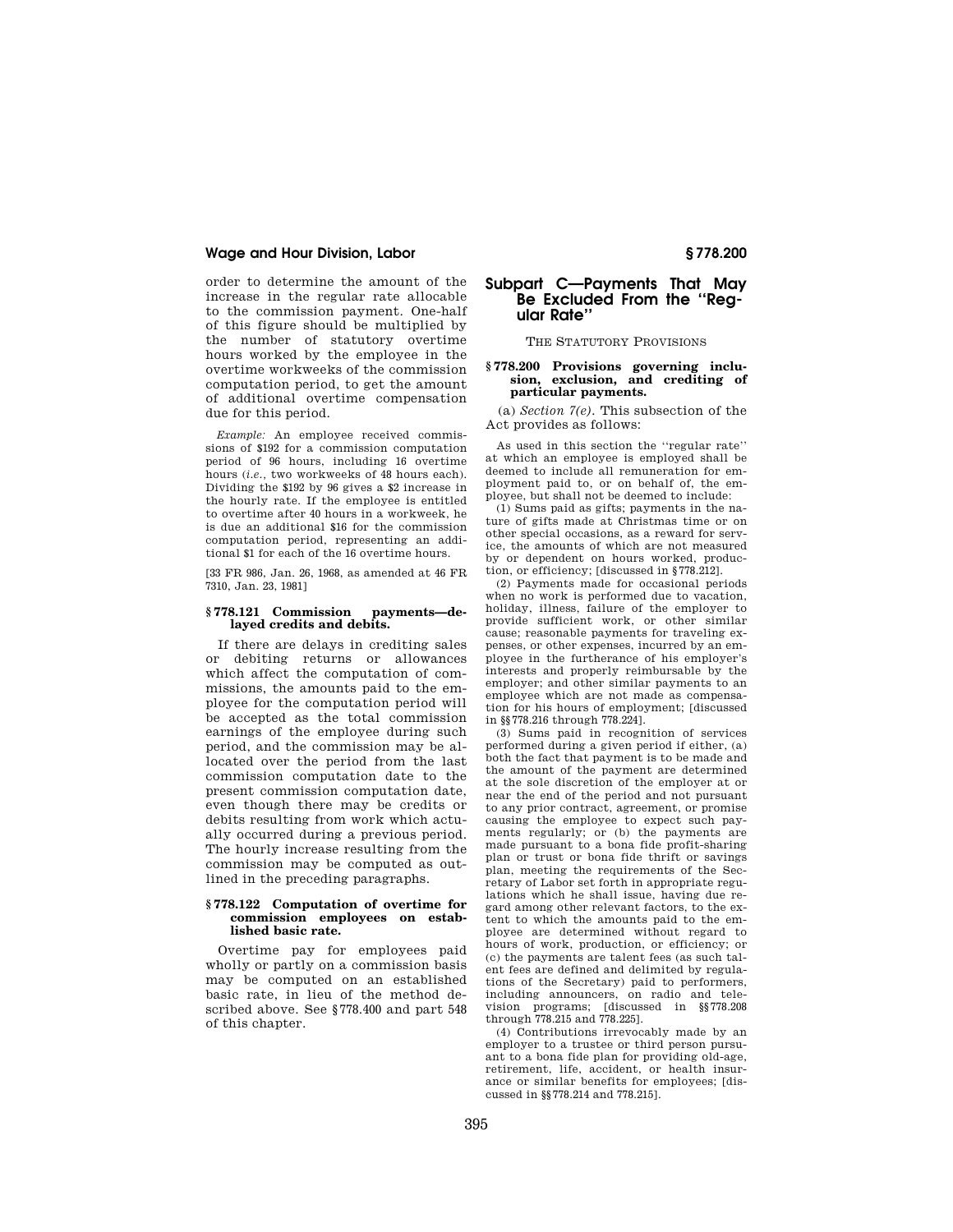(5) Extra compensation provided by a premium rate paid for certain hours worked by the employee in any day or workweek because such hours are hours worked in excess of eight in a day or in excess of the maximum workweek applicable to such employee under subsection (a) or in excess of the employee's normal working hours or regular working hours, as the case may be; [discussed in §§778.201 and 778.202].

(6) Extra compensation provided by a premium rate paid for work by the employee on Saturdays, Sundays, holidays, or regular days of rest, or on the sixth or seventh day of the workweek, where such premium rate is not less than one and one-half times the rate established in good faith for like work performed in nonovertime hours on other days; or [discussed in §§778.203, 778.205, and 778.206].

(7) Extra compensation provided by a premium rate paid to the employee, in pursuance of an applicable employment contract or collective bargaining agreement, for work outside of the hours established in good faith by the contract or agreement as the basic, normal, or regular workday (not exceeding eight hours) or workweek (not exceeding the maximum workweek applicable to such employee under subsection (a)), where such premium rate is not less than one and one-half times the rate established in good faith by the contract or agreement for like work performed during such workday or workweek; [discussed in §§778.201 and 778.206].

(8) Any value or income derived from employer-provided grants or rights provided pursuant to a stock option, stock appreciation right, or bona fide employee stock purchase program which is not otherwise excludable under any of paragraphs (a)(1) through  $(a)(7)$  of this section if—

(i) Grants are made pursuant to a program, the terms and conditions of which are communicated to participating employees either at the beginning of the employee's participation in the program or at the time of the grant;

(ii) In the case of stock options and stock appreciation rights, the grant or right cannot be exercisable for a period of at least 6 months after the time of grant (except that grants or rights may become exercisable because of an employee's death, disability, retirement, or a change in corporate ownership, or other circumstances permitted by regulation), and the exercise price is at least 85 percent of the fair market value of the stock at the time of grant;

(iii) Exercise of any grant or right is voluntary; and

(iv) Any determinations regarding the award of, and the amount of, employer-provided grants or rights that are based on performance are—

(A) Made based upon meeting previously established performance criteria (which may

**§ 778.201 29 CFR Ch. V (7–1–11 Edition)** 

include hours of work, efficiency, or productivity) of any business unit consisting of at least 10 employees or of a facility, except that, any determinations may be based on length of service or minimum schedule of hours or days of work; or

(B) Made based upon the past performance (which may include any criteria) of one or more employees in a given period so long as the determination is in the sole discretion of the employer and not pursuant to any prior contract.

(b) *Section 7(h).* This subsection of the Act provides as follows:

(1) Except as provided in paragraph (2), sums excluded from the regular rate pursuant to subsection (e) shall not be creditable toward wages required under section 6 or overtime compensation required under this section.

(2) Extra compensation paid as described in paragraphs (5), (6), and (7) of subsection (e) of this section shall be creditable toward overtime compensation payable pursuant to this section.

(c) *Only the statutory exclusions are authorized.* It is important to determine the scope of these exclusions, since all remuneration for employment paid to employees which does not fall within one of these seven exclusionary clauses must be added into the total compensation received by the employee before his regular hourly rate of pay is determined.

[33 FR 986, Jan. 26, 1968, as amended at 76 FR 18858, Apr. 5, 2011]

#### EXTRA COMPENSATION PAID FOR **OVERTIME**

#### **§ 778.201 Overtime premiums—general.**

(a) Certain premium payments made by employers for work in excess of or outside of specified daily or weekly standard work periods or on certain special days are regarded as overtime premiums. In such case, the extra compensation provided by the premium rates need not be included in the employee's regular rate of pay for the purpose of computing overtime compensation due under section 7(a) of the Act. Moreover, under section 7(h) this extra compensation may be credited toward the overtime payments required by the Act.

(b) The three types of extra premium payments which may thus be treated as overtime premiums for purposes of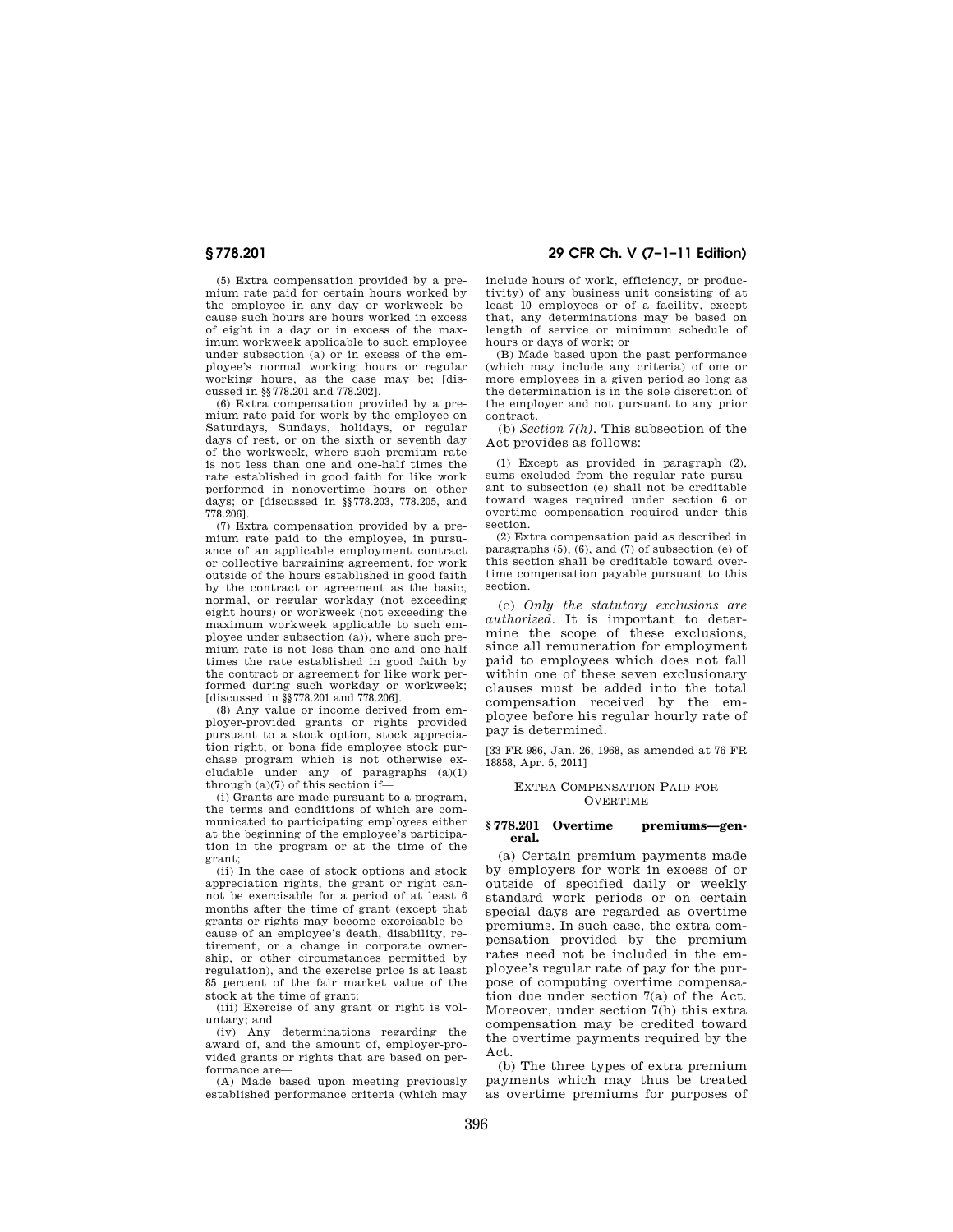the Act are outlined in section  $7(e)$  (5), (6), and (7) of the Act as set forth in §778.200(a). These are discussed in detail in the sections following.

(c) Section 7(h) of the Act specifically states that the extra compensation provided by these three types of payments may be credited toward overtime compensation due under section 7(a) for work in excess of the applicable maximum hours standard. No other types of remuneration for employment may be so credited.

#### **§ 778.202 Premium pay for hours in excess of a daily or weekly standard.**

(a) *Hours in excess of 8 per day or statutory weekly standard.* Many employment contracts provide for the payment of overtime compensation for hours worked in excess of 8 per day or 40 per week. Under some contracts such overtime compensation is fixed at one and one-half times the base rate; under others the overtime rate may be greater or less than one and one-half times the base rate. If the payment of such contract overtime compensation is in fact contingent upon the employee's having worked in excess of 8 hours in a day or in excess of the number of hours in the workweek specified in section 7(a) of the Act as the weekly maximum, the extra premium compensation paid for the excess hours is excludable from the regular rate under section 7(e)(5) and may be credited toward statutory overtime payments pursuant to section 7(h) of the Act. In applying these rules to situations where it is the custom to pay employees for hours during which no work is performed due to vacation, holiday, illness, failure of the employer to provide sufficient work, or other similar cause, as these terms are explained in §§778.216 to 778.224, it is permissible (but not required) to count these hours as hours worked in determining the amount of overtime premium pay, due for hours in excess of 8 per day or the applicable maximum hours standard, which may be excluded from the regular rate and credited toward the statutory overtime compensation.

(b) *Hours in excess of normal or regular working hours.* Similarly, where the employee's normal or regular daily or weekly working hours are greater or less than 8 hours and 40 hours respectively and his contract provides for the payment of premium rates for work in excess of such normal or regular hours of work for the day or week (such as 7 in a day or 35 in a week) the extra compensation provided by such premium rates, paid for excessive hours, is a true overtime premium to be excluded from the regular rate and it may be credited toward overtime compensation due under the Act.

(c) *Premiums for excessive daily hours.*  If an employee whose maximum hours standard is 40 hours is hired at the rate of \$5.75 an hour and receives, as overtime compensation under his contract, \$6.25 per hour for each hour actually worked in excess of 8 per day (or in excess of his normal or regular daily working hours), his employer may exclude the premium portion of the overtime rate from the employee's regular rate and credit the total of the extra 50-cent payments thus made for daily overtime hours against the overtime compensation which is due under the statute for hours in excess of 40 in that workweek. If the same contract further provided for the payment of \$6.75 for hours in excess of 12 per day, the extra \$1 payments could likewise be credited toward overtime compensation due under the Act. To qualify as overtime premiums under section 7(e)(5), the daily overtime premium payments must be made for hours in excess of 8 hours per day or the employee's normal or regular working hours. If the normal workday is artificially divided into a ''straight time'' period to which one rate is assigned, followed by a so-called ''overtime'' period for which a higher "rate" is specified, the arrangement will be regarded as a device to contravene the statutory purposes and the premiums will be considered part of the regular rate. For a fuller discussion of this problem, see §778.501.

(d) *Hours in excess of other statutory standard.* Where payment at premium rates for hours worked in excess of a specified daily or weekly standard is made pursuant to the requirements of another applicable statute, the extra compensation provided by such premium rates will be regarded as a true overtime premium.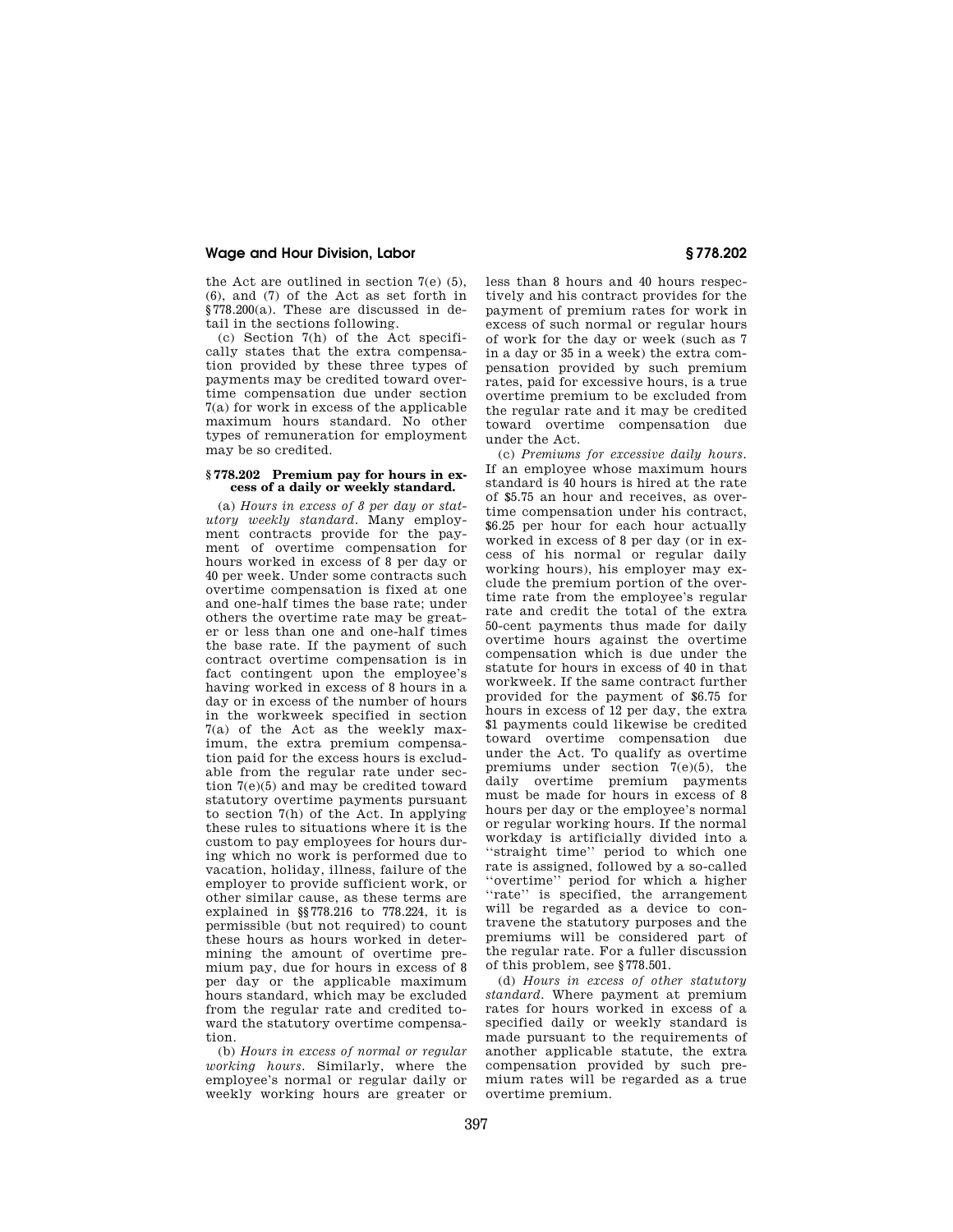(e) *Premium pay for sixth or seventh day worked.* Under section 7(e)(6) and 7(h), extra premium compensation paid pursuant to contract or statute for work on the sixth or seventh day worked in the workweek is regarded in the same light as premiums paid for work in excess of the applicable maximum hours standard or the employee's normal or regular workweek.

[33 FR 986, Jan. 26, 1968, as amended at 46 FR 7311, Jan. 23, 1981)

# **§ 778.203 Premium pay for work on Saturdays, Sundays, and other ''special days''.**

Under section 7(e)(6) and 7(h) of the Act, extra compensation provided by a Premium rate of at least time and onehalf which is paid for work on Saturdays, Sundays, holidays, or regular days of rest or on the sixth or seventh day of the workweek (hereinafter referred to as ''special days'') may be treated as an overtime premium for the purposes of the Act. If the premium rate is less than time and one-half, the extra compensation provided by such rate must be included in determining the employee's regular rate of pay and cannot be credited toward statutory overtime due, unless it qualifies as an overtime premium under section 7(e)(5).

(a) ''Special days'' rate must be at least time and one-half to qualify as overtime premium: The premium rate must be at least ''one and one-half times the rate established in good faith for like work performed in nonovertime hours on other days.'' Where an employee is hired on the basis of a salary for a fixed workweek or at a single hourly rate of pay, the rate paid for work on ''special days'' must be at least time and one-half his regular hourly rate in order to qualify under section  $7(e)(6)$ . If the employee is a pieceworker or if he works at more than one job for which different hourly or piece rates have been established and these are bona fide rates applicable to the work when performed during nonovertime hours, the extra compensation provided by a premium rate of at least one and one-half times either (1) the bona fide rate applicable to the type of job the employee performs on the ''special days'', or (2) the aver-

# **§ 778.203 29 CFR Ch. V (7–1–11 Edition)**

age hourly earnings in the week in question, will qualify as an overtime premium under this section. (For a fuller discussion of computation on the average rate, see §778.111; on the rate applicable to the job, see §§778.415 through 778.421; on the ''established'' rate, see §778.400.)

(b) Bona fide base rate required. The statute authorizes such premiums paid for work on ''special days'' to be treated as overtime premiums only if they are actually based on a ''rate established in good faith for like work performed in nonovertime hours on other days.'' This phrase is used for the purpose of distinguishing the bona fide employment standards contemplated<br>by section 7(e)(6) from fictitious by section  $7(e)(6)$  from fictitious schemes and artificial or evasive devices as discussed in Subpart F of this part. Clearly, a rate which yields the employee less than time and one-half the minimum rate prescribed by the Act would not be a rate established in good faith.

(c) Work on the specified ''special days'': To qualify as an overtime premium under section 7(e)(6), the extra compensation must be paid for work on the specified days. The term ''holiday'' is read in its ordinary usage to refer to those days customarily observed in the community in celebration of some historical or religious occasion. A day of rest arbitrarily granted to employees because of lack of work is not a ''holiday'' within the meaning of this section, nor is it a ''regular day of rest.'' The term ''regular day of rest'' means a day on which the employee in accordance with his regular prearranged schedule is not expected to report for work. In some instances the ''regular day of rest'' occurs on the same day or days each week for a particular employee; in other cases, pursuant to a swing shift schedule, the schedule day of rest rotates in a definite pattern, such as 6 days work followed by 2 days of rest. In either case the extra compensation provided by a premium rate for work on such scheduled days of rest (if such rate is at least one and onehalf times the bona fide rate established for like work during nonovertime hours on other days) may be treated as an overtime premium and thus need not be included in computing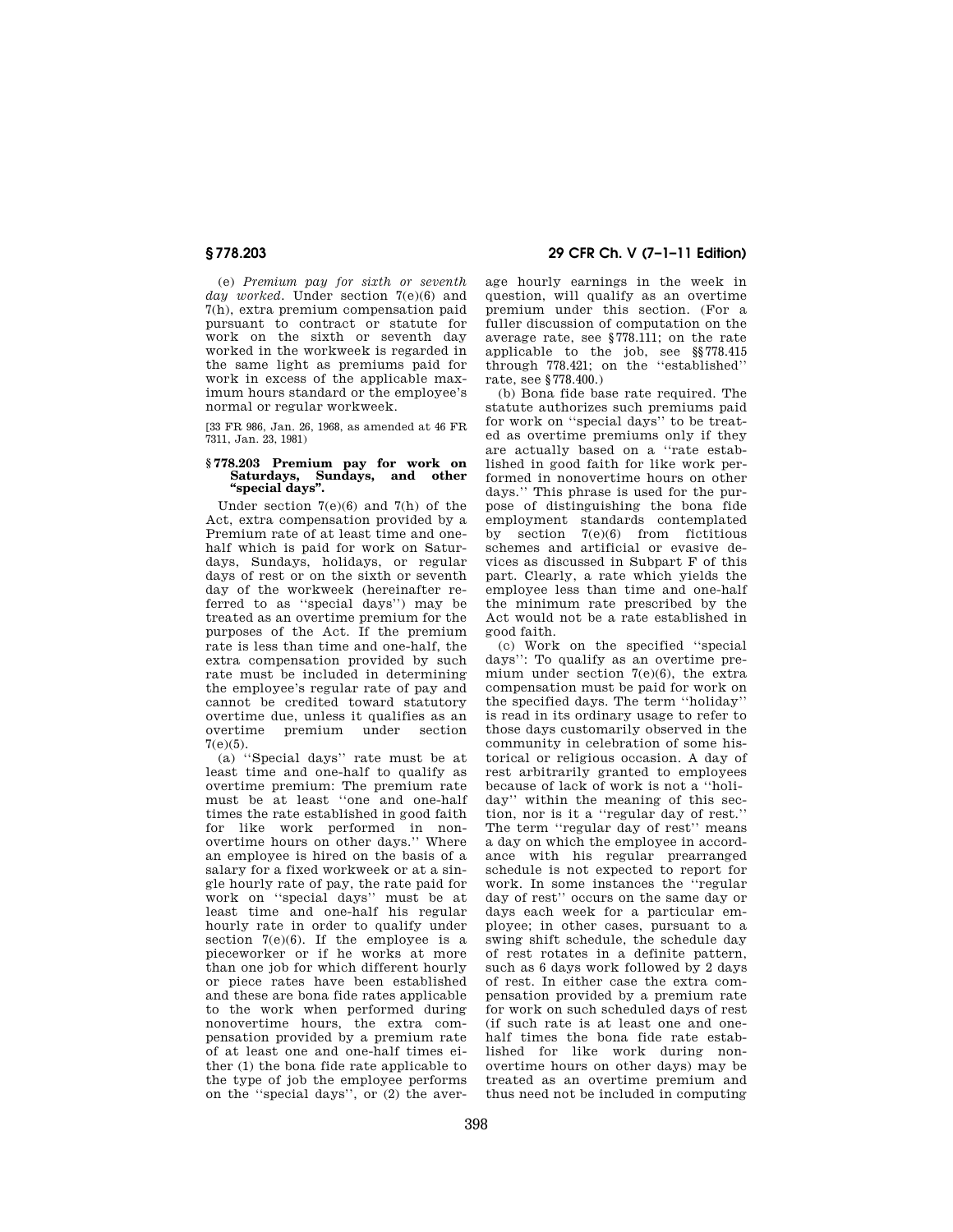the employee's regular rate of pay and may be credited toward overtime payments due under the Act.

(d) Payment of premiums for work performed on the ''special day'': To qualify as an overtime premium under section  $7(e)(6)$ , the premium must be paid because work is performed on the days specified and not for some other reason which would not qualify the premium as an overtime premium under section  $7(e)(5)$ ,  $(6)$ , or  $(7)$ . (For examples distinguishing pay for work on a holiday from idle holiday pay, see §778.219.) Thus a premium rate paid to an employee only when he received less than 24 hours' notice that he is required to report for work on his regular day of rest is not a premium paid for work on one of the specified days; it is a premium imposed as a penalty upon the employer for failure to give adequate notice to compensate the employee for the inconvenience of disarranging his private life. The extra compensation is not an overtime premium. It is part of his regular rate of pay unless such extra compensation is paid the employee on infrequent and sporadic occasions so as to qualify for exclusion under section 7(e)(2) in which event it need not be included in computing his regular rate of pay, as explained in §778.222.

#### **§ 778.204 ''Clock pattern'' premium pay.**

(a) *Overtime premiums under section 7(e)(7).* Where a collective bargaining agreement or other applicable employment contract in good faith establishes certain hours of the day as the basic, normal, or regular workday (not exceeding 8 hours) or workweek (not exceeding the maximum hours standard applicable under section 7(a)) and provides for the payment of a premium rate for work outside such hours, the extra compensation provided by such premium rate will be treated as an overtime premium if the premium rate is not less than one and one-half times the rate established in good faith by the contract or agreement for like work performed during the basic, normal or regular workday or workweek.

(b) *Premiums for hours outside established working hours.* To qualify as an overtime premium under section 7(e)(7)

the premium must be paid because the work was performed during hours ''outside of the hours established \* \* \* as the basic \* \* \* workday or workweek'' and not for some other reason. Thus, if the basic workday is established in good faith as the hours from 8 a.m. to 5 p.m. a premium of time and one-half paid for hours between 5 p.m. and 8 a.m. would qualify as an overtime premium. However, where the contract does not provide for the payment of a premium except for work between midnight and 6 a.m. the premium would not qualify under this section since it is not a premium paid for work outside the established workday but only for certain special hours outside the established workday, in most instances because they are undesirable hours. Similarly, where payments of premium rates for work are made after 5 p.m. only if the employee has not had a meal period or rest period, they are not regarded as overtime premiums; they are premiums paid because of undesirable working conditions.

(c) *Payment in pursuance of agreement.*  Premiums of the type which section 7(e)(7) authorizes to be treated as overtime premiums must be paid ''in pursuance of an applicable employment contract or collective bargaining agreement,'' and the rates of pay and the daily and weekly work periods referred to must be established in good faith by such contract or agreement. Although as a general rule a collective bargaining agreement is a formal agreement which has been reduced to writing, an employment contract for purposes of section  $7(e)(7)$  may be either written or oral. Where there is a written employment contract and the practices of the parties differ from its provisions, it must be determined whether the practices of the parties have modified the contract. If the practices of the parties have modified the written provisions of the contract, the provisions of the contract as modified by the practices of the parties will be controlling in determining whether the requirements of section 7(e)(7) are satisfied. The determination as to the existence of the requisite provisions in an applicable oral employment contract will necessarily be based on all the facts, including those showing the terms of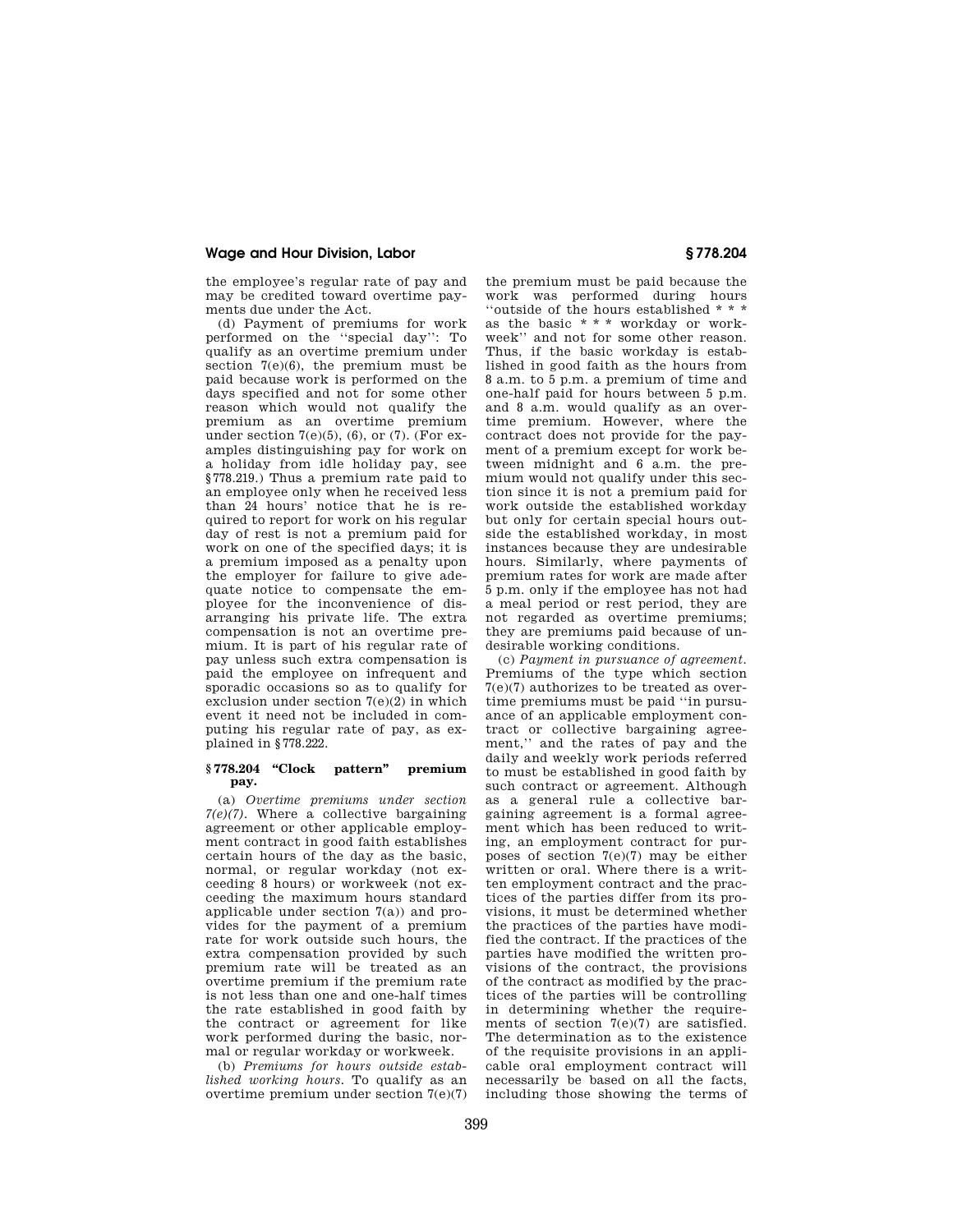the oral contract and the actual employment and pay practices thereunder.

#### **§ 778.205 Premiums for weekend and holiday work—example.**

The application of section  $7(e)(6)$  may be illustrated by the following example: Suppose an agreement of employment calls for the payment of \$7.50 an hour for all hours worked on a holiday or on Sunday in the operation of machines by operators whose maximum hours standard is 40 hours and who are paid a bona fide hourly rate of \$5 for like work performed during nonovertime hours on other days. Suppose further that the workweek of such an employee begins at 12:01 a.m. Sunday, and in a particular week he works a schedule of 8 hours on Sunday and on each day from Monday through Saturday, making a total of 56 hours worked in the workweek. Tuesday is a holiday. The payment of \$320 to which the employee is entitled under the employment agreement will satisfy the requirements of the Act since the employer may properly exclude from the regular rate the extra \$20 paid for work on Sunday and the extra \$20 paid for holiday work and credit himself with such amount against the statutory overtime premium required to be paid for the 16 hours worked over 40.

[46 FR 7311, Jan. 23, 1981]

#### **§ 778.206 Premiums for work outside basic workday or workweek—examples.**

The effect of section  $7(e)(7)$  where ''clock pattern'' premiums are paid may be illustrated by reference to provisions typical of the applicable collective bargaining agreements traditionally in effect between employers and employees in the longshore and stevedoring industries. These agreements specify straight time rates applicable during the hours established in good faith under the agreement as the basic, normal, or regular workday and workweek. Under one such agreement, for example, such workday and workweek are established as the first 6 hours of work, exclusive of mealtime, each day, Monday through Friday, between the hours of 8 a.m. and 5 p.m. Under another typical agreement, such workday

# **§ 778.205 29 CFR Ch. V (7–1–11 Edition)**

and workweek are established as the hours between 8 a.m. and 12 noon and between 1 p.m. and 5 p.m., Monday through Friday. Work outside such workday and workweek is paid for at premium rates not less than one and one-half times the bona fide straighttime rates applicable to like work when performed during the basic, normal, or regular workday or workweek. The extra compensation provided by such premium rates will be excluded in computing the regular rate at which the employees so paid are employed and may be credited toward overtime compensation due under the Act. For example, if an employee is paid \$5 an hour under such an agreement for handling general cargo during the basic, normal, or regular workday and \$7.50 per hour for like work outside of such workday, the extra \$2.50 will be excluded from the regular rate and may be credited to overtime pay due under the Act. Similarly, if the straight time rate established in good faith by the contract should be higher because of handling dangerous or obnoxious cargo, recognition of skill differentials, or similar reasons, so as to be \$7.50 an hour during the hours established as the basic or normal or regular workday or workweek, and a premium rate of \$11.25 an hour is paid for the same work performed during other hours of the day or week, the extra \$3.75 may be excluded from the regular rate of pay and may be credited toward overtime pay due under the Act. Similar principles are applicable where agreements following this general pattern exist in other industries.

[46 FR 7311, Jan. 23, 1981]

#### **§ 778.207 Other types of contract premium pay distinguished.**

(a) *Overtime premiums are those defined by the statute.* The various types of contract premium rates which provide extra compensation qualifying as overtime premiums to be excluded from the regular rate (under section  $7(e)$  (5), (6), and (7) and credited toward statutory overtime pay requirements (under section 7(h)) have been described in §§778.201 through 778.206. The plain wording of the statute makes it clear that extra compensation provided by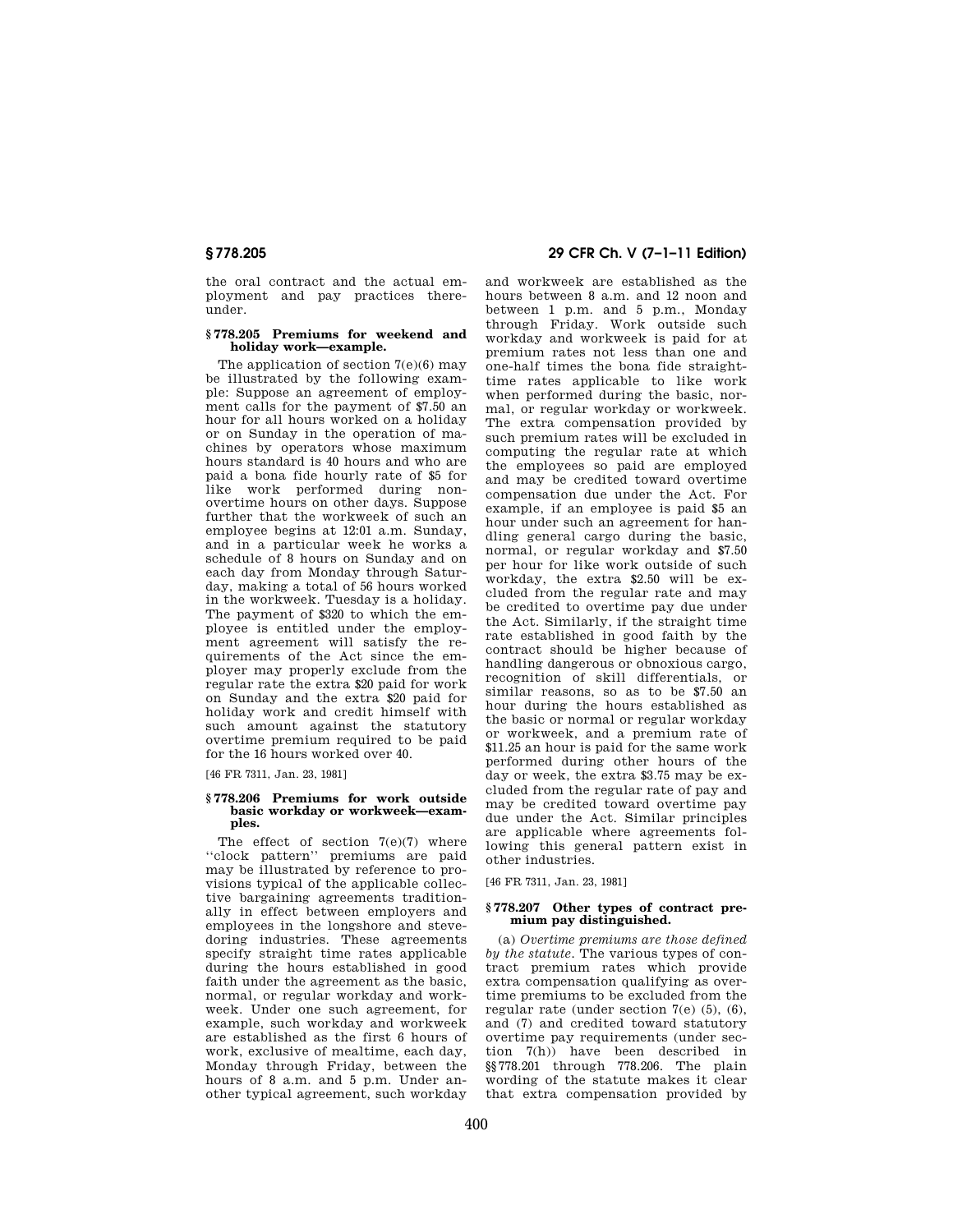premium rates other than those described cannot be treated as overtime premiums. Wherever such other premiums are paid, they must be included in the employee's regular rate before statutory overtime compensation is computed; no part of such premiums may be credited toward statutory overtime pay.

(b) *Nonovertime premiums.* The Act requires the inclusion in the regular rate of such extra premiums as nightshift differentials (whether they take the form of a percent of the base rate or an addition of so many cents per hour) and premiums paid for hazardous, arduous or dirty work. It also requires inclusion of any extra compensation which is paid as an incentive for the rapid performance of work, and since any extra compensation in order to qualify as an overtime premium must be provided by a premium rate per hour, except in the special case of pieceworkers as discussed in §778.418, lump sum premiums which are paid without regard to the number of hours worked are not overtime premiums and must be included in the regular rate. For example, where an employer pays 8 hours' pay for a particular job whether it is performed in 8 hours or in less time, the extra premium of 2 hours' pay received by an employee who completes the job in 6 hours must be included in his regular rate. Similarly, where an employer pays for 8 hours at premium rates for a job performed during the overtime hours whether it is completed in 8 hours or less, no part of the premium paid qualifies as overtime premium under sections 7(e) (5), (6), or (7). (For a further discussion of this and related problems, see §§778.308 to 778.314.)

#### **BONUSES**

#### **§ 778.208 Inclusion and exclusion of bonuses in computing the ''regular rate.''**

Section 7(e) of the Act requires the inclusion in the regular rate of all remuneration for employment except eight specified types of payments. Among these excludable payments are discretionary bonuses, gifts and payments in the nature of gifts on special occasions, contributions by the employer to certain welfare plans and

payments made by the employer pursuant to certain profit-sharing, thrift and savings plans. These are discussed in §§778.211 through 778.214. Bonuses which do not qualify for exclusion from the regular rate as one of these types must be totaled in with other earnings to determine the regular rate on which overtime pay must be based. Bonus payments are payments made in addition to the regular earnings of an employee. For a discussion on the bonus form as an evasive bookkeeping device, see §§778.502 and 778.503.

[33 FR 986, Jan. 26, 1968, as amended at 76 FR 18858, Apr. 5, 2011]

#### **§ 778.209 Method of inclusion of bonus in regular rate.**

(a) *General rules.* Where a bonus payment is considered a part of the regular rate at which an employee is employed, it must be included in computing his regular hourly rate of pay and overtime compensation. No difficulty arises in computing overtime compensation if the bonus covers only one weekly pay period. The amount of the bonus is merely added to the other earnings of the employee (except statutory exclusions) and the total divided by total hours worked. Under many bonus plans, however, calculations of the bonus may necessarily be deferred over a period of time longer than a workweek. In such a case the employer may disregard the bonus in computing the regular hourly rate until such time as the amount of the bonus can be ascertained. Until that is done he may pay compensation for overtime at one and one-half times the hourly rate paid by the employee, exclusive of the bonus. When the amount of the bonus can be ascertained, it must be apportioned back over the workweeks of the period during which it may be said to have been earned. The employee must then receive an additional amount of compensation for each workweek that he worked overtime during the period equal to one-half of the hourly rate of pay allocable to the bonus for that week multiplied by the number of statutory overtime hours worked during the week.

(b) *Allocation of bonus where bonus earnings cannot be identified with particular workweeks.* If it is impossible to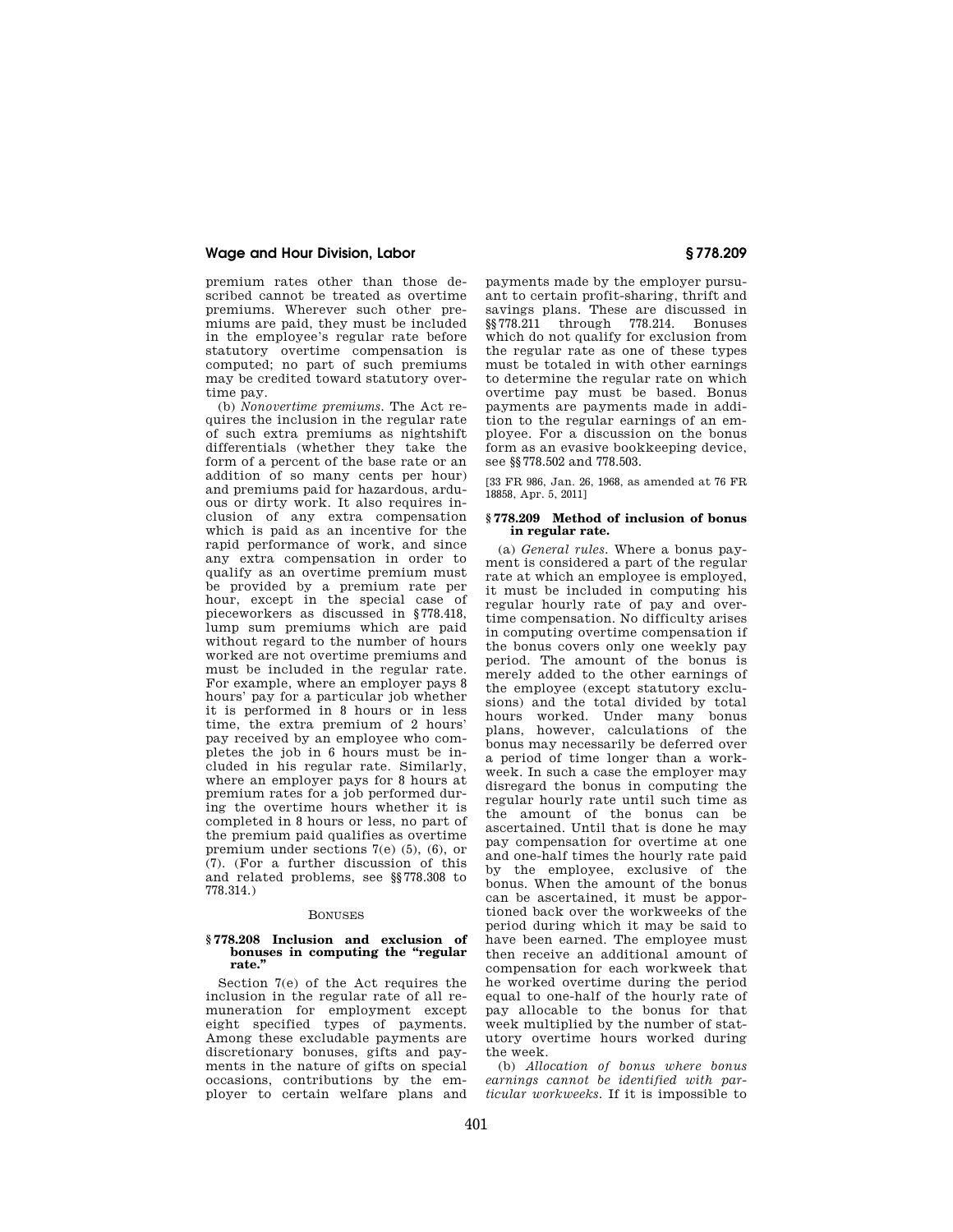allocate the bonus among the workweeks of the period in proportion to the amount of the bonus actually earned each week, some other reasonable and equitable method of allocation must be adopted. For example, it may be reasonable and equitable to assume that the employee earned an equal amount of bonus each week of the period to which the bonus relates, and if the facts support this assumption additional compensation for each overtime week of the period may be computed and paid in an amount equal to one-half of the average hourly increase in pay resulting from bonus allocated to the week, multiplied by the number of statutory overtime hours worked in that week. Or, if there are facts which make it inappropriate to assume equal bonus earnings for each workweek, it may be reasonable and equitable to assume that the employee earned an equal amount of bonus each hour of the pay period and the resultant hourly increase may be determined by dividing the total bonus by the number of hours worked by the employee during the period for which it is paid. The additional compensation due for the overtime workweeks in the period may then be computed by multiplying the total number of statutory overtime hours worked in each such workweek during the period by onehalf this hourly increase.

#### **§ 778.210 Percentage of total earnings as bonus.**

In some instances the contract or plan for the payment of a bonus may also provide for the simultaneous payment of overtime compensation due on the bonus. For example, a contract made prior to the performance of services may provide for the payment of additional compensation in the way of a bonus at the rate of 10 percent of the employee's straight-time earnings, and 10 percent of his overtime earnings. In such instances, of course, payments according to the contract will satisfy in full the overtime provisions of the Act and no recomputation will be required. This is not true, however, where this form of payment is used as a device to evade the overtime requirements of the Act rather than to provide actual over-

# **§ 778.210 29 CFR Ch. V (7–1–11 Edition)**

time compensation, as described in §§778.502 and 778.503.

## **§ 778.211 Discretionary bonuses.**

(a) *Statutory provision.* Section 7(e) (3)(a) of the Act provides that the regular rate shall not be deemed to include ''sums paid in recognition of services performed during a given period if  $*\times$  \* (a) both the fact that payment is to be made and the amount of the payment are determined at the sole discretion of the employer at or near the end of the period and not pursuant to any prior contract, agreement, or promise causing the employee to expect such payments regularly \* \* \*'' Such sums may not, however, be credited toward overtime compensation due under the Act.

(b) *Discretionary character of excluded bonus.* In order for a bonus to qualify for exclusion as a discretionary bonus under section  $7(e)(3)(a)$  the employer must retain discretion both as to the fact of payment and as to the amount until a time quite close to the end of the period for which the bonus is paid. The sum, if any, to be paid as a bonus is determined by the employer without prior promise or agreement. The employee has no contract right, express or implied, to any amount. If the employer promises in advance to pay a bonus, he has abandoned his discretion with regard to it. Thus, if an employer announces to his employees in January that he intends to pay them a bonus in June, he has thereby abandoned his discretion regarding the fact of payment by promising a bonus to his employees. Such a bonus would not be excluded from the regular rate under section 7(e)(3)(a). Similarly, an employer who promises to sales employees that they will receive a monthly bonus computed on the basis of allocating 1 cent for each item sold whenever, is his discretion, the financial condition of the firm warrants such payments, has abandoned discretion with regard to the amount of the bonus though not with regard to the fact of payment. Such a bonus would not be excluded from the regular rate. On the other hand, if a bonus such as the one just described were paid without prior contract, promise or announcement and the decision as to the fact and amount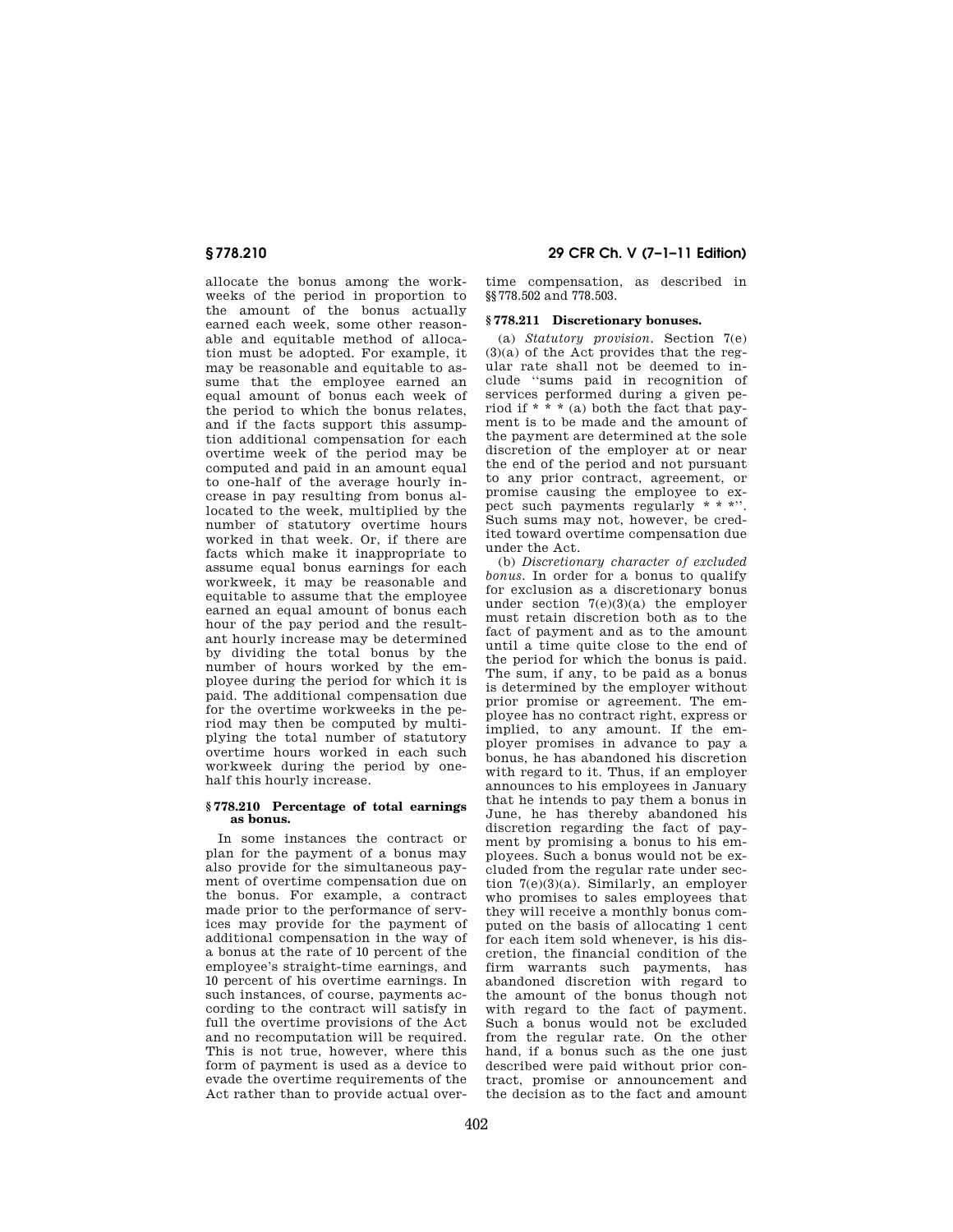of payment lay in the employer's sole discretion, the bonus would be properly excluded from the regular rate.

(c) *Promised bonuses not excluded.* The bonus, to be excluded under section  $7(e)(3)(a)$ , must not be paid "pursuant" to any prior contract, agreement, or promise.'' For example, any bonus which is promised to employees upon hiring or which is the result of collective bargaining would not be excluded from the regular rate under this provision of the Act. Bonuses which are announced to employees to induce them to work more steadily or more rapidly or more efficiently or to remain with the firm are regarded as part of the regular rate of pay. Attendance bonuses, individual or group production bonuses, bonuses for quality and accuracy of work, bonuses contingent upon the employee's continuing in employment until the time the payment is to be made and the like are in this category. They must be included in the regular rate of pay.

#### **§ 778.212 Gifts, Christmas and special occasion bonuses.**

(a) *Statutory provision.* Section 7(e)(1) of the Act provides that the term ''regular rate'' shall not be deemed to include ''sums paid as gifts; payments in the nature of gifts made at Christmas time or on other special occasions as a reward for service, the amounts of which are not measured by or dependent on hours worked, production, or efficiency \* \* \*". Such sums may not, however, be credited toward overtime compensation due under the Act.

(b) *Gift or similar payment.* To qualify for exclusion under section  $7(e)(1)$  the bonus must be actually a gift or in the nature of a gift. If it is measured by hours worked, production, or efficiency, the payment is geared to wages and hours during the bonus period and is no longer to be considered as in the nature of a gift. If the payment is so substantial that it can be assumed that employees consider it a part of the wages for which they work, the bonus cannot be considered to be in the nature of a gift. Obviously, if the bonus is paid pursuant to contract (so that the employee has a legal right to the payment and could bring suit to enforce it), it is not in the nature of a gift.

(c) *Application of exclusion.* If the bonus paid at Christmas or on other special occasion is a gift or in the nature of a gift, it may be excluded from the regular rate under section 7(e)(1) even though it is paid with regularity so that the employees are led to expect it and even though the amounts paid to different employees or groups of employees vary with the amount of the salary or regular hourly rate of such employees or according to their length of service with the firm so long as the amounts are not measured by or directly dependent upon hours worked, production, or efficiency. A Christmas bonus paid (not pursuant to contract) in the amount of two weeks' salary to all employees and an equal additional amount for each 5 years of service with the firm, for example, would be excludable from the regular rate under this category.

#### **§ 778.213 Profit-sharing, thrift, and savings plans.**

Section 7(e)(3)(b) of the Act provides that the term ''regular rate'' shall not be deemed to include ''sums paid in recognition of services performed during a given period if \* \* \* the payments are made pursuant to a bona fide profit-sharing plan or trust or bona fide thrift or savings plan, meeting the requirements of the Secretary of Labor set forth in appropriate regulations \* \* \*''. Such sums may not, however, be credited toward overtime compensation due under the Act. The regulations issued under this section are parts 547 and 549 of this chapter. Payments in addition to the regular wages of the employee, made by the employer pursuant to a plan which meets the requirements of the regulations in part 547 or 549 of this chapter, will be properly excluded from the regular rate.

#### **§ 778.214 Benefit plans; including profit-sharing plans or trusts providing similar benefits.**

(a) *Statutory provision.* Section 7(e)(4) of the Act provides that the term "regular rate" shall not be deemed to include: ''contributions irrevocably made by an employer to a trustee or third person pursuant to a bona fide plan for providing old age, retirement, life, accident, or health insurance or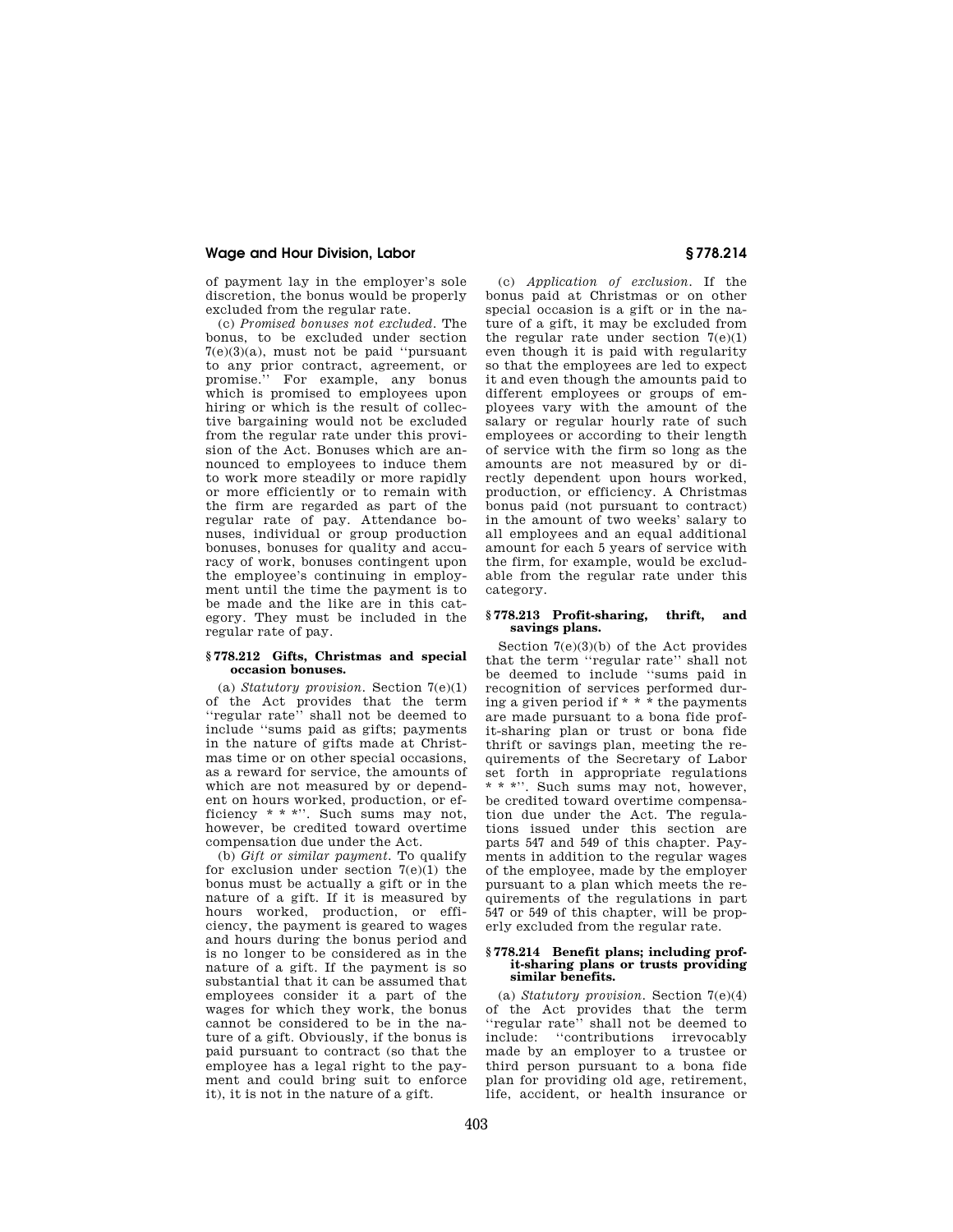similar benefits for employees \* \* \*.'' Such sums may not, however, be credited toward overtime compensation due under the Act.

(b) *Scope and application of exclusion generally.* Plans for providing benefits of the kinds described in section 7(e)(4) are referred to herein as ''benefit plans''. It is section 7(e)(4) which governs the status for regular rate purposes of any contributions made by an employer pursuant to a plan for providing the described benefits. This is true irrespective of any other features the plan may have. Thus, it makes no difference whether or not the benefit plan is one financed out of profits or one which by matching employee contributions or otherwise encourages thrift or savings. Where such a plan or trust is combined in a single program (whether in one or more documents) with a plan or trust for providing profit-sharing payments to employees, the profit-sharing payments may be excluded from the regular rate if they meet the requirements of the Profit-Sharing Regulations, part 549 of this chapter, and the contributions made by the employer for providing the benefits described in section 7(e)(4) of the Act may be excluded from the regular rate if they meet the tests set forth in §778.215. Advance approval by the Department of Labor is not required.

(c) *Tests must be applied to employer contributions.* It should be emphasized that it is the employer's contribution made pursuant to the benefit plan that is excluded from or included in the regular rate according to whether or not the requirements set forth in §778.215 are met. If the contribution is not made as provided in section  $7(e)(4)$  or if the plan does not qualify as a bona fide benefit plan under that section, the contribution is treated the same as any bonus payment which is part of the regular rate of pay, and at the time the contribution is made the amount thereof must be apportioned back over the workweeks of the period during which it may be said to have accrued. Overtime compensation based upon the resultant increases in the regular hourly rate is due for each overtime hour worked during any workweek of the period. The subsequent distribution of accrued funds to an employee on account

**§ 778.214 29 CFR Ch. V (7–1–11 Edition)** 

of severance of employment (or for any other reason) would not result in any increase in his regular rate in the week in which the distribution is made.

(d) *Employer contributions when included in fringe benefit wage determinations under Davis-Bacon Act.* As noted in §778.6 where certain fringe benefits are included in the wage predeterminations of the Secretary of Labor for laborers and mechanics performing contract work subject to the Davis-Bacon Act and related statutes, the provisions of Public Law 88–349 discussed in §5.32 of this title should be considered together with the interpretations in this part 778 in determining the excludability of such fringe benefits from the regular rate of such employees. Accordingly, reference should be made to §5.32 of this title as well as to §778.215 for guidance with respect to exclusion from the employee's regular rate of contributions made by the employer to any benefit plan if, in the workweek or workweeks involved, the employee performed work as a laborer or mechanic subject to a wage determination made by the Secretary pursuant to part 1 of this title, and if fringe benefits of the kind represented by such contributions constitute a part of the prevailing wages required to be paid such employee in accordance with such wage determination.

(e) *Employer contributions or equivalents pursuant to fringe benefit determinations under Service Contract Act of 1965.* Contributions by contractors and subcontractors to provide fringe benefits specified under the McNamara-O'Hara Service Contract Act of 1965, which are of the kind referred to in section 7(e)(4), are excludable from the regular rate under the conditions set forth in §778.215. Where the fringe benefit contributions specified under such Act are so excludable, equivalent benefits or payments provided by the employer in satisfaction of his obligation to provide the specified benefits are also excludable from the regular rate if authorized under part 4 of this title, subpart B, pursuant to the McNamara-O'Hara Act, and their exclusion therefrom is not dependent on whether such equivalents, if separately considered,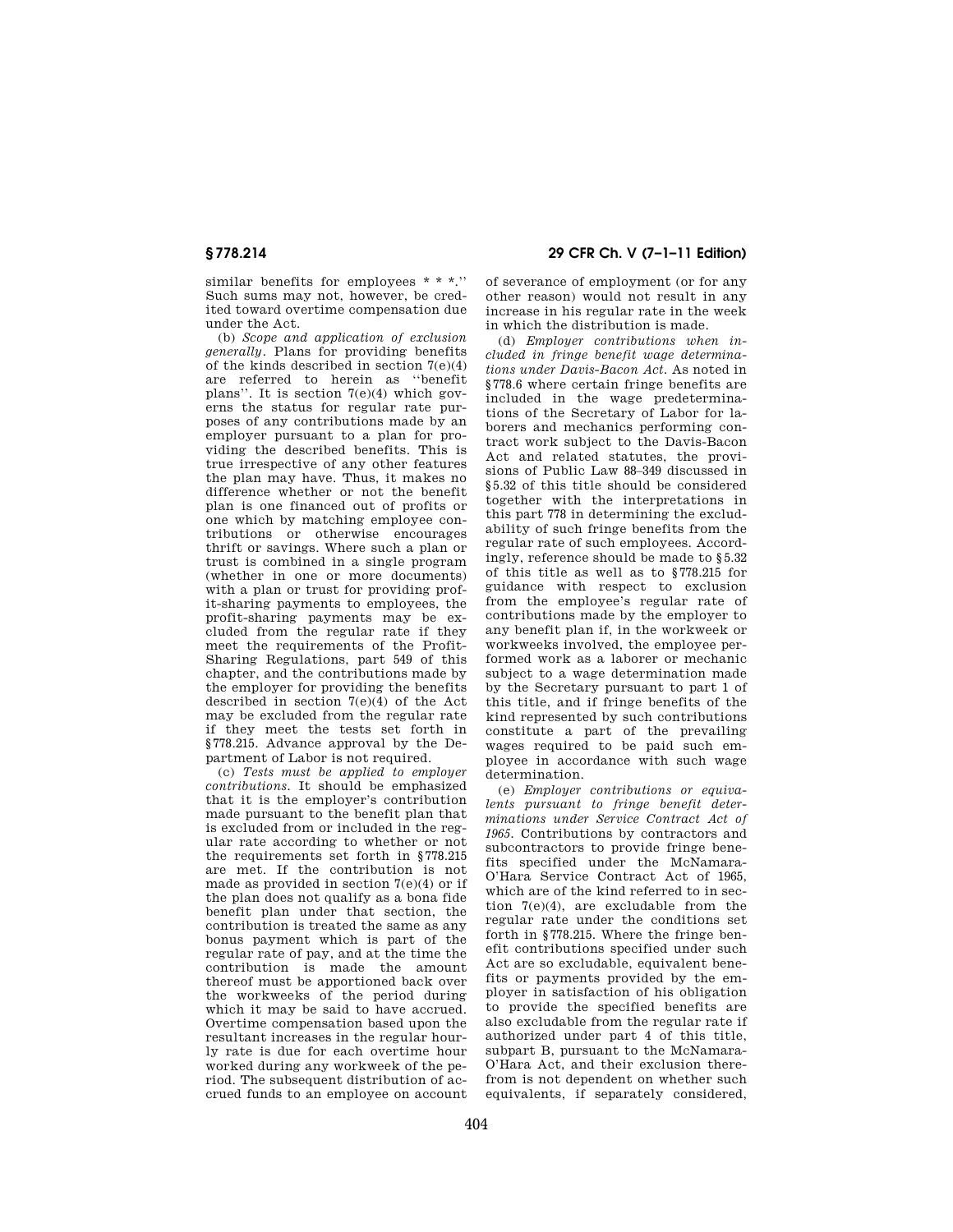would meet the requirements of §778.215. See §778.7.

[33 FR 986, Jan. 26, 1968, as amended at 36 FR 4699, Mar. 11, 1971]

#### **§ 778.215 Conditions for exclusion of benefit-plan contributions under section 7(e)(4).**

(a) *General rules.* In order for an employer's contribution to qualify for exclusion from the regular rate under section 7(e)(4) of the Act the following conditions must be met:

(1) The contributions must be made pursuant to a specific plan or program adopted by the employer, or by contract as a result of collective bargaining, and communicated to the employees. This may be either a companyfinanced plan or an employer-employee contributory plan.

(2) The primary purpose of the plan must be to provide systematically for the payment of benefits to employees on account of death, disability, advanced age, retirement, illness, medical expenses, hospitalization, and the like.

(3) In a plan or trust, either:

(i) The benefits must be specified or definitely determinable on an actuarial basis; or

(ii) There must be both a definite formula for determining the amount to be contributed by the employer and a definite formula for determining the benefits for each of the employees participating in the plan; or

(iii) There must be both a formula for determining the amount to be contributed by the employer and a provision for determining the individual benefits by a method which is consistent with the purposes of the plan or trust under section 7(e)(4) of the Act.

(iv) NOTE: The requirements in paragraphs  $(a)(3)$  (ii) and (iii) of this section for a formula for determining the amount to be contributed by the employer may be met by a formula which requires a specific and substantial minimum contribution and which provides that the employer may add somewhat to that amount within specified limits; provided, however, that there is a reasonable relationship between the specified minimum and maximum contributions. Thus, formulas providing for a minimum contribution of 10 percent of profits and giving the employer discretion to add to that amount up to 20 percent of profits, or for a minimum contribution of 5 percent of compensation and discretion to increase up to a maximum of 15 percent of compensation, would meet the requirement. However, a plan which provides for insignificant minimum contributions and permits a variation so great that, for all practical purposes, the formula becomes meaningless as a measure of contributions, would not meet the requirements.

(4) The employer's contributions must be paid irrevocably to a trustee or third person pursuant to an insurance agreement, trust or other funded arrangement. The trustee must assume the usual fiduciary responsibilities imposed upon trustees by applicable law. The trust or fund must be set up in such a way that in no event will the employer be able to recapture any of the contributions paid in nor in any way divert the funds to his own use or benefit. (It should also be noted that in the case of joint employer-employee contributory plans, where the employee contributions are not paid over to a third person or to a trustee unaffiliated with the employer, violations of the Act may result if the employee contributions cut into the required minimum or overtime rates. See part 531 of this chapter.) Although an employer's contributions made to a trustee or third person pursuant to a benefit plan must be irrevocably made, this does not prevent return to the employer of sums which he had paid in excess of the contributions actually called for by the plan, as where such excess payments result from error or from the necessity of marking payments to cover the estimated cost of contributions at a time when the exact amount of the necessary contributions under the plan is not yet ascertained. For example, a benefit plan may provide for definite insurance benefits for employees in the event of the happening of a specified contingency such as death, sickness, accident, etc., and may provide that the cost of such definite benefits, either in full or any balance in excess of specified employee contributions, will be borne by the employer. In such a case the return by the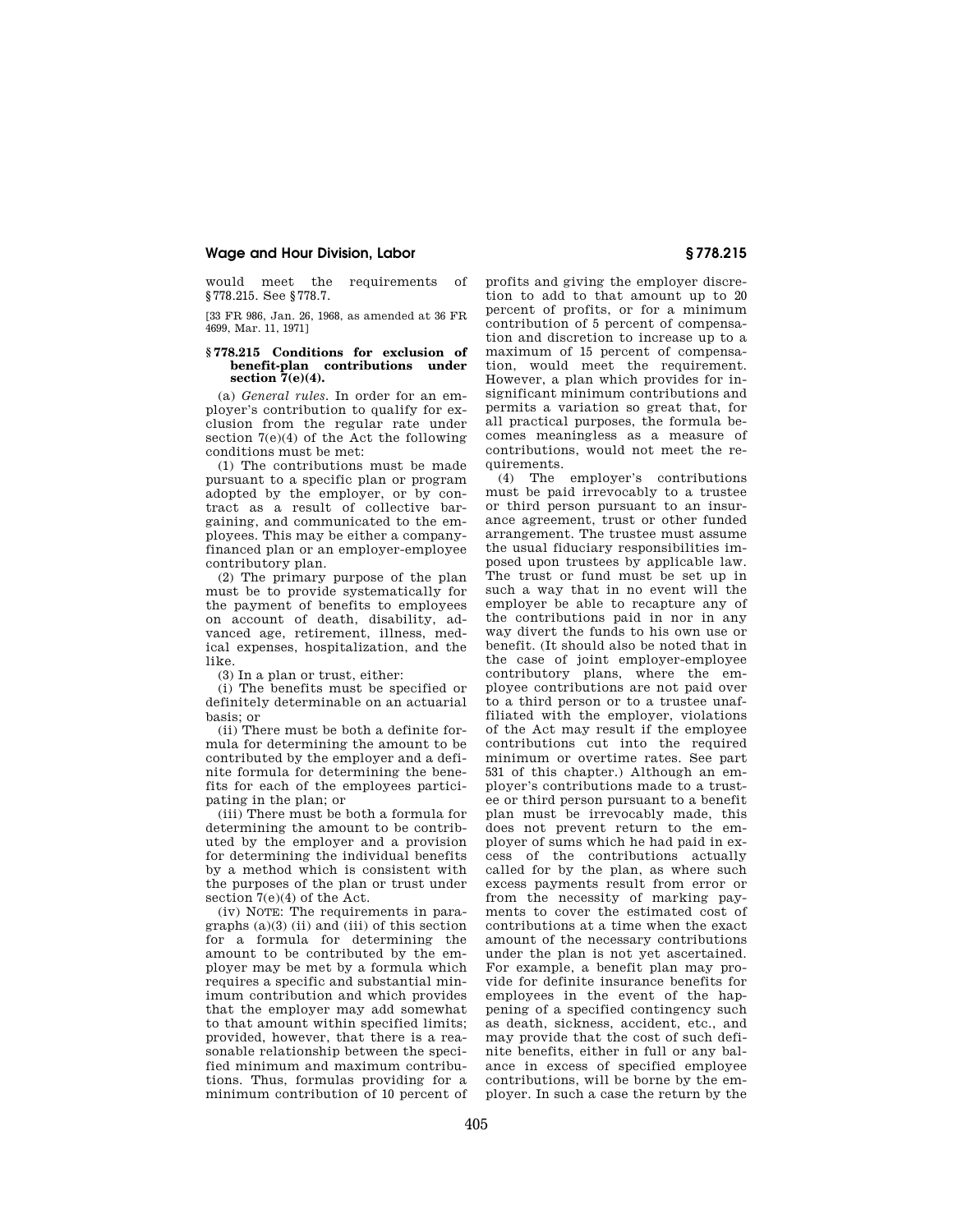insurance company to the employer of sums paid by him in excess of the amount required to provide the benefits which, under the plan, are to be provided through contributions by the employer, will not be deemed a recapture or diversion by the employer of contributions made pursuant to the plan.

(5) The plan must not give an employee the right to assign his benefits under the plan nor the option to receive any part of the employer's contributions in cash instead of the benefits under the plan: *Provided, however,*  That if a plan otherwise qualified as a bona fide benefit plan under section 7(e)(4) of the Act, it will still be regarded as a bona fide plan even though it provides, as an incidental part thereof, for the payment to an employee in cash of all or a part of the amount standing to his credit (i) at the time of the severance of the employment relation due to causes other than retirement, disability, or death, or (ii) upon proper termination of the plan, or (iii) during the course of his employment under circumstances specified in the plan and not inconsistent with the general purposes of the plan to provide the benefits described in section 7(e)(4) of the Act.

(b) *Plans under section 401(a) of the Internal Revenue Code.* Where the benefit plan or trust has been approved by the Bureau of Internal Revenue as satisfying the requirements of section 401(a) of the Internal Revenue Code in the absence of evidence to the contrary, the plan or trust will be considered to meet the conditions specified in paragraphs  $(a)(1), (4),$  and  $(b)$  of this section.

[33 FR 986, Jan. 26, 1968, as amended at 46 FR 7312, Jan. 23, 1981]

PAYMENTS NOT FOR HOURS WORKED

### **§ 778.216 The provisions of section 7(e)(2) of the Act.**

Section  $7(e)(2)$  of the Act provides that the term ''regular rate'' shall not be deemed to include ''payments made for occasional periods when no work is performed due to vacation, holiday, illness, failure of the employer to provide sufficient work, or other similar cause; reasonable payments for traveling expenses, or other expenses, incurred by

# **§ 778.216 29 CFR Ch. V (7–1–11 Edition)**

an employee in the furtherance of his employer's interests and properly reimbursable by the employer; and other similar payments to an employee which are not made as compensation for his hours of employment \* \* \*.'' However, since such payments are not made as compensation for the employee's hours worked in any workweek, no part of such payments can be credited toward overtime compensation due under the Act.

#### **§ 778.217 Reimbursement for expenses.**

(a) *General rule.* Where an employee incurs expenses on his employer's behalf or where he is required to expend sums solely by reason of action taken for the convenience of his employer, section  $7(e)(2)$  is applicable to reimbursement for such expenses. Payments made by the employer to cover such expenses are not included in the employee's regular rate (if the amount of the reimbursement reasonably approximates the expenses incurred). Such payment is not compensation for services rendered by the employees during any hours worked in the workweek.

(b) *Illustrations.* Payment by way of reimbursement for the following types of expenses will not be regarded as part of the employee's regular rate:

(1) The actual amount expended by an employee in purchasing supplies, tools, materials, or equipment on behalf of his employer.

(2) The actual or reasonably approximate amount expended by an employee in purchasing, laundering or repairing uniforms or special clothing which his employer requires him to wear.

(3) The actual or reasonably approximate amount expended by an employee, who is traveling ''over the road'' on his employer's business, for transportation (whether by private car or common carrier) and living expenses away from home, other travel expenses, such as taxicab fares, incurred while traveling on the employer's business.

(4) ''Supper money'', a reasonable amount given to an employee, who ordinarily works the day shift and can ordinarily return home for supper, to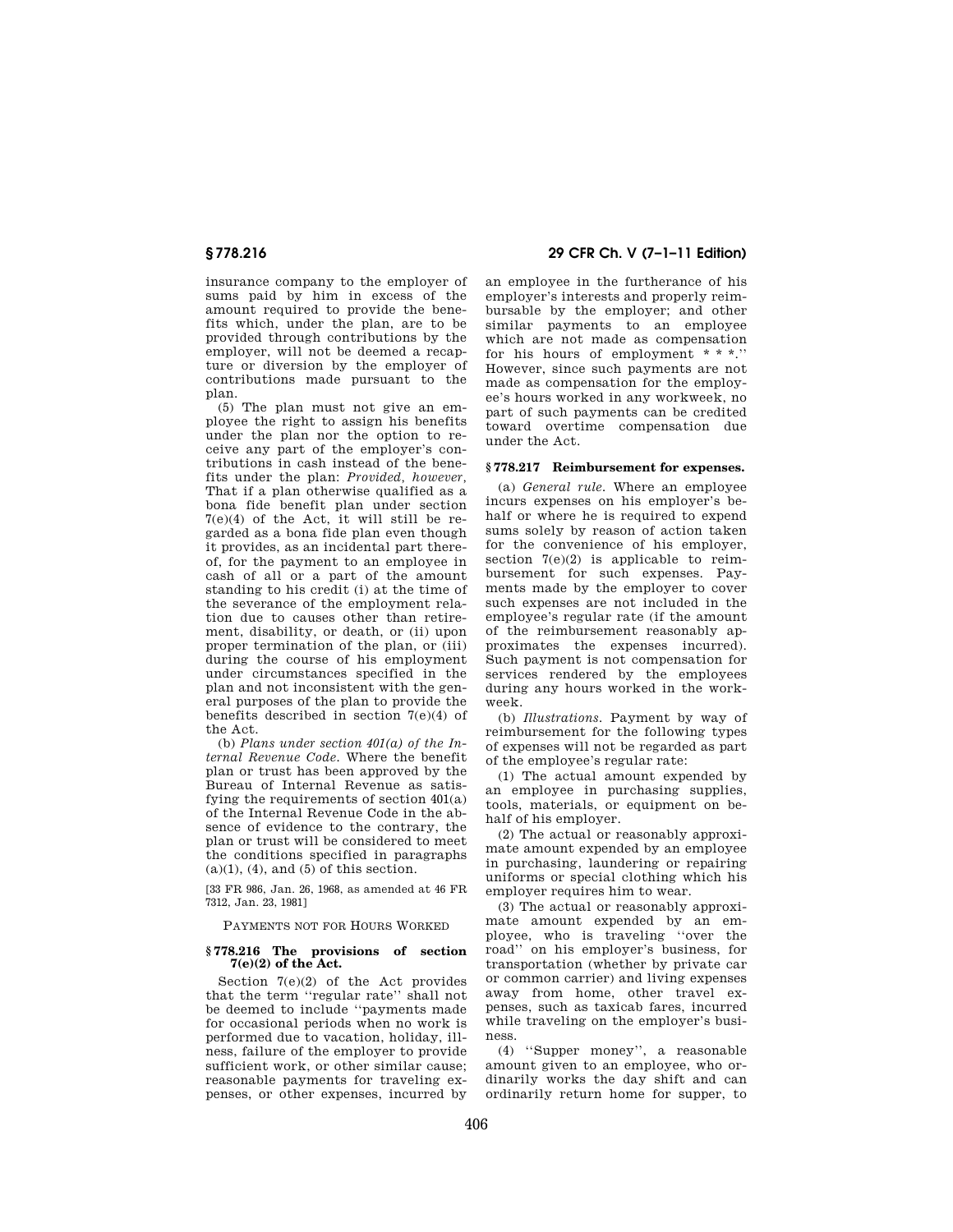cover the cost of supper when he is requested by his employer to continue work during the evening hours.

(5) The actual or reasonably approximate amount expended by an employee as temporary excess home-to-work travel expenses incurred (i) because the employer has moved the plant to another town before the employee has had an opportunity to find living quarters at the new location or (ii) because the employee, on a particular occasion, is required to report for work at a place other than his regular workplace. The foregoing list is intended to be illustrative rather than exhaustive.

(c) *Payments excluding expenses.* It should be noted that only the actual or reasonably approximate amount of the expense is excludable from the regular rate. If the amount paid as ''reimbursement'' is disproportionately large, the excess amount will be included in the regular rate.

(d) *Payments for expenses personal to the employee.* The expenses for which reimbursement is made must in order to merit exclusion from the regular rate under this section, be expenses incurred by the employee on the employer's behalf or for his benefit or convenience. If the employer reimburses the employee for expenses normally incurred by the employee for his own benefit, he is, of course, increasing the employee's regular rate thereby. An employee normally incurs expenses in traveling to and from work, buying lunch, paying rent, and the like. If the employer reimburses him for these normal everyday expenses, the payment is not excluded from the regular rate as ''reimbursement for expenses.'' Whether the employer ''reimburses'' the employee for such expenses or furnishes the facilities (such as free lunches or free housing), the amount paid to the employee (or the reasonable cost to the employer or fair value where facilities are furnished) enters into the regular rate of pay as discussed in §778.116. See also §531.37(b) of this chapter.

#### **§ 778.218 Pay for certain idle hours.**

(a) *General rules.* Payments which are made for occasional periods when the employee is not at work due to vacation, holiday, illness, failure of the employer to provide sufficient work, or

other similar cause, where the payments are in amounts approximately equivalent to the employee's normal earnings for a similar period of time, are not made as compensation for his hours of employment. Therefore, such payments may be excluded from the regular rate of pay under section 7(e)(2) of the Act and, for the same reason, no part of such payments may be credited toward overtime compensation due under the Act.

(b) *Limitations on exclusion.* This provision of section 7(e)(2) deals with the type of absences which are infrequent or sporadic or unpredictable. It has no relation to regular ''absences'' such as lunch periods nor to regularly scheduled days of rest. Sundays may not be workdays in a particular plant, but this does not make them either ''holidays'' or ''vacations,'' or days on which the employee is absent because of the failure of the employer to provide sufficient work. The term holiday is read in its ordinary usage to refer to those days customarily observed in the community in celebration of some historical or religious occasion; it does not refer to days of rest given to employees in lieu of or as an addition to compensation for working on other days.

(c) *Failure to provide work.* The term ''failure of the employer to provide sufficient work'' is intended to refer to occasional, sporadically recurring situations where the employee would normally be working but for such a factor as machinery breakdown, failure of expected supplies to arrive, weather conditions affecting the ability of the employee to perform the work and similarly unpredictable obstacles beyond the control of the employer. The term does not include reduction in work schedule (as discussed in §§778.321 through 778.329), ordinary temporary layoff situations, or any type of routine, recurrent absence of the employee.

(d) *Other similar cause.* The term ''other similar cause'' refers to payments made for periods of absence due to factors like holidays, vacations, sickness, and failure of the employer to provide work. Examples of ''similar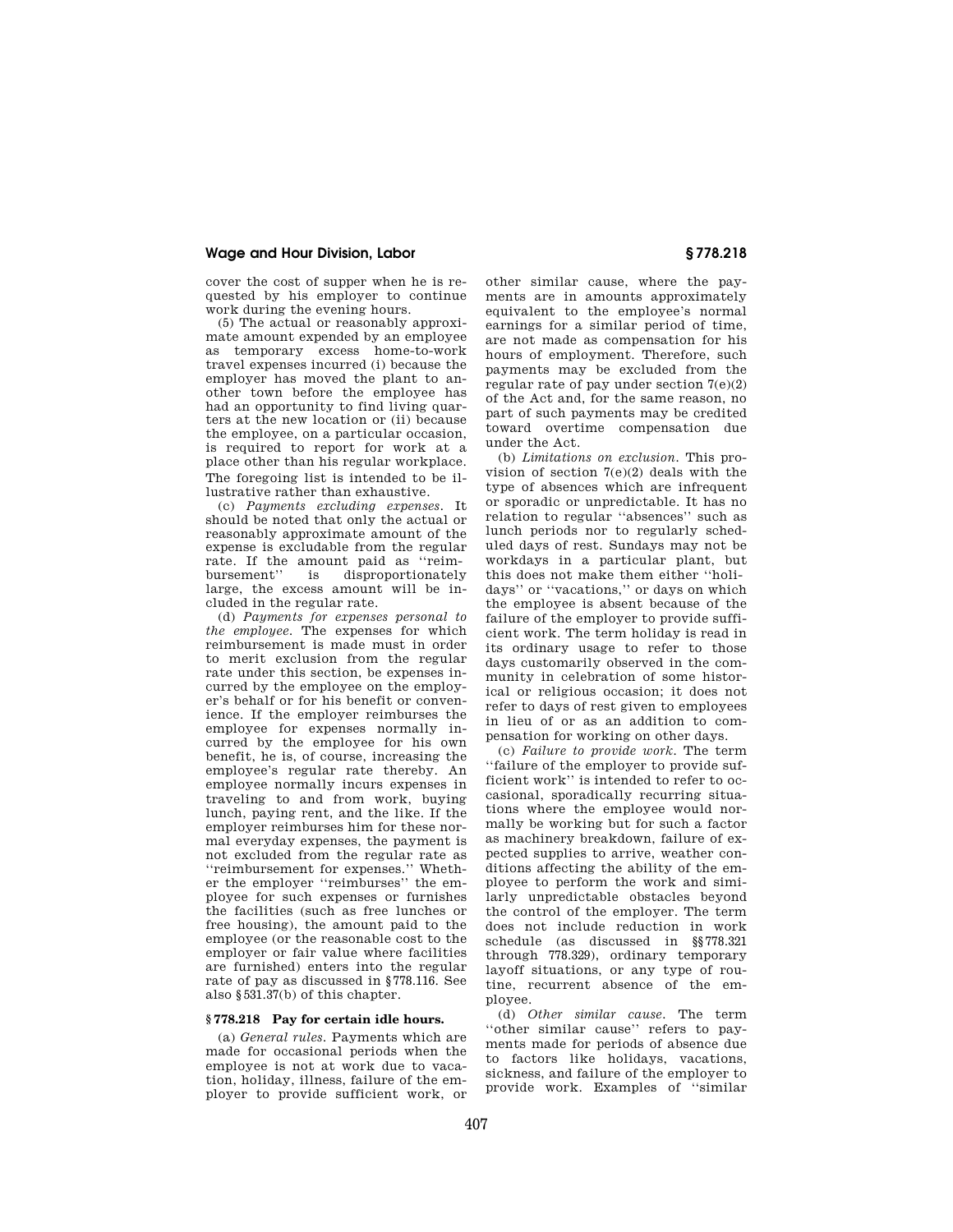causes'' are absences due to jury service, reporting to a draft board, attending a funeral of a family member, inability to reach the workplace because of weather conditions. Only absences of a nonroutine character which are infrequent or sporadic or unpredictable are included in the ''other similar cause'' category.

#### **§ 778.219 Pay for foregoing holidays and vacations.**

(a) *Sums payable whether employee works or not.* As explained in §778.218, certain payments made to an employee for periods during which he performs no work because of a holiday or vacation are not required to be included in the regular rate because they are not regarded as compensation for working. Suppose an employee who is entitled to such a paid idle holiday or paid vacation foregoes his holiday or vacation and performs work for the employer on the holiday or during the vacation period. If, under the terms of his employment, he is entitled to a certain sum as holiday or vacation pay, whether he works or not, and receives pay at his customary rate (or higher) in addition for each hour that he works on the holiday or vacation day, the certain sum allocable to holiday or vacation pay is still to be excluded from the regular rate. It is still not regarded as compensation for hours of work if he is otherwise compensated at his customary rate (or at a higher rate) for his work on such days. Since it is not compensation for work it may not be credited toward overtime compensation due under the Act. Two examples in which the maximum hours standard is 40 hours may serve to illustrate this principle:

(1) An employee whose rate of pay is \$5 an hour and who usually works a 6 day 48-hour week is entitled, under his employment contract, to a week's paid vacation in the amount of his usual straight-time earnings—\$240. He foregoes his vacation and works 50 hours in the week in question. He is owed \$250 as his total straight-time earnings for the week, and \$240 in addition as his vacation pay. Under the statute he is owed an additional \$25 as overtime premium (additional half-time) for the 10 hours in excess of 40. His regular rate

# **§ 778.219 29 CFR Ch. V (7–1–11 Edition)**

of \$5 per hour has not been increased by virtue of the payment of \$240 vacation pay, but no part of the \$240 may be offset against the statutory overtime compensation which is due. (Nothing in this example is intended to imply that the employee has a statutory right to \$240 or any other sum as vacation pay. This is a matter of private contract between the parties who may agree that vacation pay will be measured by straight-time earnings for any agreed number of hours or days, or by total normal or expected take-home pay for the period or that no vacation pay at all will be paid. The example merely illustrates the proper method of computing overtime for an employee whose employment contract provides \$240 vacation pay.)

(2) An employee who is entitled under his employment contract to 8 hours' pay at his rate of \$5 an hour for the Christmas holiday, foregoes his holiday and works 9 hours on that day. During the entire week he works a total of 50 hours. He is paid under his contract, \$250 as straight-time compensation for 50 hours plus \$40 as idle holiday pay. He is owed, under the statute, an additional \$25 as overtime premium (additional half-time) for the 10 hours in excess of 40. His regular rate of \$5 per hour has not been increased by virtue of the holiday pay but no part of the \$40 holiday pay may be credited toward statutory overtime compensation due.

(b) *Premiums for holiday work distinguished.* The example in paragraph  $(a)(2)$  of this section should be distinguished from a situation in which an employee is entitled to idle holiday pay under the employment agreement only when he is actually idle on the holiday, and who, if he foregoes his holiday also, under his contract, foregoes his idle holiday pay.

(1) The typical situation is one in which an employee is entitled by contract to 8 hours' pay at his rate of \$5 an hour for certain named holidays when no work is performed. If, however, he is required to work on such days, he does not receive his idle holiday pay. Instead he receives a premium rate of \$7.50 (time and one-half) for each hour worked on the holiday. If he worked 9 hours on the holiday and a total of 50 hours for the week, he would be owed,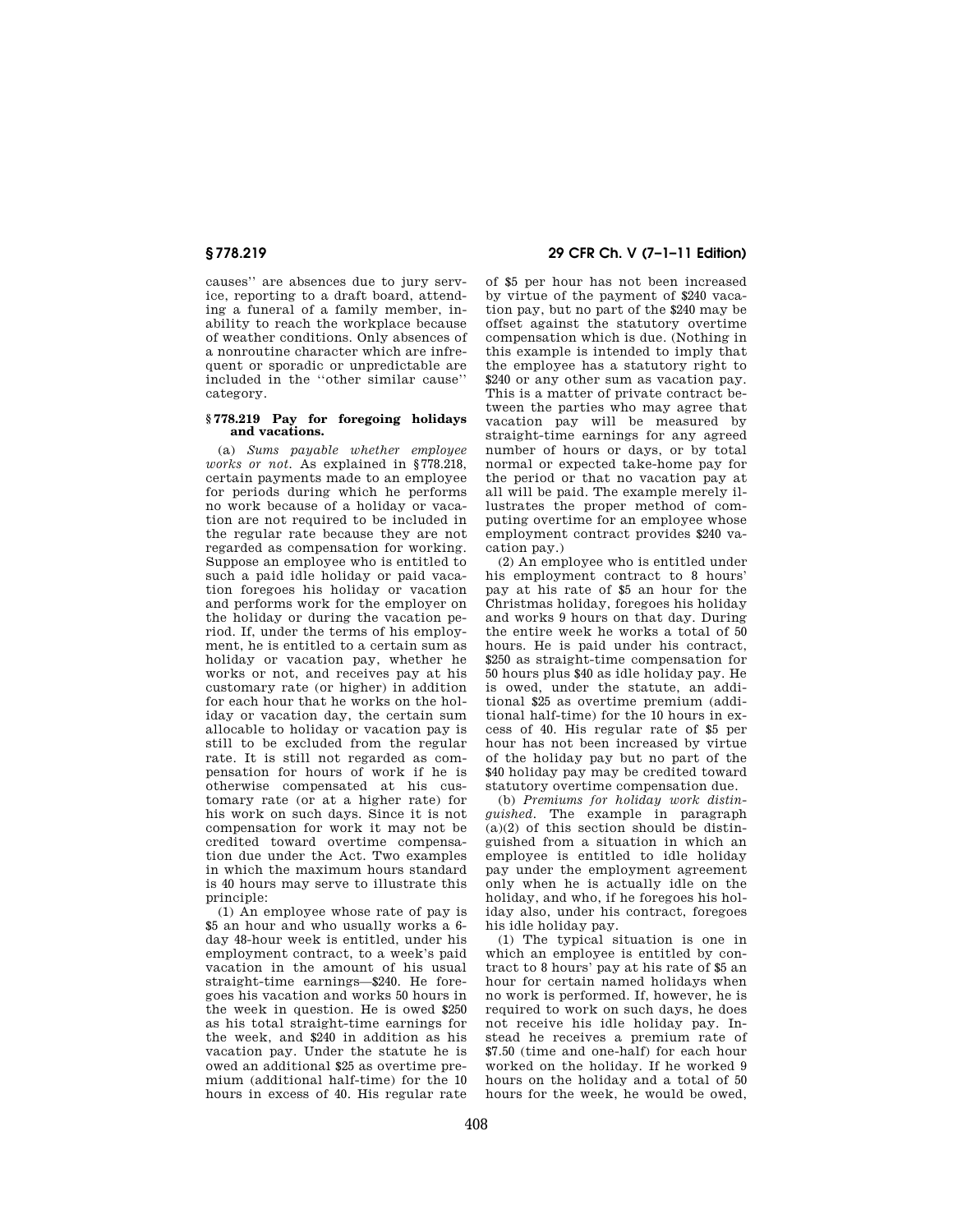under his contract, \$67.50 (9×\$7.50) for the holiday work and \$205 for the other 41 hours worked in the week, a total of \$272.50. Under the statute (which does not require premium pay for a holiday) he is owed \$275 for a workweek of 50 hours at a rate of \$5 an hour. Since the holiday premium is one and one-half times the established rate for nonholiday work, it does not increase the regular rate because it qualifies as an overtime premium under section 7(e)(6), and the employer may credit it toward statutory overtime compensation due and need pay the employee only the additional sum of \$2.50 to meet the statutory requirements. (For a discussion of holiday premiums see §778.203.)

(2) If all other conditions remained the same but the contract called for the payment of \$10 (double time) for each hour worked on the holiday, the employee would receive, under his contract \$90 (9×\$10) for the holiday work in addition to \$205 for the other 41 hours worked, a total of \$295. Since this holiday premium is also an overtime premium under section 7(e)(6), it is excludable from the regular rate and the employer may credit it toward statutory overtime compensation due. Because the total thus paid exceeds the statutory requirements, no additional compensation is due under the Act. In distinguishing this situation from that in the example in paragraph  $(a)(2)$  of this section, it should be noted that the contract provisions in the two situations are different and result in the payment of different amounts. In example (2) the employee received a total of \$85 attributable to the holiday: 8 hours' idle holiday pay at \$5 an hour, due him whether he worked or not, and \$45 pay at the nonholiday rate for 9 hours' work on the holiday. In the situation discussed in this paragraph the employee received \$90 pay for working on the holiday—double time for 9 hours of work. Thus, clearly, all of the pay in this situation is paid for and directly related to the number of hours worked on the holiday.

[33 FR 986, Jan. 26, 1968, as amended at 46 FR 7312, Jan. 23, 1981]

#### **§ 778.220 ''Show-up'' or ''reporting'' pay.**

(a) *Applicable principles.* Under some employment agreements, an employee may be paid a minimum of a specified number of hours' pay at the applicable straight time or overtime rate on infrequent and sporadic occasions when, after reporting to work at his scheduled starting time on a regular work day or on another day on which he has been scheduled to work, he is not provided with the expected amount of work. The amounts that may be paid under such an agreement over and above what the employee would receive if paid at his customary rate only for the number of hours worked are paid to compensate the employee for the time wasted by him in reporting for work and to prevent undue loss of pay resulting from the employer's failure to provide expected work during regular hours. One of the primary purposes of such an arrangement is to discourage employers from calling their employees in to work for only a fraction of a day when they might get full-time work elsewhere. Pay arrangements of this kind are commonly referred to as ''show-up'' or ''reporting'' pay. Under the principles and subject to the conditions set forth in subpart B of this part and §§778.201 through 778.207, that portion of such payment which represents compensation at the applicable rates for the straight time or overtime hours actually worked, if any, during such period may be credited as straight time or overtime compensation, as the case may be, in computing overtime compensation due under the Act. The amount by which the specified number of hours' pay exceeds such compensation for the hours actually worked is considered as a payment that is not made for hours worked. As such, it may be excluded from the computation of the employee's regular rate and cannot be credited toward statutory overtime compensation due him.

(b) *Application illustrated.* To illustrate, assume that an employee entitled to overtime pay after 40 hours a week whose workweek begins on Monday and who is paid \$5 an hour reports for work on Monday according to schedule and is sent home after being given only 2 hours of work. He then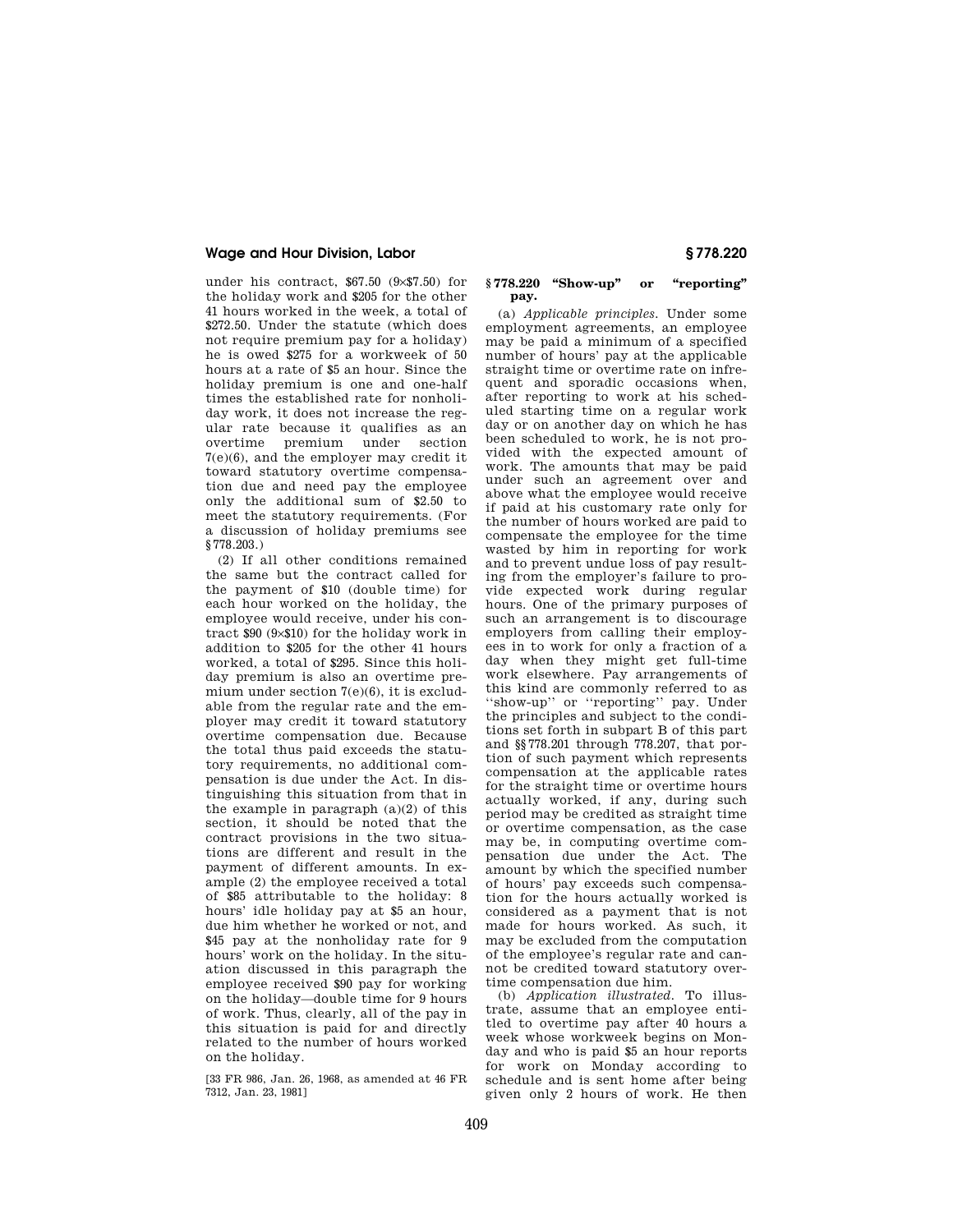works 8 hours each day on Tuesday through Saturday, inclusive, making a total of 42 hours for the week. The employment agreement covering the employees in the plant, who normally work 8 hours a day, Monday through Friday, provides that an employee reporting for scheduled work on any day will receive a minimum of 4 hours' work or pay. The employee thus receives not only the \$10 earned in the 2 hours of work on Monday but an extra 2 hours' ''show-up'' pay, or \$10 by reason of this agreement. However, since this \$10 in ''show-up'' pay is not regarded as compensation for hours worked, the employee's regular rate remains \$5 and the overtime requirements of the Act are satisfied if he receives, in addition to the \$210 straighttime pay for 42 hours and the \$10 ''show-up'' payment, the sum of \$5 as extra compensation for the 2 hours of overtime work on Saturday.

[46 FR 7312, Jan. 23, 1981]

#### **§ 778.221 ''Call-back'' pay.**

(a) *General.* In the interest of simplicity and uniformity, the principles discussed in §778.220 are applied also with respect to typical minimum ''callback'' or ''call-out'' payments made pursuant to employment agreements. Typically, such minimum payments consist of a specified number of hours' pay at the applicable straight time or overtime rates which an employee receives on infrequent and sporadic occasions when, after his scheduled hours of work have ended and without prearrangement, he responds to a call from his employer to perform extra work.

(b) *Application illustrated.* The application of these principles to call-back payments may be illustrated as follows: An employment agreement provides a minimum of 3 hours' pay at time and one-half for any employee called back to work outside his scheduled hours. The employees covered by the agreement, who are entitled to overtime pay after 40 hours a week, normally work 8 hours each day, Monday through Friday, inclusive, in a workweek beginning on Monday, and are paid overtime compensation at time and one-half for all hours worked in excess of 8 in any day or 40 in any

# **§ 778.221 29 CFR Ch. V (7–1–11 Edition)**

workweek. Assume that an employee covered by this agreement and paid at the rate of \$5 an hour works 1 hour overtime or a total of 9 hours on Monday, and works 8 hours each on Tuesday through Friday, inclusive. After he has gone home on Friday evening he is called back to perform an emergency job. His hours worked on the call total 2 hours and he receives 3 hours' pay at time and one-half, or \$22.50, under the call-back provision, in addition to \$200 for working his regular schedule and \$7.50 for overtime worked on Monday evening. In computing overtime compensation due this employee under the Act, the 43 actual hours (not 44) are counted as working time during the week. In addition to \$215 pay at the \$5 rate for all these hours, he has received under the agreement a premium of \$2.50 for the 1 overtime hour on Monday and of \$5 for the 2 hours of overtime work on the call, plus an extra sum of \$7.50 paid by reason of the provision for minimum call-back pay. For purposes of the Act, the extra premiums paid for actual hours of overtime work on Monday and on the Friday call (a total of \$7.50) may be excluded as true overtime premiums in computing his regular rate for the week and may be credited toward compensation due under the Act, but the extra \$7.50 received under the call-back provision is not regarded as paid for hours worked; therefore, it may be excluded from the regular rate, but it cannot be credited toward overtime compensation due under the Act. The regular rate of the employee, therefore, remains \$5, and he has received an overtime premium of \$2.50 an hour for 3 overtime hours of work. This satisfies the requirements of section 7 of the Act. The same would be true, of course, if in the foregoing example, the employee was called back outside his scheduled hours for the 2-hour emergency job on another night of the week or on Saturday or Sunday, instead of on Friday night.

[33 FR 986, Jan. 26, 1968, as amended at 46 FR 7313, Jan. 23, 1981]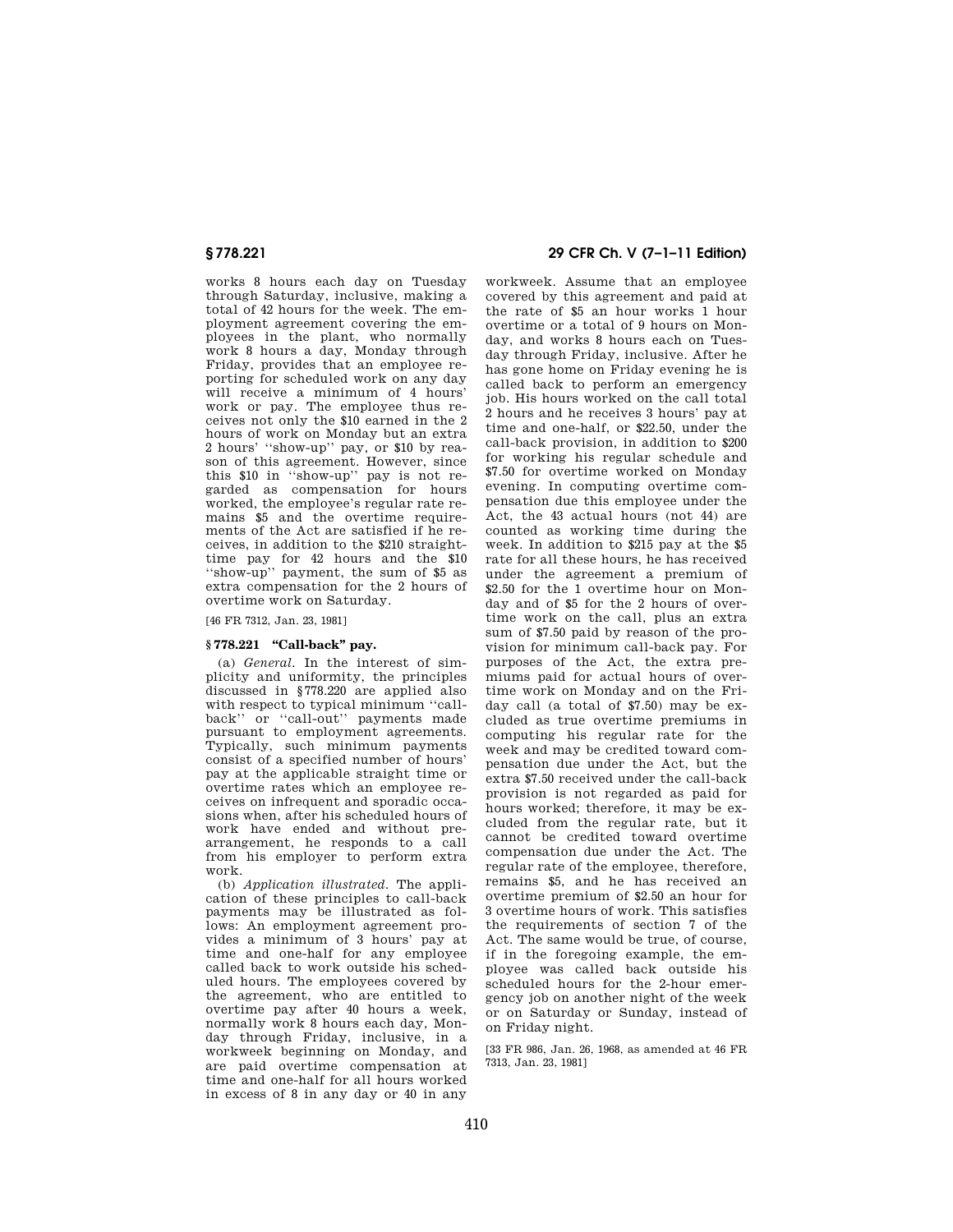#### **§ 778.222 Other payments similar to ''call-back'' pay.**

The principles discussed in §§778.220 and 778.221 are also applied with respect to certain types of extra payments which are similar to call-back pay, such as: (a) Extra payments made to employees, on infrequent and sporadic occasions, for failure to give the employee sufficient notice to report for work on regular days of rest or during hours outside of his regular work schedule; and (b) extra payments made, on infrequent and sporadic occasions, solely because the employee has been called back to work before the expiration of a specified number of hours between shifts or tours of duty, sometimes referred to as a ''rest period.'' The extra payment, over and above the employee's earnings for the hours actually worked at his applicable rate (straight time or overtime, as the case may be), is considered as a payment that is not made for hours worked.

#### **§ 778.223 Pay for non-productive hours distinguished.**

Under the Act an employee must be compensated for all hours worked. As a general rule the term ''hours worked'' will include: (a) All time during which an employee is required to be on duty or to be on the employer's premises or at a prescribed workplace and (b) all time during which an employee is suffered or permitted to work whether or not he is required to do so. Thus, working time is not limited to the hours spent in active productive labor, but includes time given by the employee to the employer even though part of the time may be spent in idleness. Some of the hours spent by employees, under certain circumstances, in such activities as waiting for work, remaining ''on call'', traveling on the employer's business or to and from workplaces, and in meal periods and rest periods are regarded as working time and some are not. The governing principles are discussed in part 785 of this chapter (interpretative bulletin on ''hours worked'') and part 790 of this chapter (statement of effect of Portal-to-Portal Act of 1947). To the extent that these hours are regarded as working time, payment made as compensation for these hours obviously cannot be char-

acterized as ''payments not for hours worked.'' Such compensation is treated in the same manner as compensation for any other working time and is, of course, included in the regular rate of pay. Where payment is ostensibly made as compensation for such of these hours as are not regarded as working time under the Act, the payment is nevertheless included in the regular rate of pay unless it qualifies for exclusion from the regular rate as one of a type of ''payments made for occasional periods when no work is performed due to \* \* \* failure of the employer to provide sufficient work, or other similar cause'' as discussed in §778.218 or is excludable on some other basis under section 7(e)(2). For example, an employment contract may provide that employees who are assigned to take calls for specific periods will receive a payment of \$5 for each 8–hour period during which they are ''on call'' in addition to pay at their regular (or overtime) rate for hours actually spent in making calls. If the employees who are thus on call are not confined to their homes or to any particular place, but may come and go as they please, provided that they leave word where they may be reached, the hours spent ''on call'' are not considered as hours worked. Although the payment received by such employees for such ''on call'' time is, therefore, not allocable to any specific hours of work, it is clearly paid as compensation for performing a duty involved in the employee's job and is not of a type excludable under section 7(e)(2). The payment must therefore be included in the employee's regular rate in the same manner as any payment for services, such as an attendance bonus, which is not related to any specific hours of work.

[46 FR 7313, Jan. 23, 1981]

# **§ 778.224 ''Other similar payments''.**

(a) *General.* The preceding sections have enumerated and discussed the basic types of payments for which exclusion from the regular rate is specifically provided under section 7(e)(2) because they are not made as compensation for hours of work. Section  $7(e)$  (2) also authorizes exclusion from the regular rate of ''other similar payments to an employee which are not made as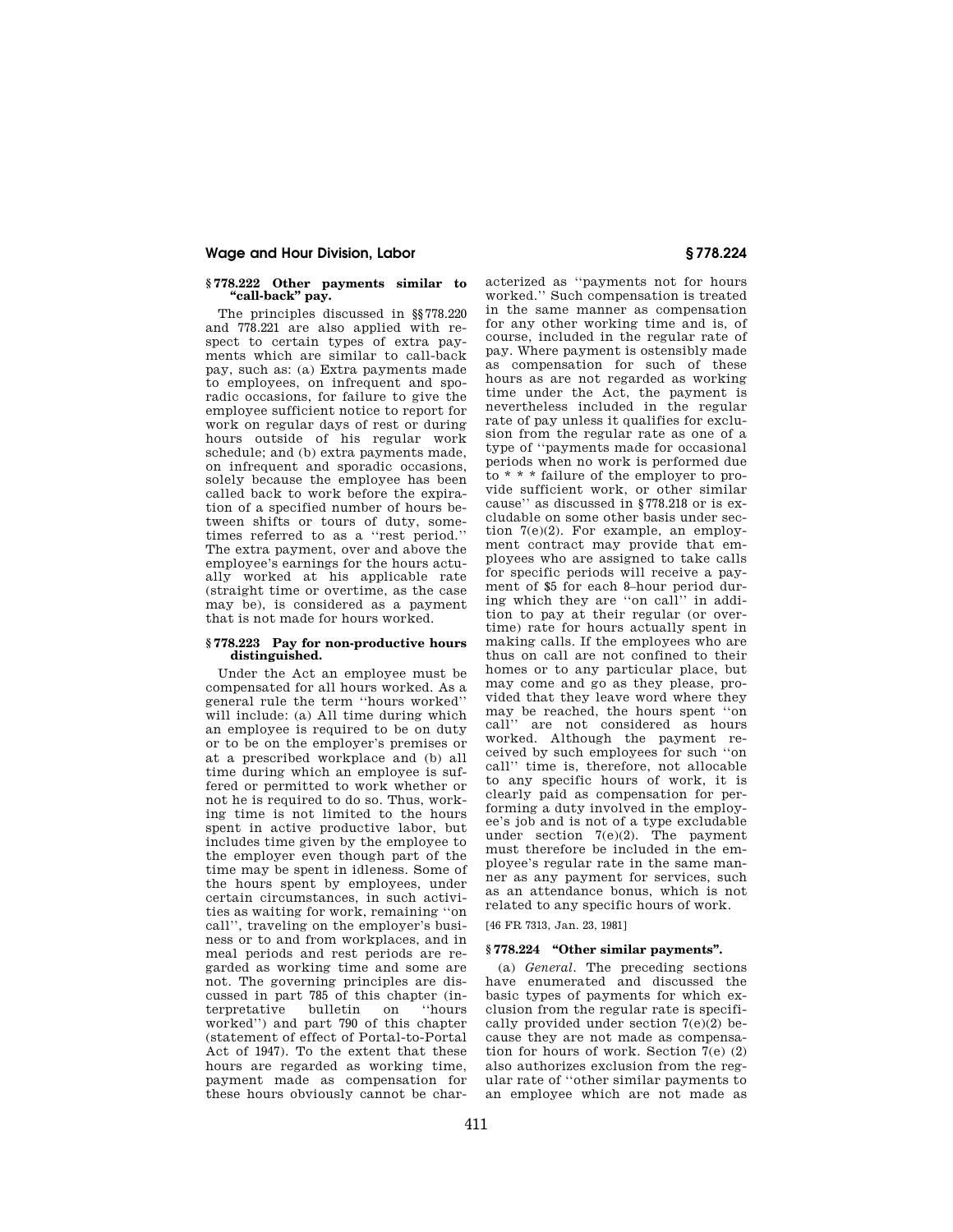compensation for his hours of employment.'' Since a variety of miscellaneous payments are paid by an employer to an employee under peculiar circumstances, it was not considered feasible to attempt to list them. They must, however, be ''similar'' in character to the payments specifically described in section 7(e)(2). It is clear that the clause was not intended to permit the exclusion from the regular rate of payments such as bonuses or the furnishing of facilities like board and lodging which, though not directly attributable to any particular hours of work are, nevertheless, clearly understood to be compensation for services.

(b) *Examples of other excludable payments.* A few examples may serve to illustrate some of the types of payments intended to be excluded as ''other similar payments'':

(1) Sums paid to an employee for the rental of his truck or car.

(2) Loans or advances made by the employer to the employee.

(3) The cost to the employer of conveniences furnished to the employee such as parking space, restrooms, lockers, on-the-job medical care and recreational facilities.

> TALENT FEES IN THE RADIO AND TELEVISION INDUSTRY

#### **§ 778.225 Talent fees excludable under regulations.**

Section 7(e)(3) provides for the exclusion from the regular rate of ''talent fees (as such talent fees are defined and delimited by regulations of the Secretary) paid to performers, including announcers, on radio and television programs.'' Regulations defining ''talent fees'' have been issued as part 550 of this chapter. Payments which accord with this definition are excluded from the regular rate.

# **Subpart D—Special Problems**

# INTRODUCTORY

### **§ 778.300 Scope of subpart.**

This subpart applies the principles of computing overtime to some of the problems that arise frequently.

# **§ 778.225 29 CFR Ch. V (7–1–11 Edition)**

#### CHANGE IN THE BEGINNING OF THE **WORKWEEK**

#### **§ 778.301 Overlapping when change of workweek is made.**

As stated in §778.105, the beginning of the workweek may be changed for an employee or for a group of employees if the change is intended to be permanent and is not designed to evade the overtime requirements of the Act. A change in the workweek necessarily results in a situation in which one or more hours or days fall in both the ''old'' workweek as previously constituted and the ''new'' workweek. Thus, if the workweek in the plant commenced at 7 a.m. on Monday and it is now proposed to begin the workweek at 7 a.m. on Sunday, the hours worked from 7 a.m. Sunday to 7 a.m. Monday will constitute both the last hours of the old workweek and the first hours of the newly established workweek.

#### **§ 778.302 Computation of overtime due for overlapping workweeks.**

(a) *General rule.* When the beginning of the workweek is changed, if the hours which fall within both ''old'' and ''new'' workweeks as explained in §778.301 are hours in which the employee does no work, his statutory compensation for each workweek is, of course, determinable in precisely the same manner as it would be if no overlap existed. If, on the other hand, some of the employee's working time falls within hours which are included in both workweeks, the Department of Labor, as an enforcement policy, will assume that the overtime requirements of section 7 of the Act have been satisfied if computation is made as follows:

(1) Assume first that the overlapping hours are to be counted as hours worked only in the ''old'' workweek and not in the new; compute straight time and overtime compensation due for each of the 2 workweeks on this basis and total the two sums.

(2) Assume now that the overlapping hours are to be counted as hours worked only in the new workweek and not in the old, and complete the total computation accordingly.

(3) Pay the employee an amount not less than the greater of the amounts computed by methods (1) and (2).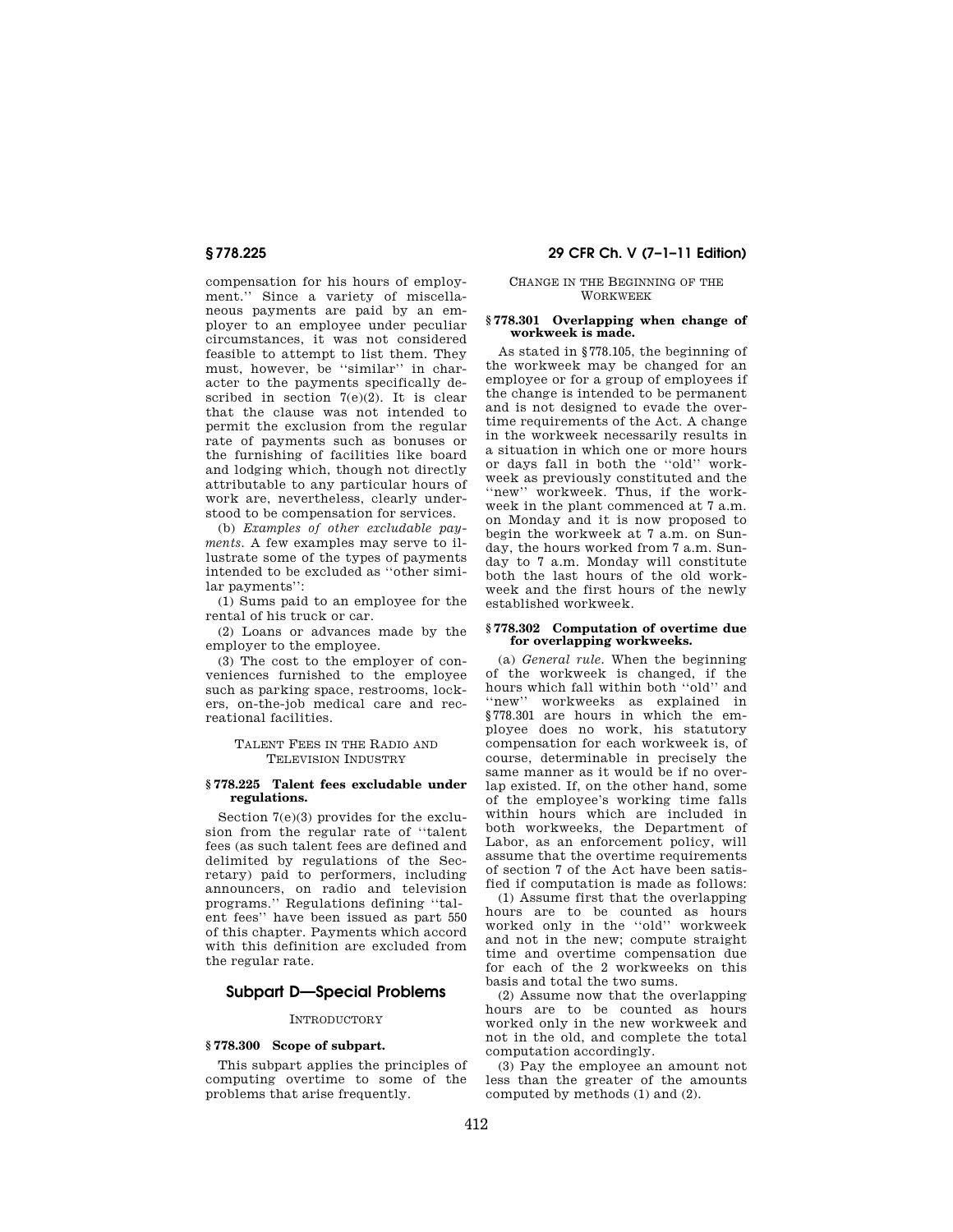(b) *Application of rule illustrated.* Suppose that, in the example given in §778.301, the employee, who receives \$5 an hour and is subject to overtime pay after 40 hours a week, worked 5 hours on Sunday, March 7, 1965. Suppose also that his last ''old'' workweek commenced at 7 a.m. on Monday, March 1, and he worked 40 hours March 1 through March 5 so that for the workweek ending March 7 he would be owed straight time and overtime compensation for 45 hours. The proposal is to commence the ''new'' workweek at 7 a.m. on March 7. If in the ''new'' workweek of Sunday, March 7, through Saturday, March 13, the employee worked a total of 40 hours, including the 5 hours worked on Sunday, it is obvious that the allocation of the Sunday hours to the old workweek will result in higher total compensation to the employee for the 13-day period. He should, therefore, be paid \$237.50  $(40 \times $5+5 \times $7.50)$  for the period of March 1 through March 7, and \$175 (35×\$5) for the period of March 8 through March 13.

(c) *Nonstatutory obligations unaffected.*  The fact that this method of compensation is permissible under the Fair Labor Standards Act when the beginning of the workweek is changed will not alter any obligation the employer may have under his employment contract to pay a greater amount of overtime compensation for the period in question.

[33 FR 986, Jan. 26, 1968, as amended at 46 FR 7314, Jan. 23, 1981]

## ADDITIONAL PAY FOR PAST PERIOD

# **§ 778.303 Retroactive pay increases.**

Where a retroactive pay increase is awarded to employees as a result of collective bargaining or otherwise, it operates to increase the regular rate of pay of the employees for the period of its retroactivity. Thus, if an employee is awarded a retroactive increase of 10 cents per hour, he is owed, under the Act, a retroactive increase of 15 cents for each overtime hour he has worked during the period, no matter what the agreement of the parties may be. A retroactive pay increase in the form of a lump sum for a particular period must be prorated back over the hours of the

period to which it is allocable to determine the resultant increases in the regular rate, in precisely the same manner as a lump sum bonus. For a discussion of the method of allocating bonuses based on employment in a prior period to the workweeks covered by the bonus payment, see §778.209.

#### HOW DEDUCTIONS AFFECT THE REGULAR RATE

#### **§ 778.304 Amounts deducted from cash wages—general.**

(a) The word ''deduction'' is often loosely used to cover reductions in pay resulting from several causes:

(1) Deductions to cover the cost to the employer of furnishing ''board, lodging or other facilities,'' within the meaning of section 3(m) of the Act.

(2) Deductions for other items such as tools and uniforms which are not regarded as ''facilities.''

(3) Deductions authorized by the employee (such as union dues) or required by law (such as taxes and garnishments).

(4) Reductions in a fixed salary paid for a fixed workweek in weeks in which the employee fails to work the full schedule.

(5) Deductions for disciplinary reasons.

(b) In general, where such deductions are made, the employee's ''regular rate'' is the same as it would have been if the occasion for the deduction had not arisen. Also, as explained in part 531 of this chapter, the requirements of the Act place certain limitations on the making of some of the above deductions.

[33 FR 986, Jan. 26, 1968, as amended at 46 FR 7314, Jan. 23, 1981]

#### **§ 778.305 Computation where particular types of deductions are made.**

The regular rate of pay of an employee whose earnings are subject to deductions of the types described in paragraphs (a)(1), (2), and (3) of §778.304 is determined by dividing his total compensation (except statutory exclusions) before deductions by the total hours worked in the workweek. (See also §§531.36–531.40 of this chapter.)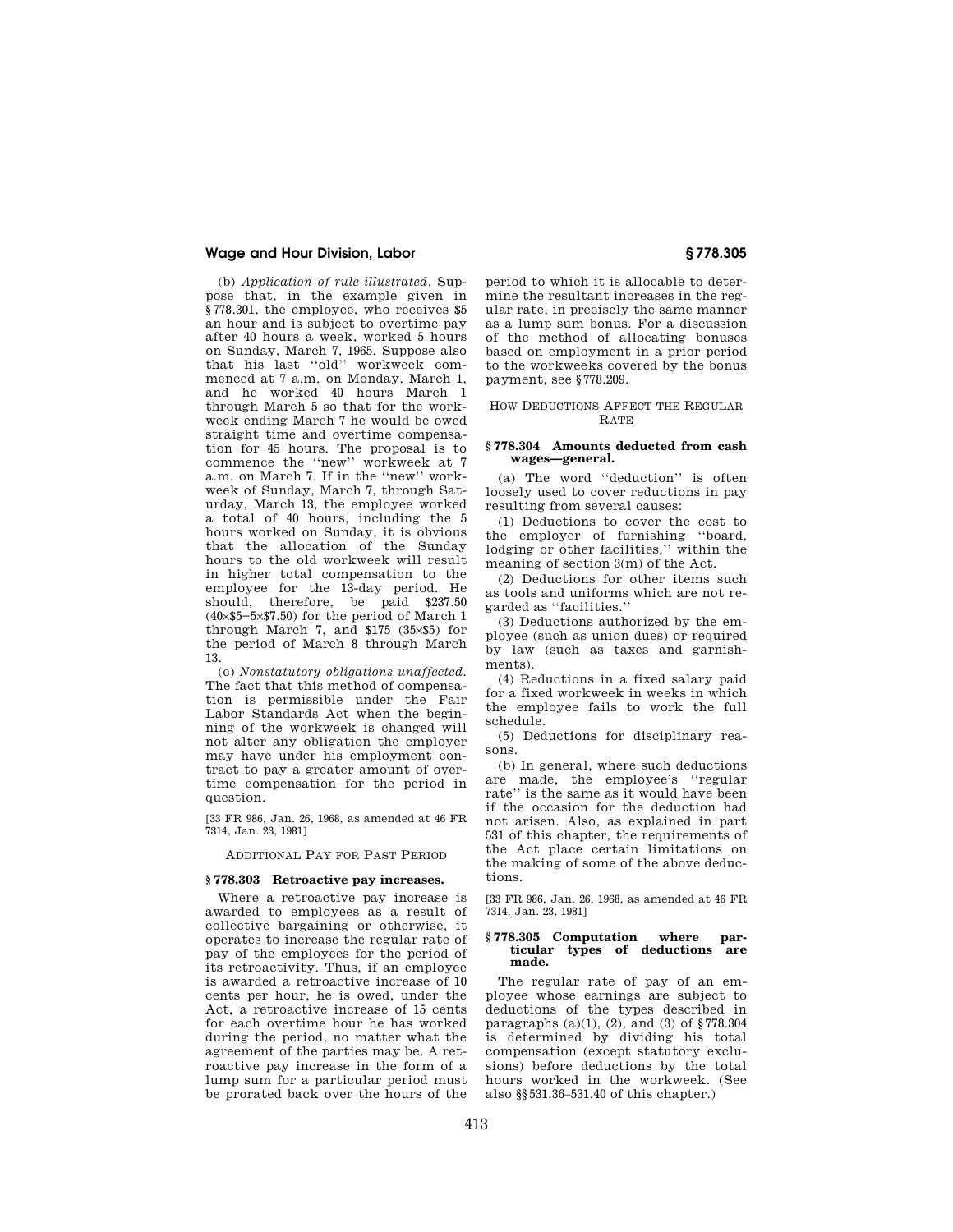#### **§ 778.306 Salary reductions in short workweeks.**

(a) The reductions in pay described in §778.304(a)(4) are not, properly speaking, ''deductions'' at all. If an employee is compensated at a fixed salary for a fixed workweek and if this salary is reduced by the amount of the average hourly earnings for each hour lost by the employee in a short workweek, the employee is, for all practical purposes, employed at an hourly rate of pay. This hourly rate is the quotient of the fixed salary divided by the fixed number of hours it is intended to compensate. If an employee is hired at a fixed salary of \$200 for a 40-hour week, his hourly rate is \$5. When he works only 36 hours he is therefore entitled to \$180. The employer makes a ''deduction'' of \$20 from his salary to achieve this result. The regular hourly rate is not altered.

(b) When an employee is paid a fixed salary for a workweek of variable hours (or a guarantee of pay under the provisions of section 7(f) of the Act, as discussed in §§778.402 through 778.414), the understanding is that the salary or guarantee is due the employee in short workweeks as well as in longer ones and ''deductions'' of this type are not made. Therefore, in cases where the understanding of the parties is not clearly shown as to whether a fixed salary is intended to cover a fixed or a variable workweek the practice of making ''deductions'' from the salary for hours not worked in short weeks will be considered strong, if not conclusive, evidence that the salary covers a fixed workweek.

[33 FR 986, Jan. 26, 1968, as amended at 46 FR 7314, Jan. 23, 1981]

# **§ 778.307 Disciplinary deductions.**

Where deductions as described in §778.304(a)(5) are made for disciplinary reasons, the regular rate of an employee is computed before deductions are made, as in the case of deductions of the types in paragraphs  $(a)$   $(1)$ ,  $(2)$ , and (3) of §778.304. Thus where disciplinary deductions are made from a pieceworker's earnings, the earnings at piece rates must be totaled and divided by the total hours worked to determine the regular rate before the deduction is

# **§ 778.306 29 CFR Ch. V (7–1–11 Edition)**

applied. In no event may such deductions (or deductions of the type described in  $$778.304(a)(2))$  reduce the earnings to an average below the applicable minimum wage or cut into any part of the overtime compensation due the employee. For a full discussion of the limits placed on such deductions, see part 531 of this chapter. The principles set forth therein with relation to deductions have no application, however, to situations involving refusal or failure to pay the full amount of wages due. See part 531 of this chapter; also §778.306. It should be noted that although an employer may penalize an employee for lateness subject to the limitations stated above by deducting a half hour's straight time pay from his wages, for example, for each half hour, or fraction thereof of his lateness, the employer must still count as hours worked all the time actually worked by the employee in determining the amount of overtime compensation due for the workweek.

[46 FR 7314, Jan. 23, 1981]

LUMP SUM ATTRIBUTED TO OVERTIME

#### **§ 778.308 The overtime rate is an hourly rate.**

(a) Section 7(a) of the Act requires the payment of overtime compensation for hours worked in excess of the applicable maximum hours standard at a rate not less than one and one-half times the regular rate. The overtime rate, like the regular rate, is a rate per hour. Where employees are paid on some basis other than an hourly rate, the regular hourly rate is derived, as previously explained, by dividing the total compensation (except statutory exclusions) by the total hours of work for which the payment is made. To qualify as an overtime premium under section  $7(e)(5)$ ,  $(6)$ , or  $(7)$ , the extra compensation for overtime hours must be paid pursuant to a premium rate which is likewise a rate per hour (subject to certain statutory exceptions discussed in §§778.400 through 778.421).

(b) To qualify under section  $7(e)(5)$ the overtime rate must be greater than the regular rate, either a fixed amount per hour or a multiple of the nonovertime rate, such as one and onethird, one and one-half or two times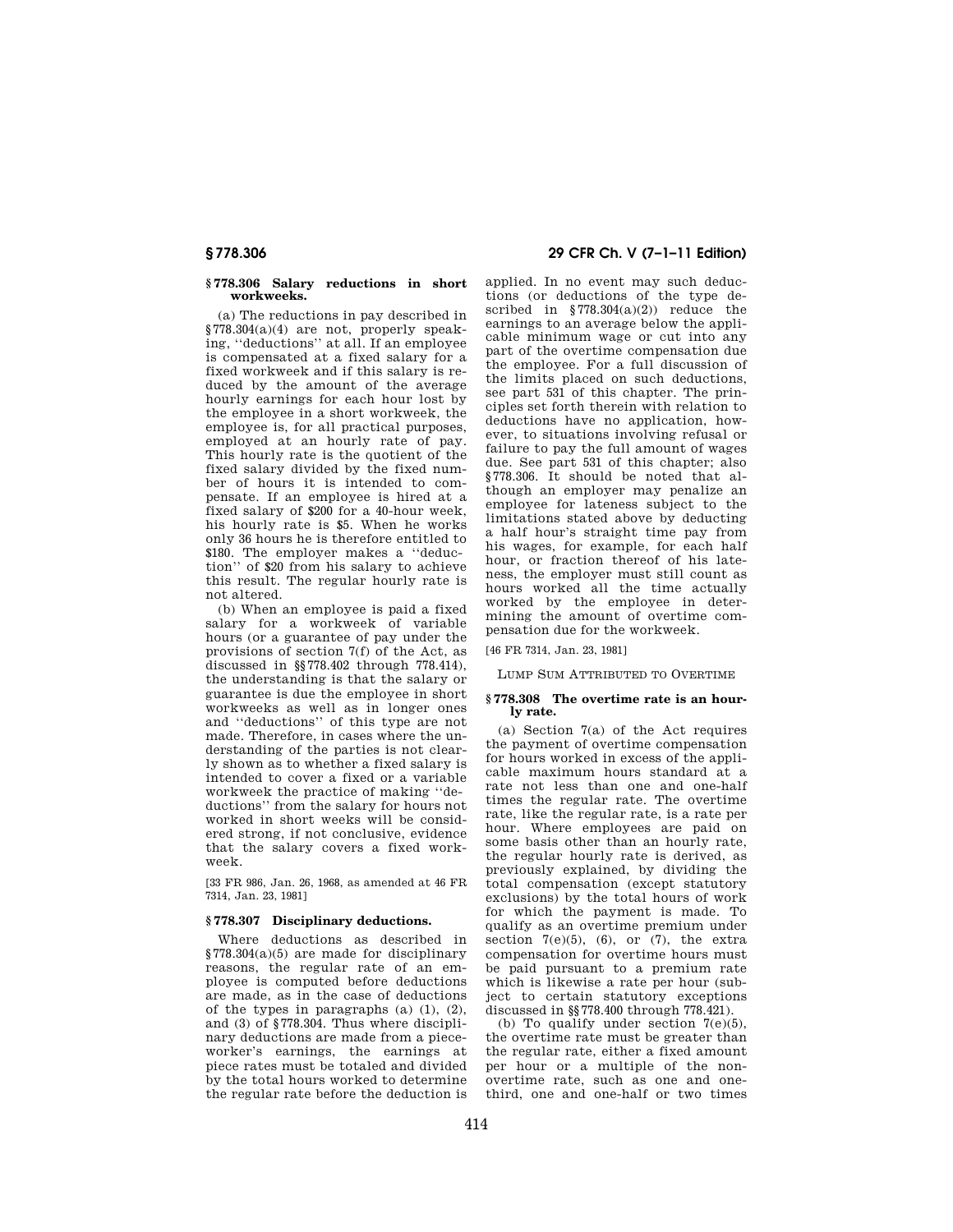that rate. To qualify under section 7(e) (6) or (7), the overtime rate may not be less than one and one-half times the bonafide rate established in good faith for like work performed during nonovertime hours. Thus, it may not be less than time and one-half but it may be more. It may be a standard multiple greater than one and one-half (for example, double time); or it may be a fixed sum of money per hour which is, as an arithmetical fact, at least one and one-half times the nonovertime rate for example, if the nonovertime rate is \$5 per hour, the overtime rate may not be less than \$7.50 but may be set at a higher arbitrary figure such as \$8 per hour.

[33 FR 986, Jan. 26, 1968, as amended at 46 FR 7314, Jan. 23, 1981]

#### **§ 778.309 Fixed sum for constant amount of overtime.**

Where an employee works a regular fixed number of hours in excess of the statutory maximum each workweek, it is, of course, proper to pay him, in addition to his compensation for nonovertime hours, a fixed sum in any such week for his overtime work, determined by multiplying his overtime rate by the number of overtime hours regularly worked.

#### **§ 778.310 Fixed sum for varying amounts of overtime.**

A premium in the form of a lump sum which is paid for work performed during overtime hours without regard to the number of overtime hours worked does not qualify as an overtime premium even though the amount of money may be equal to or greater than the sum owed on a per hour basis. For example, an agreement that provides for the payment of a flat sum of \$75 to employees who work on Sunday does not provide a premium which will qualify as an overtime premium, even though the employee's straight time rate is \$5 an hour and the employee always works less than 10 hours on Sunday. Likewise, where an agreement provides for the payment for work on Sunday of either the flat sum of \$75 or time and one-half the employee's regular rate for all hours worked on Sunday, whichever is greater, the \$75 guaranteed payment is not an overtime pre-

mium. The reason for this is clear. If the rule were otherwise, an employer desiring to pay an employee a fixed salary regardless of the number of hours worked in excess of the applicable maximum hours standard could merely label as overtime pay a fixed portion of such salary sufficient to take care of compensation for the maximum number of hours that would be worked. The Congressional purpose to effectuate a maximum hours standard by placing a penalty upon the performance of excessive overtime work would thus be defeated. For this reason, where extra compensation is paid in the form of a lump sum for work performed in overtime hours, it must be included in the regular rate and may not be credited against statutory overtime compensation due.

[46 FR 7314, Jan. 23, 1981]

#### **§ 778.311 Flat rate for special job performed in overtime hours.**

(a) *Flat rate is not an overtime premium.* The same reasoning applies where employees are paid a flat rate for a special job performed during overtime hours, without regard to the time actually consumed in performance. (This situation should be distinguished from ''show-up'' and ''call-back'' pay situations discussed in §§778.220 through 778.222 and from payment at a rate not less than one and one-half times the applicable rate to pieceworkers for work performed during overtime hours, as discussed in §§778.415 through 778.421). The total amount paid must be included in the regular rate; no part of the amount may be credited toward statutory overtime compensation due.

(b) *Application of rule illustrated.* It may be helpful to give a specific example illustrating the result of paying an employee on the basis under discussion.

(1) An employment agreement calls for the payment of \$5 per hour for work during the hours established in good faith as the basic workday or workweek; it provides for the payment of \$7.50 per hour for work during hours outside the basic workday or workweek. It further provides that employees doing a special task outside the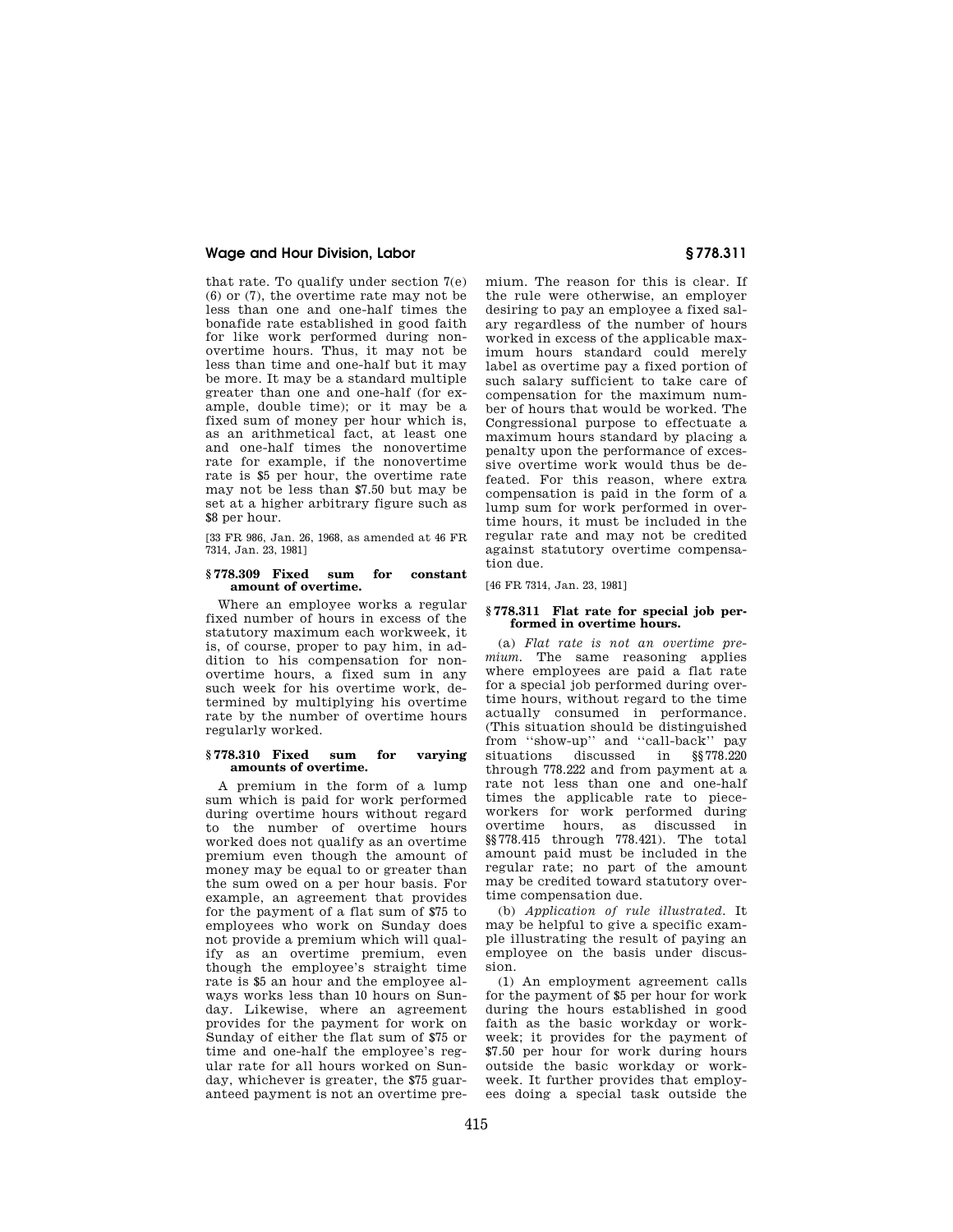basic workday or workweek shall receive 6 hours' pay at the rate of \$7.50 per hour (a total payment of \$45) regardless of the time actually consumed in performance. The applicable maximum hours standard is 40 hours in a workweek.

(2) Suppose an employee under such an agreement works the following schedule:

|                                | м    |                | W      |      | F    | S    | S |
|--------------------------------|------|----------------|--------|------|------|------|---|
| Hours within<br>basic workday  | 8    | 8              |        | 8    | 8    | 0    |   |
| Pay under con-<br>tract        | \$40 | \$40           | \$35   | \$40 | \$40 | 0    |   |
| Hours outside<br>basic workday | 2    | 2 <sup>1</sup> |        | 0    | 0    | 4    |   |
| Pay under con-<br>tract        | \$15 | \$45           | \$7.50 | 0    | O    | \$30 |   |

1 Hours spent in the performance of special work.

(3) To determine the regular rate, the total compensation (except statutory exclusions) must be divided by the total number of hours worked. The only sums to be excluded in this situation are the extra premiums provided by a premium rate (a rate per hour) for work outside the basic workday and workweek, which qualify for exclusion under section 7(e)(7) of the Act, as discussed in §778.204. The \$15 paid on Monday, the \$7.50 paid on Wednesday and the \$30 paid on Saturday are paid pursuant to rates which qualify as premium rates under section 7(e)(7) of the Act. The total extra compensation (over the straight time pay for these hours) provided by these premium rates is \$17.50. The sum of \$17.50 should be subtracted from the total of \$292.50 due the employee under the employment agreement. No part of the \$45 payment for the special work performed on Tuesday qualifies for exclusion. The remaining \$275 must thus be divided by 48 hours to determine the regular rate—\$5.73 per hour. The employee is owed an additional one-half this rate under the Act for each of 8 overtime hours worked—\$22.92. The extra compensation in the amount of \$17.50 payable pursuant to contract premium rates which qualify as overtime premiums may be credited toward the \$22.92 owed as statutory overtime premiums. No part of the \$45 payment may be so credited. The employer must pay the employee an additional \$5.42 as

# **§ 778.312 29 CFR Ch. V (7–1–11 Edition)**

statutory overtime pay—a total of \$297.92 for the week.

[33 FR 986, Jan. 26, 1968, as amended at 46 FR 7315, Jan. 23, 1981]

#### ''TASK'' BASIS OF PAYMENT

#### **§ 778.312 Pay for task without regard to actual hours.**

(a) Under some employment agreements employees are paid according to a job or task rate without regard to the number of hours consumed in completing the task. Such agreements take various forms but the two most usual forms are the following:

(1) It is determined (sometimes on the basis of a time study) that an employee (or group) should complete a particular task in 8 hours. Upon the completion of the task the employee is credited with 8 ''hours'' of work though in fact he may have worked more or less than 8 hours to complete the task. At the end of the week an employee entitled to statutory overtime compensation for work in excess of 40 hours is paid at an established hourly rate for the first 40 of the ''hours'' so credited and at one and one-half times such rate for the ''hours'' so credited in excess of 40. The number of ''hours'' credited to the employee bears no necessary relationship to the number of hours actually worked. It may be greater or less. ''Overtime'' may be payable in some cases after 20 hours of work; in others only after 50 hours or any other number of hours.

(2) A similar task is set up and 8 hours' pay at the established rate is credited for the completion of the task in 8 hours or less. If the employee fails to complete the task in 8 hours he is paid at the established rate for each of the first 8 hours he actually worked. For work in excess of 8 hours or after the task is completed (whichever occurs first) he is paid one and one-half times the established rate for each such hour worked. He is owed overtime compensation under the Act for hours worked in the workweek in excess of 40 but is paid his weekly overtime compensation at the premium rate for the hours in excess of 40 actual or ''task'' hours (or combination thereof) for which he received pay at the established rate. "Overtime" pay under this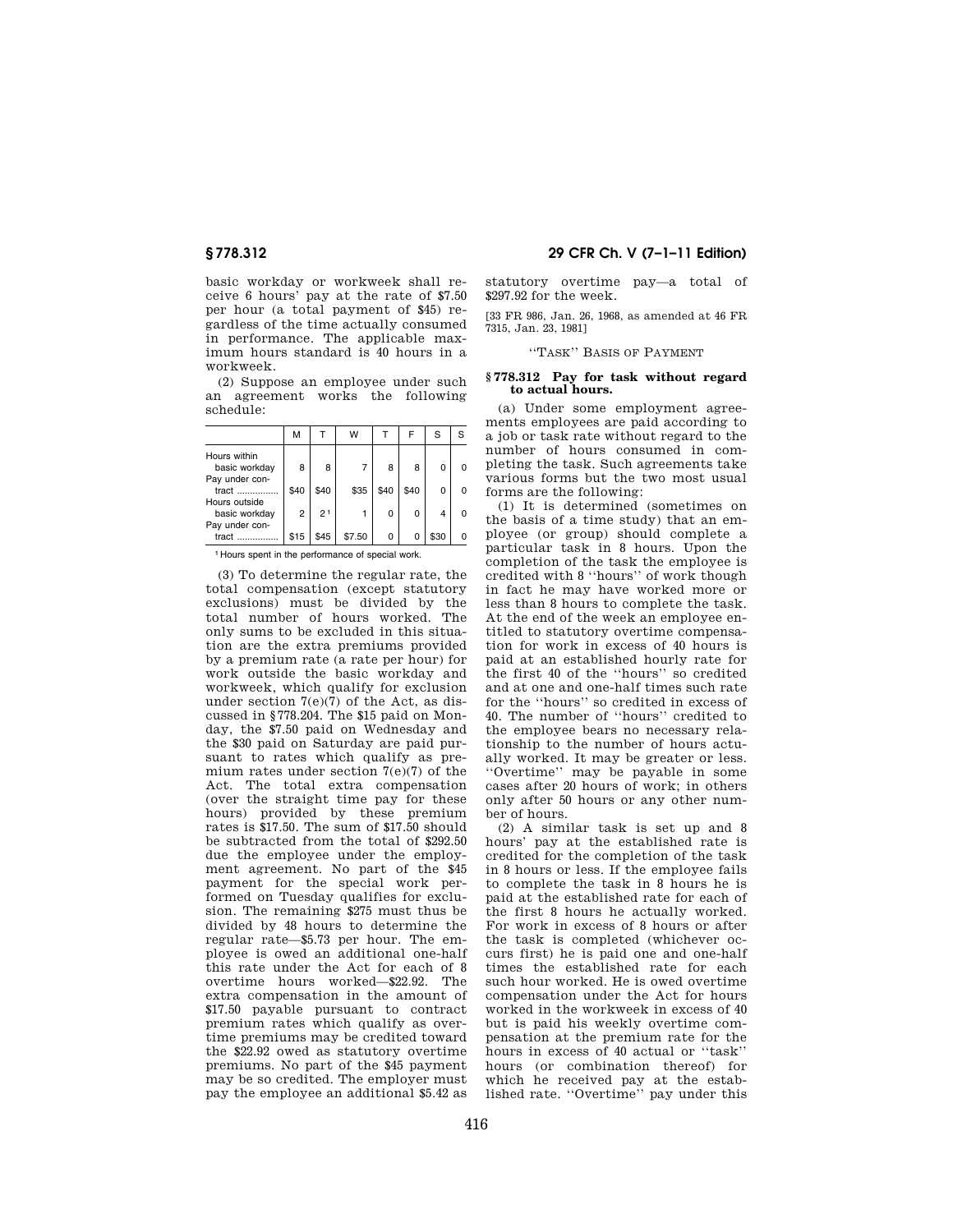plan may be due after 20 hours of work, 25 or any other number up to 40.

(b) These employees are in actual fact compensated on a daily rate of pay basis. In plans of the first type, the established hourly rate never controls the compensation which any employee actually receives. Therefore, the established rate cannot be his regular rate. In plans of the second type the rate is operative only for the slower employees who exceed the time allotted to complete the task; for them it operates in a manner similar to a minimum hourly guarantee for piece workers, as discussed in §778.111. On such days as it is operative it is a genuine rate; at other times it is not.

(c) Since the premium rates (at one and one-half times the established hourly rate) are payable under both plans for hours worked within the basic or normal workday (if one is established) and without regard to whether the hours are or are not in excess of 8 per day or 40 per week, they cannot qualify as overtime premiums under section  $7(e)$  (5), (6), or (7) of the Act. They must therefore be included in the regular rate and no part of them may be credited against statutory overtime compensation due. Under plans of the second type, however, where the pay of an employee on a given day is actually controlled by the established hourly

rate (because he fails to complete the task in the 8-hour period) and he is paid at one and one-half times the established rate for hours in excess of 8 hours actually worked, the premium rate paid on that day will qualify as an overtime premium under section 7(e)(5).

#### **§ 778.313 Computing overtime pay under the Act for employees compensated on task basis.**

(a) An example of the operation of a plan of the second type discussed in §778.312 may serve to illustrate the effects on statutory overtime computations of payment on a task basis. Assume the following facts: The employment agreement establishes a basic hourly rate of \$5 per hour, provides for the payment of \$7.50 per hour for overtime work (in excess of the basic workday or workweek) and defines the basic workday as 8 hours, and the basic workweek as 40 hours, Monday through Friday. It further provides that the assembling of a machine constitutes a day's work. An employee who completes the assembling job in less than 8 hours will be paid 8 hours' pay at the established rate of \$5 per hour and will receive pay at the ''overtime'' rate for hours worked after the completion of the task. An employee works the following hours in a particular week:

| M                 |      | W            |                |                                                   |      |   |
|-------------------|------|--------------|----------------|---------------------------------------------------|------|---|
| ี<br>\$40<br>\$15 | \$40 | \$40<br>\$15 | \$40<br>\$7.50 | $8\frac{1}{2}$<br>\$40<br>$\frac{1}{2}$<br>\$7.50 | \$60 | 0 |

(b) In the example in paragraph (a) of this section the employee has actually worked a total of 48 hours and is owed under the contract a total of \$305 for the week. The only sums which can be excluded as overtime premiums from this total before the regular rate is determined are the extra \$2.50 payments for the extra hour on Thursday and Friday made because of work actually in excess of 8 hours. The payment of the other premium rates under the contract is either without regard to whether or not the hours they compensated were in excess of a bona fide daily or weekly standard or without re-

gard to the number of overtime hours worked. Thus only the sum of \$5 is excluded from the total. The remaining \$300 is divided by 48 hours to determine the regular rate—\$6.25 per hour. Onehalf this rate is due under the Act as extra compensation for each of the 8 overtime hours—\$25. The \$5 payment under the contract for actual excess hours may be credited and the balance—\$20—is owed in addition to the \$305 due under the contract.

[46 FR 7315, Jan. 23, 1981]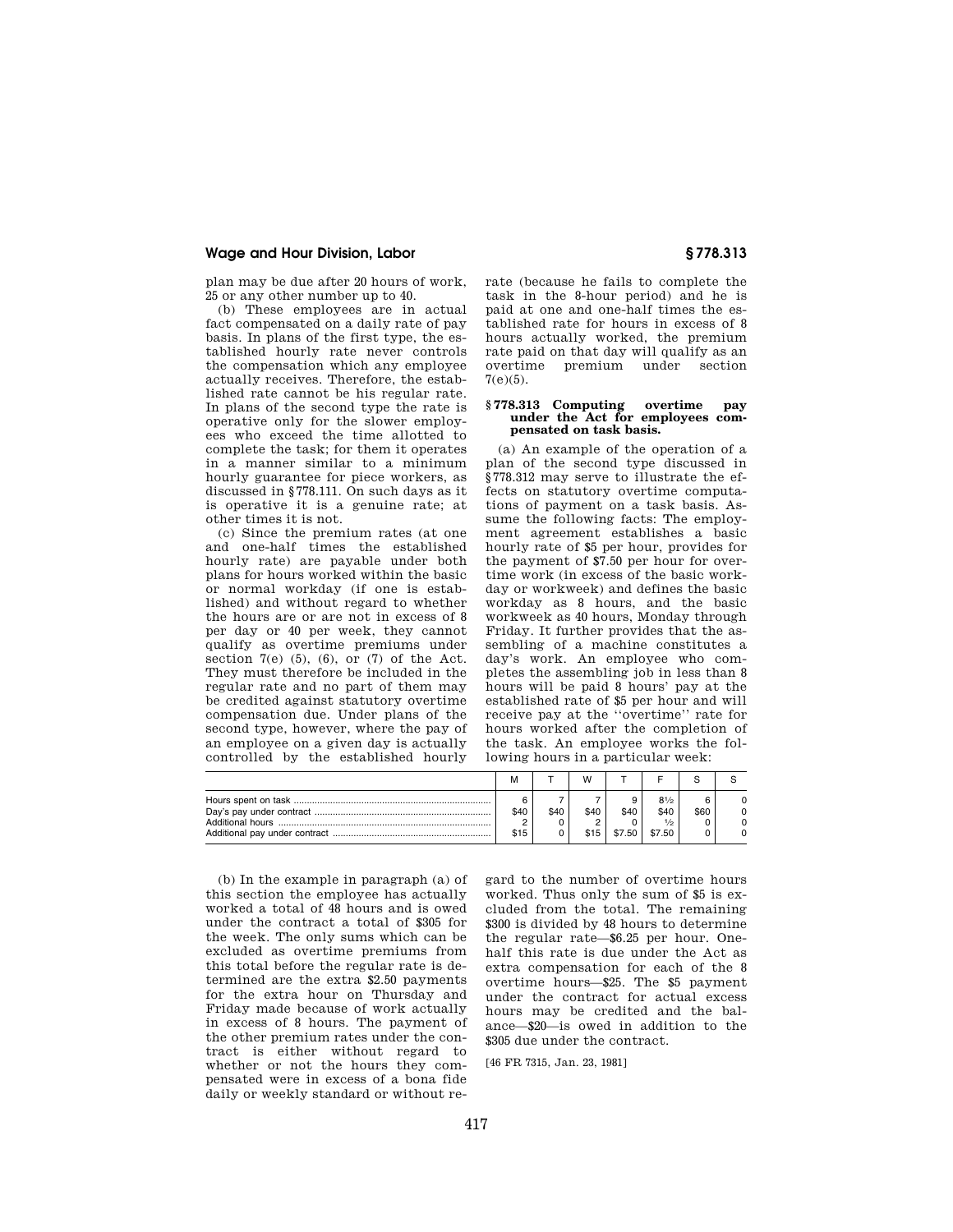#### **§ 778.314 Special situations.**

There may be special situations in which the facts demonstrate that the hours for which contract overtime compensation is paid to employees working on a ''task'' or ''stint'' basis actually qualify as overtime hours under section  $7(e)(5)$ ,  $(6)$ , or  $(7)$ . Where this is true, payment of one and onehalf times an agreed hourly rate for ''task'' or ''stint'' work may be equivalent to payment pursuant to agreement of one and one-half time a piece rate. The alternative methods of overtime pay computation permitted by section  $7(g)(1)$  or (2), as explained in §§778.415 through 778.421 may be applicable in such a case.

#### EFFECT OF FAILURE TO COUNT OR PAY FOR CERTAIN WORKING HOURS

#### **§ 778.315 Payment for all hours worked in overtime workweek is required.**

In determining the number of hours for which overtime compensation is due, all hours worked (see §778.223) by an employee for an employer in a particular workweek must be counted. Overtime compensation, at a rate not less than one and one-half times the regular rate of pay, must be paid for each hour worked in the workweek in excess of the applicable maximum hours standard. This extra compensation for the excess hours of overtime work under the Act cannot be said to have been paid to an employee unless all the straight time compensation due him for the nonovertime hours under his contract (express or implied) or under any applicable statute has been paid.

#### **§ 778.316 Agreements or practices in conflict with statutory requirements are ineffective.**

While it is permissible for an employer and an employee to agree upon different base rates of pay for different types of work, it is settled under the Act that where a rate has been agreed upon as applicable to a particular type of work the parties cannot lawfully agree that the rate for that work shall be lower merely because the work is performed during the statutory overtime hours, or during a week in which

# **§ 778.314 29 CFR Ch. V (7–1–11 Edition)**

statutory overtime is worked. Since a lower rate cannot lawfully be set for overtime hours it is obvious that the parties cannot lawfully agree that the working time will not be paid for at all. An agreement that only the first 8 hours of work on any days or only the hours worked between certain fixed hours of the day or only the first 40 hours of any week will be counted as working time will clearly fail of its evasive purpose. An announcement by the employer that no overtime work will be permitted, or that overtime work will not be compensated unless authorized in advance, will not impair the employee's right to compensation for work which he is actually suffered or permitted to perform.

#### **§ 778.317 Agreements not to pay for certain nonovertime hours.**

An agreement not to compensate employees for certain nonovertime hours stands on no better footing since it would have the same effect of diminishing the employee's total overtime compensation. An agreement, for example, to pay an employee whose maximum hours standard for the particular workweek is 40 hours, \$5 an hour for the first 35 hours, nothing for the hours between 35 and 40 and \$7.50 an hour for the hours in excess of 40 would not meet the overtime requirements of the Act. Under the principles set forth in §778.315, the employee would have to be paid \$25 for the 5 hours worked between 35 and 40 before any sums ostensibly paid for overtime could be credited toward overtime compensation due under the Act. Unless the employee is first paid \$5 for each nonovertime hour worked, the \$7.50 per hour payment purportedly for overtime hours is not in fact an overtime payment.

[46 FR 7315, Jan. 23, 1981]

#### **§ 778.318 Productive and nonproductive hours of work.**

(a) *Failure to pay for nonproductive time worked.* Some agreements provide for payment only for the hours spent in productive work; the work hours spent in waiting time, time spent in travel on the employer's behalf or similar nonproductive time are not made compensable and in some cases are neither counted nor compensated. Payment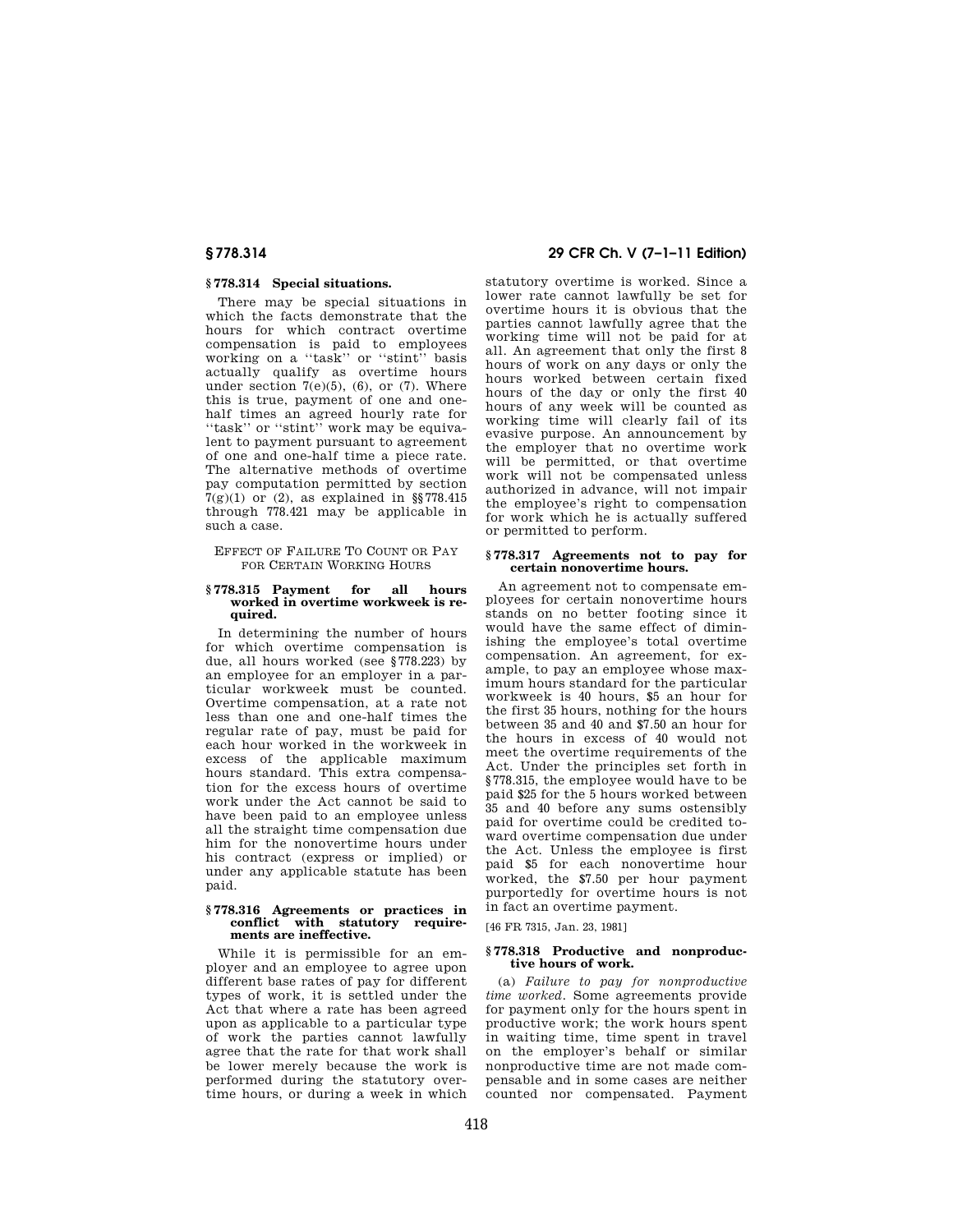pursuant to such an agreement will not comply with the Act; such nonproductive working hours must be counted and paid for.

(b) *Compensation payable for nonproductive hours worked.* The parties may agree to compensate nonproductive hours worked at a rate (at least the minimum) which is lower than the rate applicable to productive work. In such a case, the regular rate is the weighted average of the two rates, as discussed in §778.115 and the employee whose maximum hours standard is 40 hours is owed compensation at his regular rate for all of the first 40 hours and at a rate not less than one and onehalf times this rate for all hours in excess of 40. (See §778.415 for the alternative method of computing overtime pay on the applicable rate.) In the absence of any agreement setting a different rate for nonproductive hours, the employee would be owed compensation at the regular hourly rate set for productive work for all hours up to 40 and at a rate at least one and one-half times that rate for hours in excess of 40.

(c) *Compensation attributable to both productive and nonproductive hours.* The situation described in paragraph (a) of this section is to be distinguished from one in which such nonproductive hours are properly counted as working time but no special hourly rate is assigned to such hours because it is understood by the parties that the other compensation received by the employee is intended to cover pay for such hours. For example, while it is not proper for an employer to agree with his pieceworkers that the hours spent in downtime (waiting for work) will not be paid for or will be neither paid for nor counted, it is permissible for the parties to agree that the pay the employees will earn at piece rates is intended to compensate them for all hours worked, the productive as well as the nonproductive hours. If this is the agreement of the parties, the regular rate of the pieceworker will be the rate determined by dividing the total piecework earnings by the total hours worked (both productive and nonproductive) in the workweek. Extra compensation (one-half the rate as so determined) would, of course, be due

for each hour worked in excess of the applicable maximum hours standard.

> EFFECT OF PAYING FOR BUT NOT COUNTING CERTAIN HOURS

#### **§ 778.319 Paying for but not counting hours worked.**

In some contracts provision is made for payment for certain hours, which constitute working time under the Act, coupled with a provision that these hours will not be counted as working time. Such a provision is a nullity. If the hours in question are hours worked, they must be counted as such in determining whether more than the applicable maximum hours have been worked in the workweek. If more hours have been worked, the employee must be paid overtime compensation at not less than one and one-half times his regular rate for all overtime hours. A provision that certain hours will be compensated only at straight time rates is likewise invalid. If the hours are actually hours worked in excess of the applicable maximum hours standard, extra half-time compensation will be due regardless of any agreement to the contrary.

#### **§ 778.320 Hours that would not be hours worked if not paid for.**

In some cases an agreement provides for compensation for hours spent in certain types of activities which would not be regarded as working time under the Act if no compensation were provided. Preliminary and postliminary activities and time spent in eating meals between working hours fall in this category. The agreement of the parties to provide compensation for such hours may or may not convert them into hours worked, depending on whether or not it appears from all the pertinent facts that the parties have agreed to treat such time as hours worked. Except for certain activity governed by the Portal-to-Portal Act (see paragraph (b) of this section), the agreement of the parties will be respected, if reasonable.

(a) *Parties have agreed to treat time as hours worked.* Where the parties have reasonably agreed to include as hours worked time devoted to activities of the type described above, payments for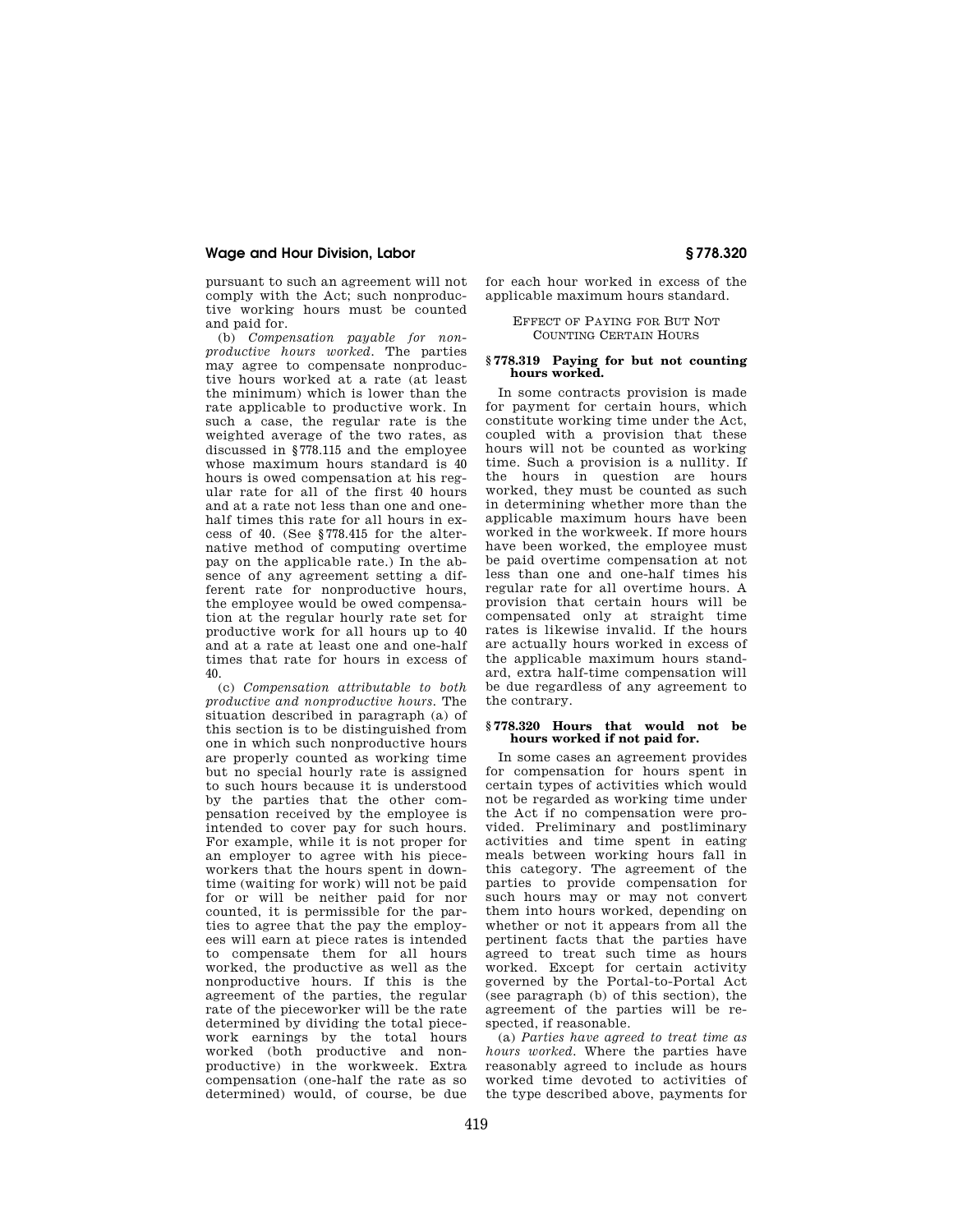such hours will not have the mathematical effect of increasing or decreasing the regular rate of an employee if the hours are compensated at the same rate as other working hours. The requirements of section 7(a) of the Act will be considered to be met where overtime compensation at one and onehalf times such rate is paid for the hours so compensated in the workweek which are in excess of the statutory maximum.

(b) *Parties have agreed not to treat time as hours worked.* Under the principles set forth in §778.319, where the payments are made for time spent in an activity which, if compensable under contract, custom, or practice, is required to be counted as hours worked under the Act by virtue of Section 4 of the Portal-to-Portal Act of 1947 (see parts 785 and 790 of this chapter), no agreement by the parties to exclude such compensable time from hours worked would be valid. On the other hand, in the case of time spent in activity which would not be hours worked under the Act if not compensated and would not become hours worked under the Portal-to-Portal Act even if made compensable by contract, custom, or practice, the parties may reasonably agree that the time will not be counted as hours worked. Activities of this type include eating meals between working hours. Where it appears from all the pertinent facts that the parties have agreed to exclude such activities from hours worked, payments for such time will be regarded as qualifying for exclusion from the regular rate under the provisions of section 7(e)(2), as explained in §§778.216 to 778.224. The payments for such hours cannot, of course, qualify as overtime premiums creditable toward overtime compensation under section 7(h) of the Act.

[46 FR 7315, Jan. 23, 1981]

### REDUCTION IN WORKWEEK SCHEDULE WITH NO CHANGE IN PAY

#### **§ 778.321 Decrease in hours without decreasing pay—general.**

Since the regular rate of pay is the average hourly rate at which an employee is actually employed, and since this rate is determined by dividing his

**§ 778.321 29 CFR Ch. V (7–1–11 Edition)** 

total remuneration for employment (except statutory exclusions) for a given workweek by the total hours worked in that workweek for which such remuneration was paid, it necessarily follows that if the schedule of hours is reduced while the pay remains the same, the regular rate has been increased.

#### **§ 778.322 Reducing the fixed workweek for which a salary is paid.**

If an employee whose maximum hours standard is 40 hours was hired at a salary of \$200 for a fixed workweek of 40 hours, his regular rate at the time of hiring was \$5 per hour. If his workweek is later reduced to a fixed workweek of 35 hours while his salary remains the same, it is the fact that it now takes him only 35 hours to earn \$200, so that he earns his salary at the average rate of \$5.71 per hour. His regular rate thus becomes \$5.71 per hour; it is no longer \$5 an hour. Overtime pay is due under the Act only for hours worked in excess of 40, not 35, but if the understanding of the parties is that the salary of \$200 now covers 35 hours of work and no more, the employee would be owed \$5.71 per hour under his employment contract for each hour worked between 35 and 40. He would be owed not less than one and one-half times \$5.71 (\$8.57) per hour, under the statute, for each hour worked in excess of 40 in the workweek. In weeks in which no overtime is worked only the provisions of section 6 of the Act, requiring the payment of not less than the applicable minimum wage for each hour worked, apply so that the employee's right to receive \$5.71 per hour is enforceable only under his contract. However, in overtime weeks the Administrator has the duty to insure the payment of at least one and one-half times the employee's regular rate of pay for hours worked in excess of 40 and this overtime compensation cannot be said to have been paid until all straight time compensation due the employee under the statute or his employment contract has been paid. Thus if the employee works 41 hours in a particular week, he is owed his salary for 35 hours—\$200, 5 hours' pay at \$5.71 per hour for the 5 hours between 35 and 40—\$28.55, and 1 hour's pay at \$8.57 for the 1 hour in excess of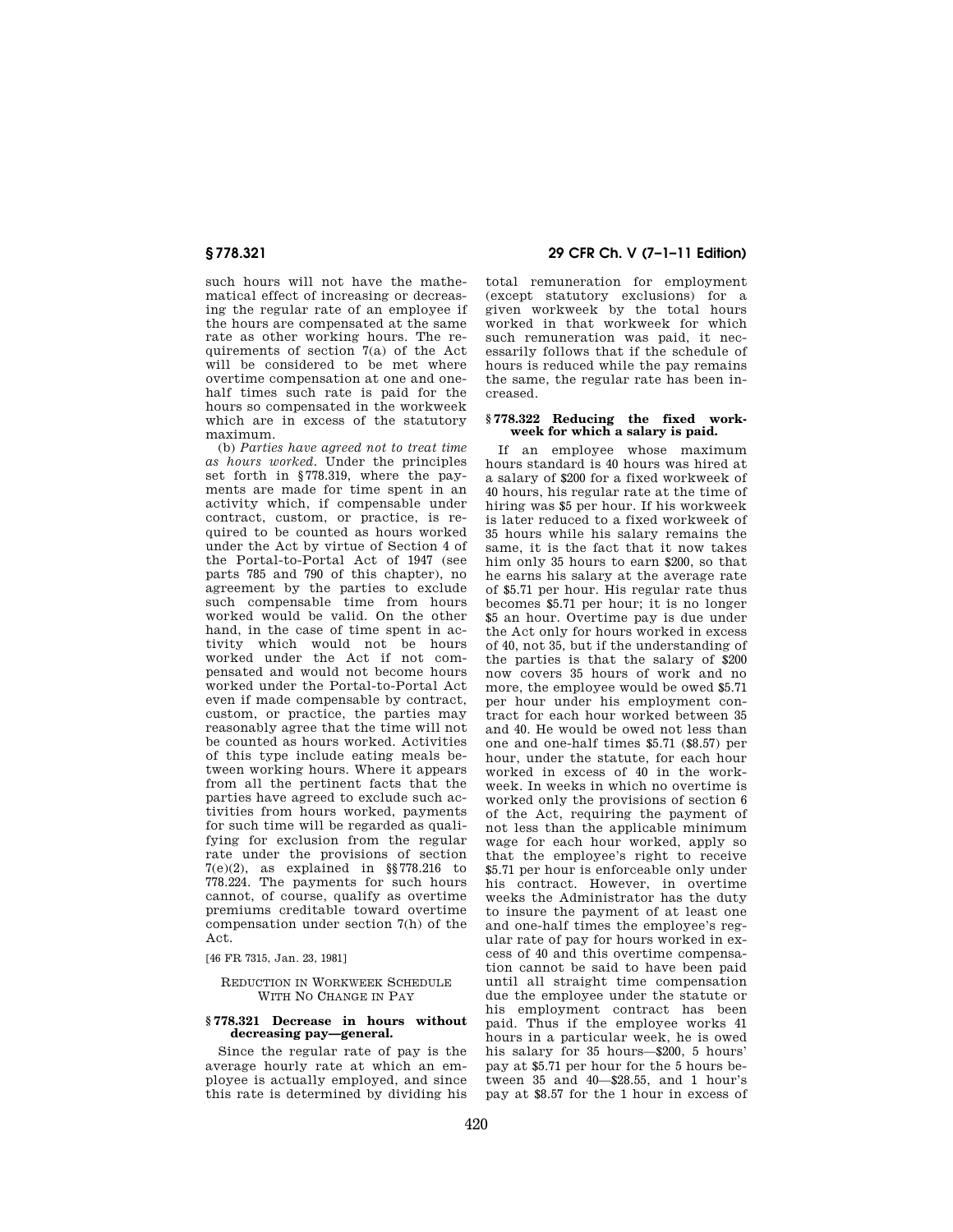40—\$8.57, or a total of \$237.12 for the week.

[46 FR 7316, Jan. 23, 1981]

#### **§ 778.323 Effect if salary is for variable workweek.**

The discussion in the prior section sets forth one result of reducing the workweek from 40 to 35 hours. It is not either the necessary result or the only possible result. As in all cases of employees hired on a salary basis, the regular rate depends in part on the agreement of the parties as to what the salary is intended to compensate. In reducing the customary workweek schedule to 35 hours the parties may agree to change the basis of the employment arrangement by providing that the salary which formerly covered a fixed workweek of 40 hours now covers a variable workweek up to 40 hours. If this is the new agreement, the employee receives \$200 for workweeks of varying lengths, such as 35, 36, 38, or 40 hours. His rate thus varies from week to week, but in weeks of 40 hours or over, it is \$5 per hour (since the agreement of the parties is that the salary covers up to 40 hours and no more) and his overtime rate, for hours in excess of 40, thus remains \$7.50 per hour. Such a salary arrangement presumably contemplates that the salary will be paid in full for any workweek of 40 hours or less. The employee would thus be entitled to his full salary if he worked only 25 or 30 hours. No deductions for hours not worked in short workweeks would be made. (For a discussion of the effect of deductions on the regular rate, see §§778.304 to 778.307.)

[46 FR 7316, Jan. 23, 1981; 46 FR 33516, June 30, 1981]

#### **§ 778.324 Effect on hourly rate employees.**

A similar situation is presented where employees have been hired at an hourly rate of pay and have customarily worked a fixed workweek. If the workweek is reduced from 40 to 35 hours without reduction in total pay, the average hourly rate is thereby increased as in §778.322. If the reduction in work schedule is accompanied by a new agreement altering the mode of compensation from an hourly rate

basis to a fixed salary for a variable workweek up to 40 hours, the results described in §778.323 follow.

### **§ 778.325 Effect on salary covering more than 40 hours' pay.**

The same reasoning applies to salary covering straight time pay for a longer workweek. If an employee whose maximum hours standard is 40 hours was hired at a fixed salary of \$275 for 55 hours of work, he was entitled to a statutory overtime premium for the 15 hours in excess of 40 at the rate of \$2.50 per hour (half-time) in addition to his salary, and to statutory overtime pay of \$7.50 per hour (time and one-half) for any hours worked in excess of 55. If the scheduled workweek is later reduced to 50 hours, with the understanding between the parties that the salary will be paid as the employee's nonovertime compensation for each workweek of 55 hours or less, his regular rate in any overtime week of 55 hours or less is determined by dividing the salary by the number of hours worked to earn it in that particular week, and additional half-time, based on that rate, is due for each hour in excess of 40. In weeks of 55 hours or more, his regular rate remains \$5 per hour and he is due, in addition to his salary, extra compensation of \$2.50 for each hour over 40 but not over 55 and full time and one-half, or \$7.50, for each hour worked in excess of 55. If, however, the understanding of the parties is that the salary now covers a fixed workweek of 50 hours, his regular rate is \$5.50 per hour in all weeks. This assumes that when an employee works less than 50 hours in a particular week, deductions are made at a rate of \$5.50 per hour for the hours not worked.

[46 FR 7316, Jan. 23, 1981]

#### **§ 778.326 Reduction of regular overtime workweek without reduction of take-home pay.**

The reasoning applied in the foregoing sections does not, of course, apply to a situation in which the former earnings at both straight time and overtime are paid to the employee for the reduced workweek. Suppose an employee was hired at an hourly rate of \$5 an hour and regularly worked 50 hours, earning \$275 as his total straight time and overtime compensation, and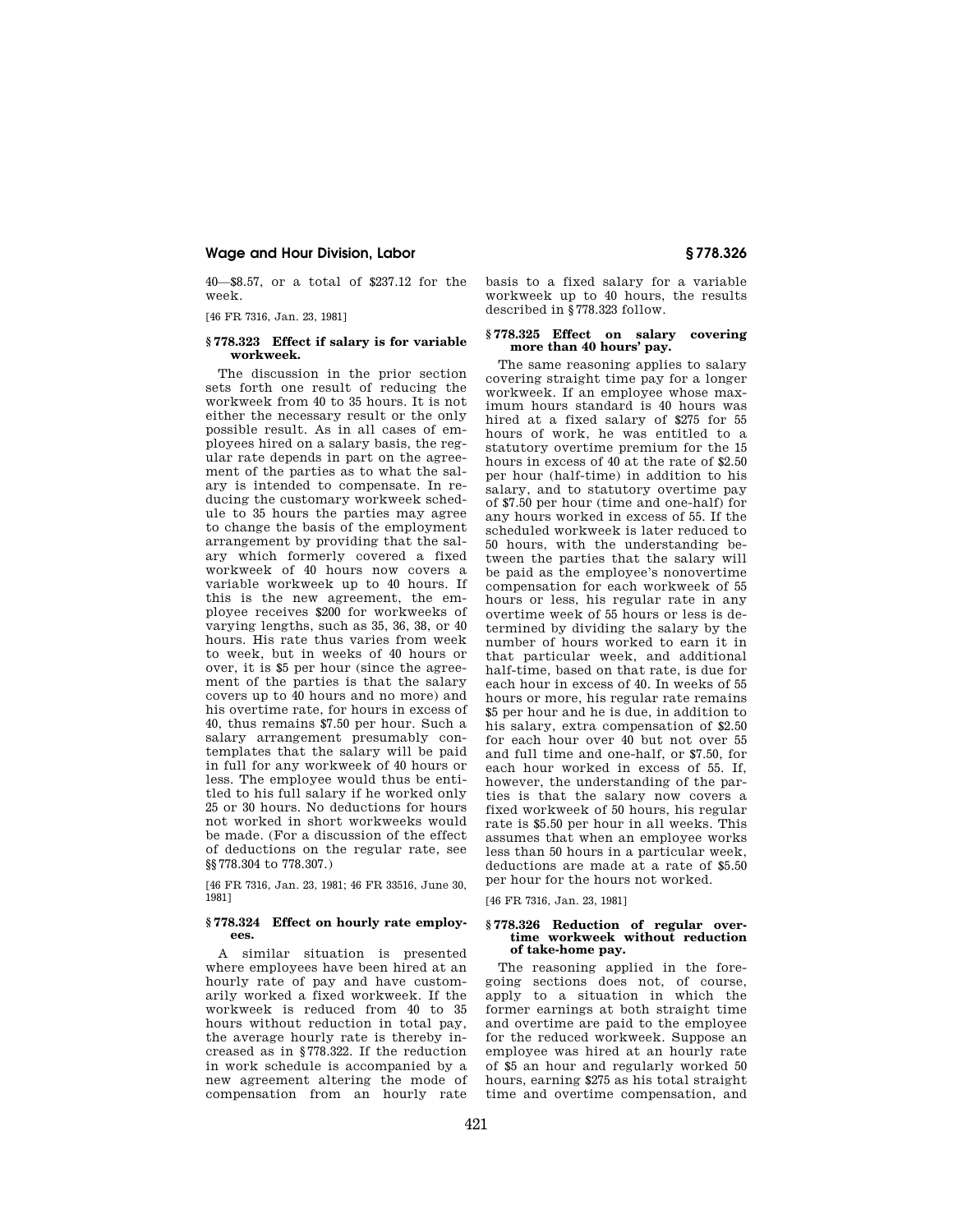the parties now agree to reduce the workweek to 45 hours without any reduction in take-home pay. The parties in such a situation may agree to an increase in the hourly rate from \$5 per hour to \$6 so that for a workweek of 45 hours (the reduced schedule) the employee's straight time and overtime earnings will be \$285. The parties cannot, however, agree that the employee is to receive exactly \$285 as total compensation (including overtime pay) for a workweek varying, for example, up to 50 hours, unless he does so pursuant to contracts specifically permitted in section 7(f) of the Act, as discussed in §§778.402 through 778.414. An employer cannot otherwise discharge his statutory obligation to pay overtime compensation to an employee who does not work the same fixed hours each week by paying a fixed amount purporting to cover both straight time and overtime compensation for an ''agreed'' number of hours. To permit such a practice without proper statutory safeguards would result in sanctioning the circumvention of the provisions of the Act which require that an employee who works more than 40 hours in any workweek be compensated, in accordance with express congressional intent, at a rate not less than one and one-half times his regular rate of pay for the burden of working long hours. In arrangements of this type, no additional financial pressure would fall upon the employer and no additional compensation would be due to the employee under such a plan until the workweek exceeded 50 hours.

[46 FR 7316, Jan. 23, 1981]

#### **§ 778.327 Temporary or sporadic reduction in schedule.**

(a) The problem of reduction in the workweek is somewhat different where a temporary reduction is involved. Reductions for the period of a dead or slow season follow the rules announced above. However, reduction on a more temporary or sporadic basis presents a different problem. It is obvious that as a matter of simple arithmetic an employer might adopt a series of different rates for the same work, varying inversely with the number of overtime hours worked in such a way that the employee would earn no more than his

# **§ 778.327 29 CFR Ch. V (7–1–11 Edition)**

straight time rate no matter how many hours he worked. If he set the rate at \$6 per hour for all workweeks in which the employee worked 40 hours or less, approximately \$5.93 per hour for workweeks of 41 hours, approximately \$5.86 for workweeks of 42 hours, approximately \$5.45 for workweeks of 50 hours, and so on, the employee would always receive (for straight time and overtime at these ''rates'') \$6 an hour regardless of the number of overtime hours worked. This is an obvious bookkeeping device designed to avoid the payment of overtime compensation and is not in accord with the law. See *Walling* v. *Green Head Bit & Supply Co.,*  138 F. 2d 453. The regular rate of pay of this employee for overtime purposes is, obviously, the rate he earns in the normal nonovertime week—in this case, \$6 per hour.

(b) The situation is different in degree but not in principle where employees who have been at a bona fide \$6 rate usually working 50 hours and taking home \$330 as total straight time and overtime pay for the week are, during occasional weeks, cut back to 42 hours. If the employer raises their rate to \$7.65 for such weeks so that their total compensation is \$328.95 for a 42-hour week the question may properly be asked, when they return to the 50–hour week, whether the \$6 rate is really their regular rate. Are they putting in 8 additional hours of work for that extra \$1.05 or is their ''regular'' rate really now \$7.65 an hour since this is what they earn in the short workweek? It seems clear that where different rates are paid from week to week for the same work and where the difference is justified by no factor other than the number of hours worked by the individual employee—the longer he works the lower the rate—the device is evasive and the rate actually paid in the shorter or nonovertime week is his regular rate for overtime purposes in all weeks.

[46 FR 7317, Jan. 23, 1981; 46 FR 33516, June 30, 1981]

#### **§ 778.328 Plan for gradual permanent reduction in schedule.**

In some cases, pursuant to a definite plan for the permanent reduction of the normal scheduled workweek from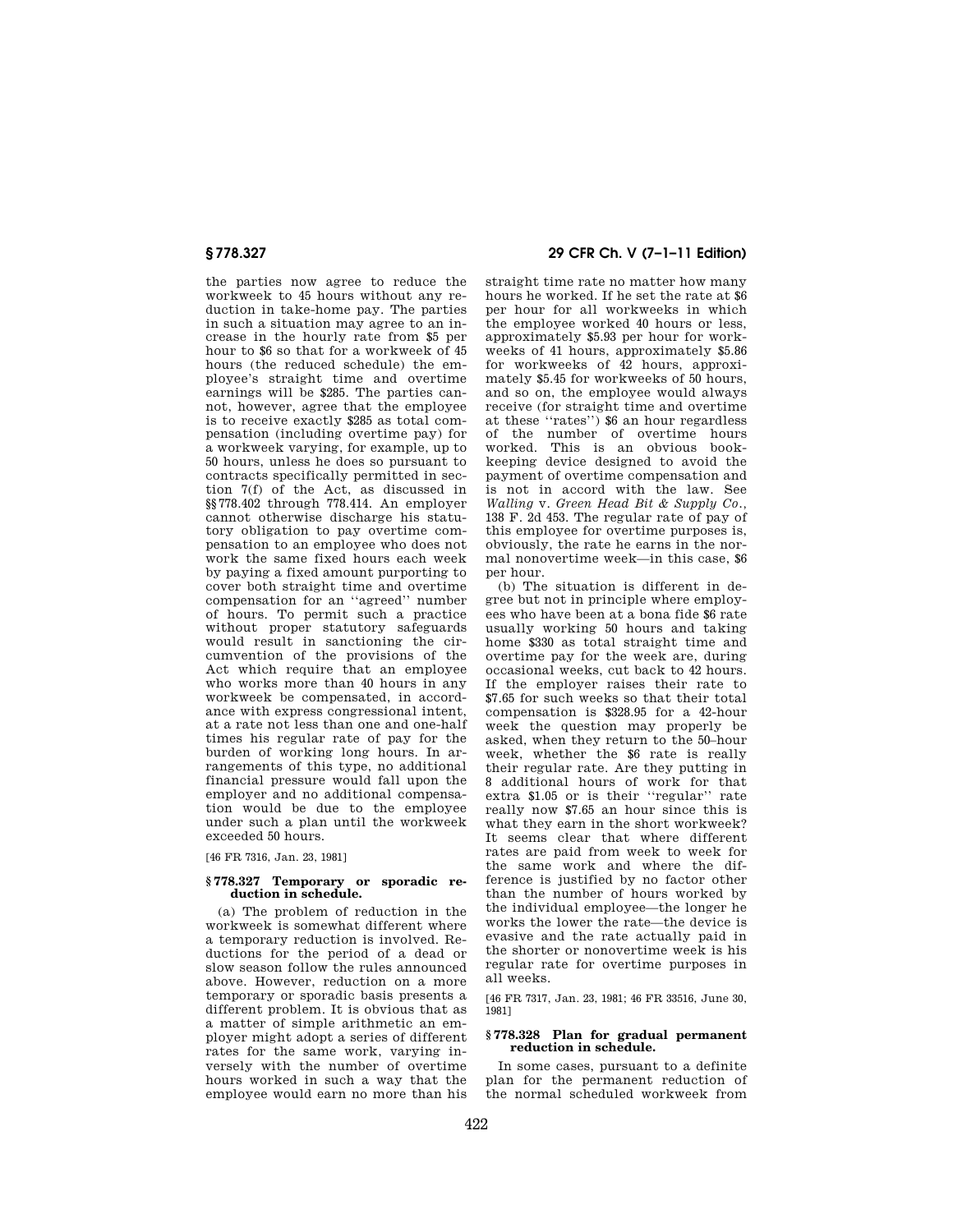say, 48 hours to 40 hours, an agreement is entered into with a view to lessening the shock caused by the expected reduction in take-home wages. The agreement may provide for a rising scale of rates as the workweek is gradually reduced. The varying rates established by such agreement will be recognized as bona fide in the weeks in which they are respectively operative provided that (a) the plan is bona fide and there is no effort made to evade the overtime requirements of the Act; (b) there is a clear downward trend in the duration of the workweek throughout the period of the plan even though fluctuations from week-to-week may not be constantly downward; and (c) the various rates are operative for substantial periods under the plan and do not vary from week-to-week in accordance with the number of hours which any particular employee or group happens to work.

#### **§ 778.329 Alternating workweeks of different fixed lengths.**

In some cases an employee is hired on a salary basis with the understanding that his weekly salary is intended to cover the fixed schedule of hours (and no more) and that this fixed schedule provides for alternating workweeks of different fixed lengths. For example, many offices operate with half staff on Saturdays and, in consequence, employees are hired at a fixed salary covering a fixed working schedule of 7 hours a day Monday through Friday and 5 hours on alternate Saturdays. The parties agree that extra compensation is to be paid for all hours worked in excess of the schedule in either week at the base rate for hours between 35 and 40 in the short week and at time and one-half such rate for hours in excess of 40 in all weeks. Such an arrangement results in the employee's working at two different rates of pay—one thirty-fifth of the salary in short workweeks and onefourtieth of the salary in the longer weeks. If the provisions of such a contract are followed, if the nonovertime hours are compensated in full at the applicable regular rate in each week and overtime compensation is properly computed for hours in excess of 40 at time and one-half the rate applicable

in the particular workweek, the overtime requirements of the Fair Labor Standards Act will be met. While this situation bears some resemblance to the one discussed in §778.327 there is this significant difference; the arrangement is permanent, the length of the respective workweeks and the rates for such weeks are fixed on a permanentschedule basis far in advance and are therefore not subject to the control of the employer and do not vary with the fluctuations in business. In an arrangement of this kind, if the employer required the employee to work on Saturday in a week in which he was scheduled for work only on the Monday through Friday schedule, he would be paid at his regular rate for all the Saturday hours in addition to his salary.

#### PRIZES AS BONUSES

#### **§ 778.330 Prizes or contest awards generally.**

All compensation (except statutory exclusions) paid by or on behalf of an employer to an employee as remuneration for employment must be included in the regular rate, whether paid in the form of cash or otherwise. Prizes are therefore included in the regular rate if they are paid to an employee as remuneration for employment. If therefore it is asserted that a particular prize is not to be included in the regular rate, it must be shown either that the prize was not paid to the employee for employment, or that it is not a thing of value which is part of wages.

#### **§ 778.331 Awards for performance on the job.**

Where a prize is awarded for the quality, quantity or efficiency of work done by the employee during his customary working hours at his normal assigned tasks (whether on the employer's premises or elsewhere) it is obviously paid as additional remuneration for employment. Thus prizes paid for cooperation, courtesy, efficiency, highest production, best attendance, best quality of work, greatest number of overtime hours worked, etc., are part of the regular rate of pay. If the prize is paid in cash, the amount paid must be allocated (for the method of allocation see §778.209) over the period during which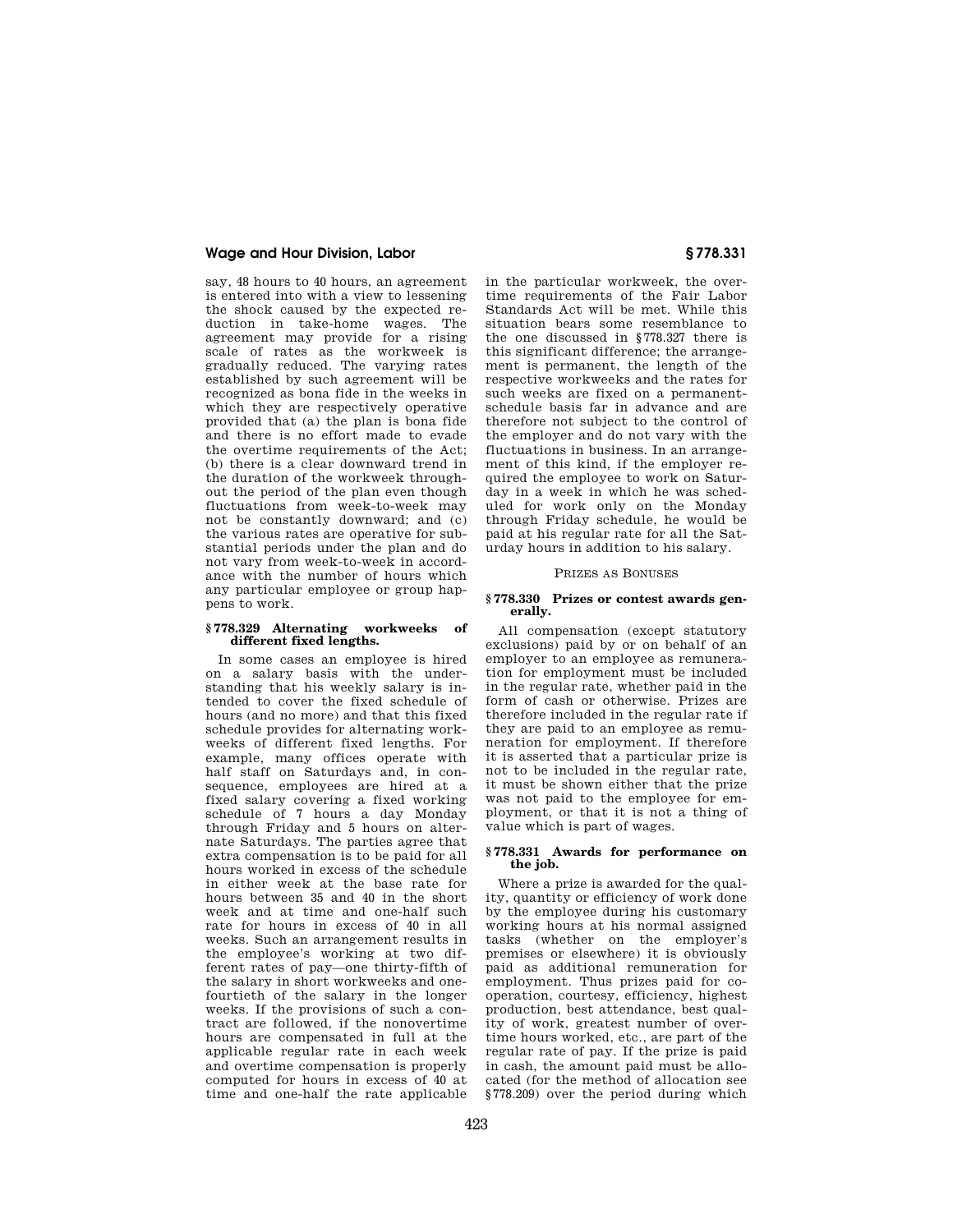it was earned to determine the resultant increase in the average hourly rate for each week of the period. If the prize is merchandise, the cost to the employer is the sum which must be allocated. Where the prize is either cash or merchandise, with the choice left the employee, the amount to be allocated is the amount (or the cost) of the actual prize he accepts.

#### **§ 778.332 Awards for activities not normally part of employee's job.**

(a) Where the prize is awarded for activities outside the customary working hours of the employee, beyond the scope of his customary duties or away from the employer's premises, the question of whether the compensation is remuneration for employment will depend on such factors as the amount of time, if any, spent by the employee in competing, the relationship between the contest activities and the usual work of the employee, whether the competition involves work usually performed by other employees for employers, whether an employee is specifically urged to participate or led to believe that he will not merit promotion or advancement unless he participates.

(b) By way of example, a prize paid for work performed in obtaining new business for an employer would be regarded as remuneration for employment. Although the duties of the employees who participate in the contest may not normally encompass this type of work, it is work of a kind normally performed by salesmen for their employers, and the time spent by the employee in competing for such a prize (whether successfully or not) is working time and must be counted as such in determining overtime compensation due under the Act. On the other hand a prize or bonus paid to an employee when a sale is made by the company's sales representative to a person whom he recommended as a good sales prospect would not be regarded as compensation for services if in fact the prize-winner performed no work in securing the name of the sales prospect and spent no time on the matter for the company in any way.

# **§ 778.332 29 CFR Ch. V (7–1–11 Edition)**

# **§ 778.333 Suggestion system awards.**

The question has been raised whether awards made to employees for suggestions submitted under a suggestion system plan are to be regarded as part of the regular rate. There is no hard and fast rule on this point as the term ''suggestion system'' has been used to describe a variety of widely differing plans. It may be generally stated, however, that prizes paid pursuant to a bona fide suggestion system plan may be excluded from the regular rate at least in situations where it is the fact that:

(a) The amount of the prize has no relation to the earnings of the employee at his job but is rather geared to the value to the company of the suggestion which is submitted; and

(b) The prize represents a bona fide award for a suggestion which is the result of additional effort or ingenuity unrelated to and outside the scope of the usual and customary duties of any employee of the class eligible to participate and the prize is not used as a substitute for wages; and

(c) No employee is required or specifically urged to participate in the suggestion system plan or led to believe that he will not merit promotion or advancement (or retention of his existing job) unless he submits suggestions; and

(d) The invitation to employees to submit suggestions is general in nature and no specific assignment is outlined to employees (either as individuals or as a group) to work on or develop; and

(e) There is no time limit during which suggestions must be submitted; and

(f) The employer has, prior to the submission of the suggestion by an employee, no notice or knowledge of the fact that an employee is working on the preparation of a suggestion under circumstances indicating that the company approved the task and the schedule of work undertaken by the employee.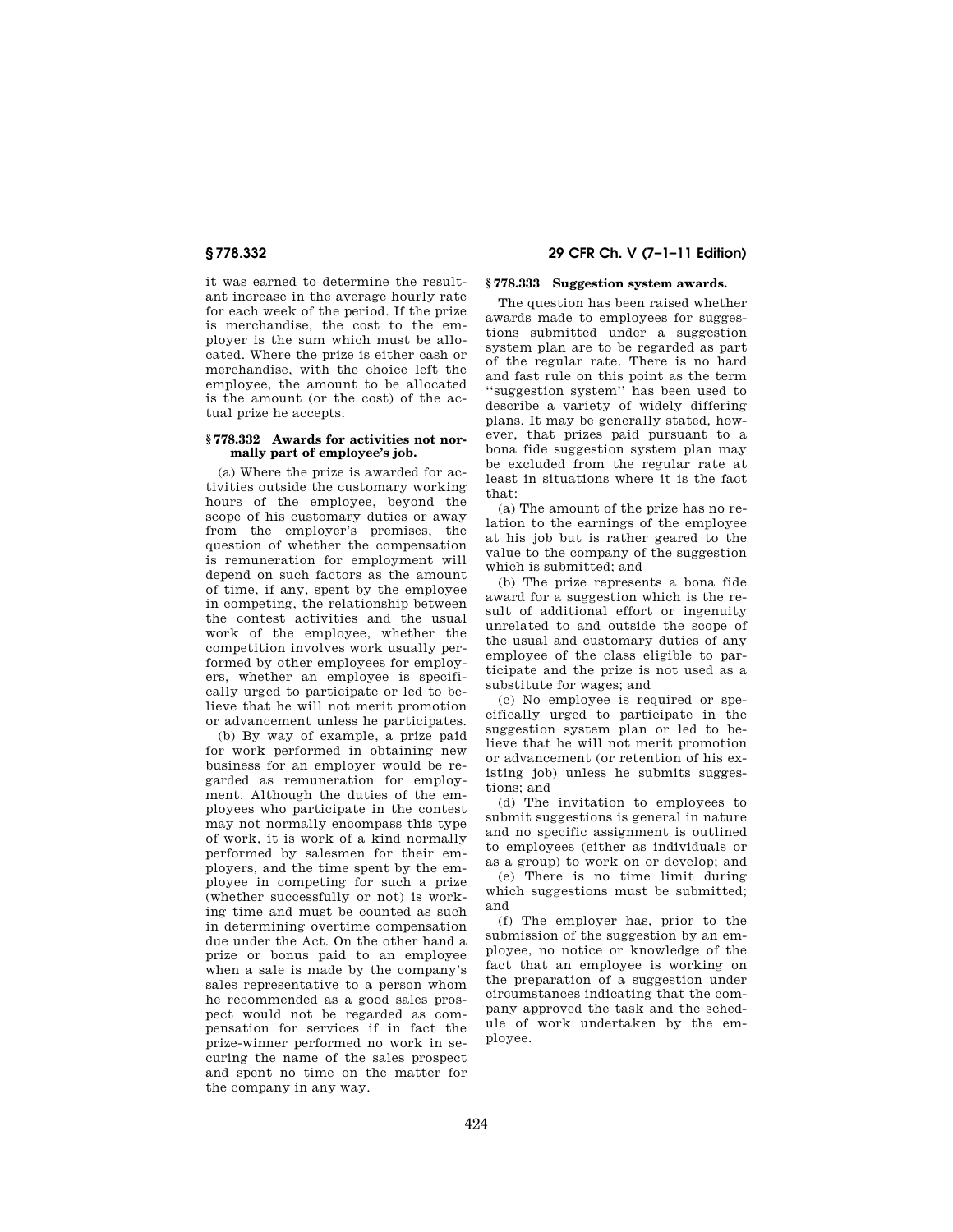# **Subpart E—Exceptions From the Regular Rate Principles**

COMPUTING OVERTIME PAY ON AN ''ESTABLISHED'' RATE

### **§ 778.400 The provisions of section 7(g)(3) of the Act.**

Section 7(g)(3) of the Act provides the following exception from the provisions of section 7(a):

(g) No employer shall be deemed to have violated subsection (a) by employing any employee for a workweek in excess of the maximum workweek applicable to such employee under such subsection if, pursuant to an agreement or understanding arrived at between the employer and the employee before performance of the work, the amount paid to the employee for the number of hours worked by him in such workweek in excess of the maximum workweek applicable to such employee under such subsection:

\* \* \* \* \*

(3) is computed at a rate not less than one and one-half times the rate established by such agreement or understanding as the basic rate to be used in computing overtime compensation thereunder: *Provided,* That the rate so established shall be authorized by regulation by the Secretary of Labor as being substantially equivalent to the average hourly earnings of the employee, exclusive of overtime premiums, in the particular work over a representative period of time; and if (1) the employee's average hourly earnings for the workweek exclusive of payments described in paragraphs (1) through (7) of subsection (e) are not less than the minimum hourly rate required by applicable law, and (ii) extra overtime compensation is properly computed and paid on other forms of additional pay required to be included in computing the regular rate.

#### **§ 778.401 Regulations issued under section 7(g)(3).**

Regulations issued pursuant to section  $7(g)$  (3) of the Act are published as Part 548 of this chapter. Payments made in conformance with these regulations satisfy the overtime pay requirements of the Act.

#### GUARANTEED COMPENSATION WHICH INCLUDES OVERTIME PAY

### **§ 778.402 The statutory exception provided by section 7(f) of the Act.**

Section 7(f) of the Act provides the following exception from the provisions of section 7(a):

(f) No employer shall be deemed to have violated subsection (a) by employing any employee for a workweek in excess of the maximum workweek applicable to such employee under subsection (a) if such employee is employed pursuant to a bona fide individual contract, or pursuant to an agreement made as a result of collective bargaining by representatives of employees, if the duties of such employee necessitate irregular hours of work, and the contract or agreement (1) specifies a regular rate of pay of not less than the minimum hourly rate provided in subsection (a) or (b) of section 6 (whichever may be applicable) and compensation at not less than one and one-half times such rate for all hours worked in excess of such maximum workweek, and (2) provides a weekly guaranty of pay for not more than 60 hours based on the rates so specified.

#### **§ 778.403 Constant pay for varying workweeks including overtime is not permitted except as specified in section 7(f).**

Section 7(f) is the only provision of the Act which allows an employer to pay the same total compensation each week to an employee who works overtime and whose hours of work vary from week to week. (See in this connection the discussion in §§778.207, 778.321–778.329, and 778.308–778.315.) Unless the pay arrangements in a particular situation meet the requirements of section 7(f) as set forth, all the compensation received by the employee under a guaranteed pay plan is included in his regular rate and no part of such guaranteed pay may be credited toward overtime compensation due under the Act. Section 7(f) is an exemption from the overtime provisions of the Act. No employer will be exempt from the duty of computing overtime compensation for an employee under section 7(a) unless the employee is paid pursuant to a plan which actually meets all the requirements of the exemption. These requirements will be discussed separately in the ensuing sections.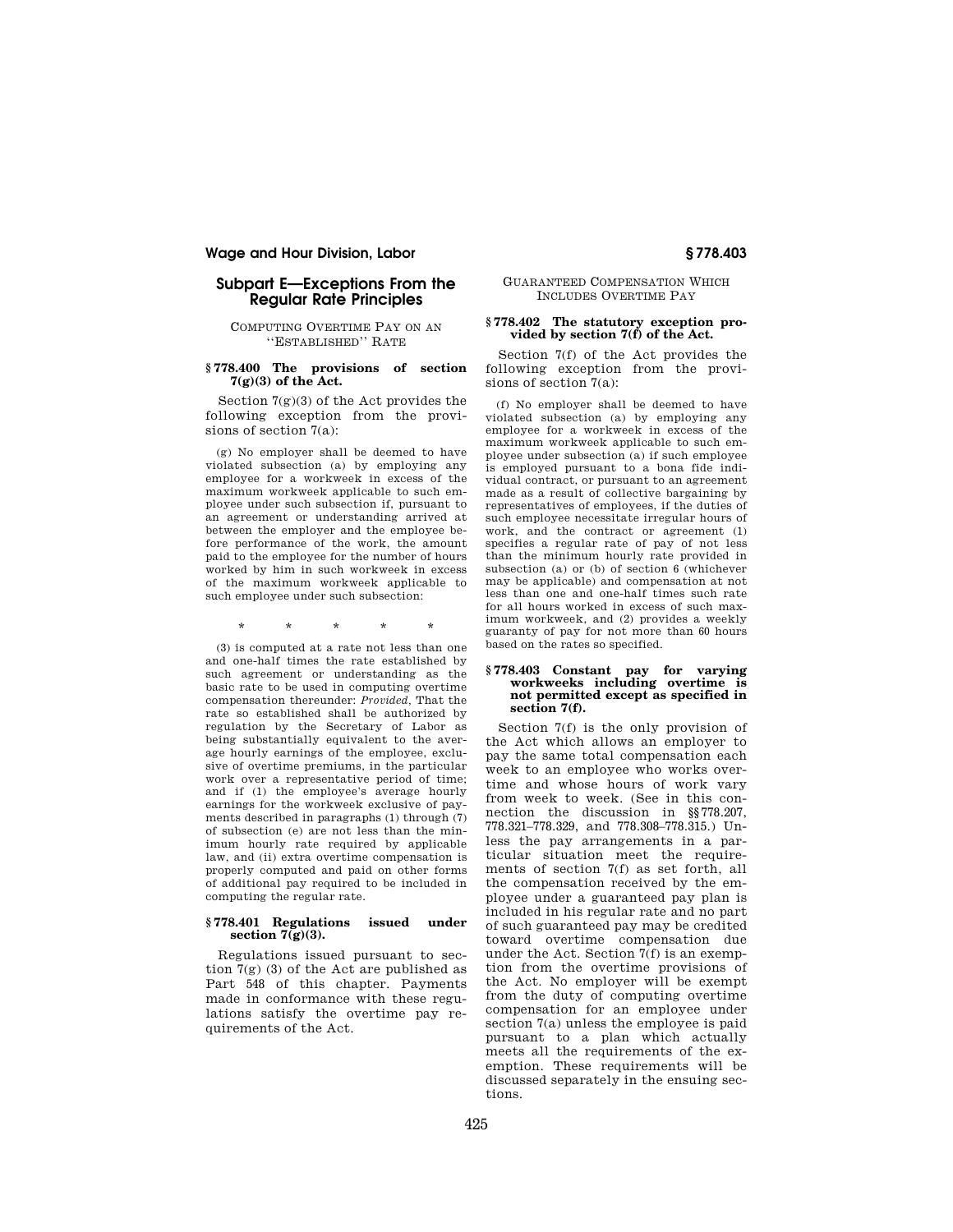#### **§ 778.404 Purposes of exemption.**

The exception to the requirements of section 7(a) provided by section 7(f) of the Act is designed to provide a means whereby the employer of an employee whose duties necessitate irregular hours of work and whose total wages if computed solely on an hourly rate basis would of necessity vary widely from week to week, may guarantee the payment, week-in, week-out, of at least a fixed amount based on his regular hourly rate. Section 7(f) was proposed and enacted in 1949 with the stated purpose of giving express statutory validity, subject to prescribed limitations, to a judicial ''gloss on the Act'' by which an exception to the usual rule as to the actual regular rate had been recognized by a closely divided Supreme Court as permissible with respect to employment in such situations under<br>so-called "Belo" contracts. See so-called ''Belo'' contracts. See *McComb* v. *Utica Knitting Co.,* 164 F. 2d 670, rehearing denied 164 F. 2d 678 (C.A. 2); *Walling* v. *A. H. Belo Co.,* 316 U.S. 624; *Walling* v. *Halliburton Oil Well Cementing Co.,* 331 U.S. 17; 95 Cong. Rec. 11893, 12365, 14938, A2396, A5233, A5476. Such a contract affords to the employee the security of a regular weekly income and benefits the employer by enabling him to anticipate and control in advance at least some part of his labor costs. A guaranteed wage plan also provides a means of limiting overtime computation costs so that wide leeway is provided for working employees overtime without increasing the cost to the employer, which he would otherwise incur under the Act for working employees in excess of the statutory maximum hours standard. Recognizing both the inherent advantages and disadvantages of guaranteed wage plans, when viewed in this light, Congress sought to strike a balance between them which would, on the one hand, provide a feasible method of guaranteeing pay to employees who needed this protection without, on the other hand, nullifying the overtime requirements of the Act. The provisions of section 7(f) set forth the conditions under which, in the view of Congress, this may be done. Plans which do not meet these conditions were not thought to provide sufficient advantage to the employee to justify Congress in relieving

# **§ 778.404 29 CFR Ch. V (7–1–11 Edition)**

employers of the overtime liability section 7(a).

#### **§ 778.405 What types of employees are affected.**

The type of employment agreement permitted under section 7(f) can be made only with (or by his representatives on behalf of) an employee whose ''duties \* \* \* necessitate irregular hours of work.'' It is clear that no contract made with an employee who works a regularly scheduled workweek or whose schedule involves alternating fixed workweeks will qualify under this subsection. Even if an employee does in fact work a variable workweek, the question must still be asked whether his duties necessitate irregular hours of work. The subsection is not designed to apply in a situation where the hours of work vary from week to week at the discretion of the employer or the employee, nor to a situation where the employee works an irregular number of hours according to a predetermined schedule. The nature of the employee's duties must be such that neither he nor his employer can either control or anticipate with any degree of certainty the number of hours he must work from week to week. Furthermore, for the reasons set forth in §778.406, his duties must necessitate significant variations in weekly hours of work both below and above the statutory weekly limit on nonovertime hours. Some examples of the types of employees whose duties may necessitate irregular hours of work would be outside buyers, oncall servicemen, insurance adjusters, newspaper reporters and photographers, propmen, script girls and others engaged in similar work in the motion picture industry, firefighters, troubleshooters and the like. There are some employees in these groups whose hours of work are conditioned by factors beyond the control of their employer or themselves. However, the mere fact that an employee is engaged in one of the jobs just listed, for example, does not mean that his duties necessitate irregular hours. It is always a question of fact whether the particular employee's duties do or do not necessitate irregular hours. Many employees not listed here may qualify. Although office employees would not ordinarily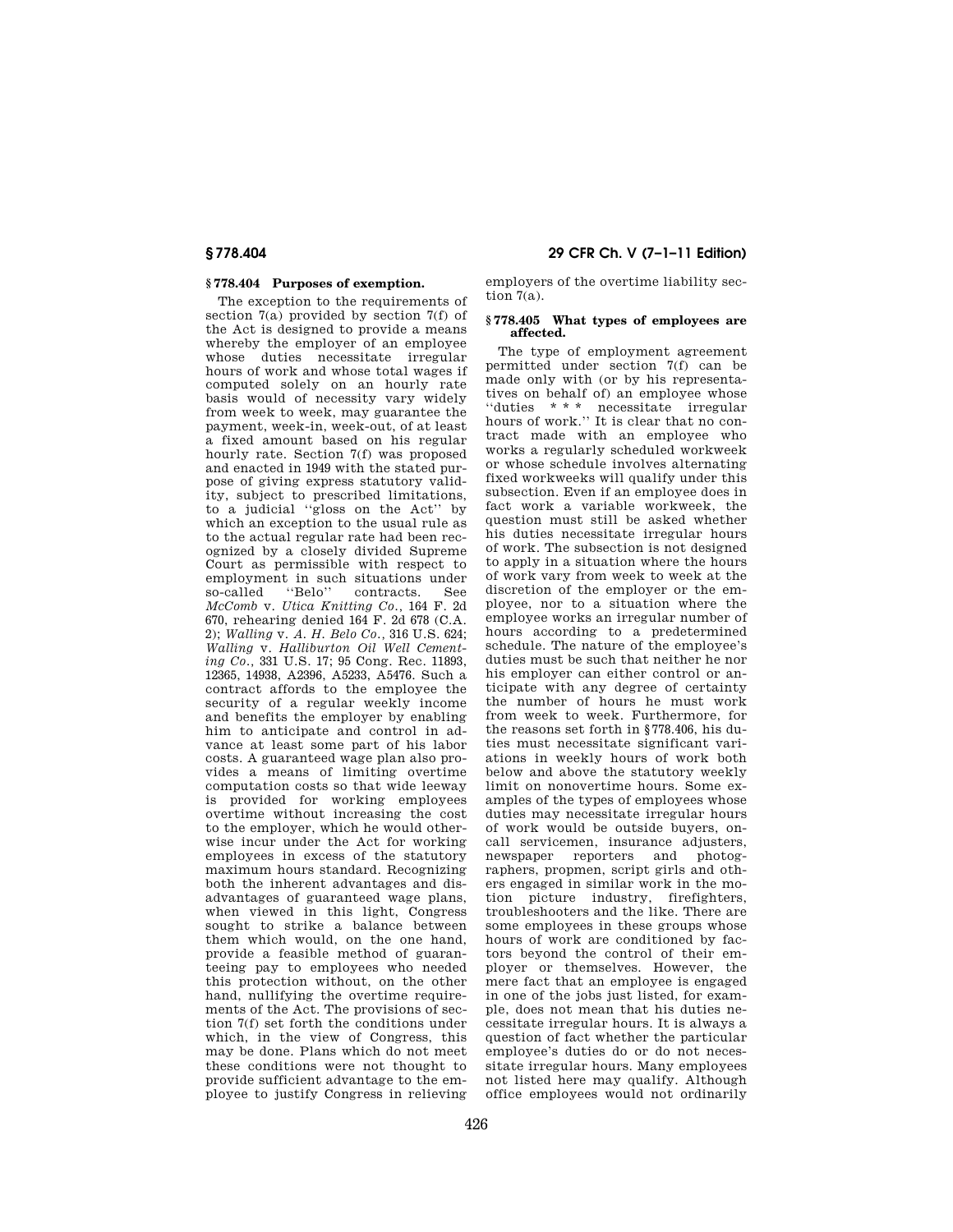qualify, some office employees whose duties compel them to work variable hours could also be in this category. For example, the confidential secretary of a top executive whose hours of work are irregular and unpredictable might also be compelled by the nature of her duties to work variable and unpredictable hours. This would not ordinarily be true of a stenographer or file clerk, nor would an employee who only rarely or in emergencies is called upon to work outside a regular schedule qualify for this exemption.

#### **§ 778.406 Nonovertime hours as well as overtime hours must be irregular if section 7(f) is to apply.**

Any employment in which the employee's hours fluctuate only in the overtime range above the maximum workweek prescribed by the statute lacks the irregularity of hours for which the Supreme Court found the socalled "Belo" contracts appropriate and so fails to meet the requirements of section 7(f) which were designed to validate, subject to express statutory limitations, contracts of a like kind in situations of the type considered by the Court (see §778.404). Nothing in the legislative history of section 7(f) suggests any intent to suspend the normal application of the general overtime provisions of section 7(a) in situations where the weekly hours of an employee fluctuate only when overtime work in excess of the prescribed maximum weekly hours is performed. Section 7(a) was specifically designed to deal with such a situation by making such regular resort to overtime more costly to the employer and thus providing an inducement to spread the work rather than to impose additional overtime work on employees regularly employed for a workweek of the maximum statutory length. The ''security of a regular weekly income'' which the Supreme Court viewed as an important feature of the ''Belo'' wage plan militating against a holding that the contracts were invalid under the Act is, of course, already provided to employees who regularly work at least the maximum number of hours permitted without overtime pay under section 7(a). Their situation is not comparable in this respect to employees whose duties

cause their weekly hours to fluctuate in such a way that some workweeks are short and others long and they cannot, without some guarantee, know in advance whether in a particular workweek they will be entitled to pay for the regular number of hours of nonovertime work contemplated by section 7(a). It is such employees whose duties necessitate ''irregular hours'' within the meaning of section 7(f) and whose ''security of a regular weekly income'' can be assured by a guarantee under that section which will serve to increase their hourly earnings in short workweeks under the statutory maximum hours. It is this benefit to the employee that the Supreme Court viewed, in effect, as a quid pro quo which could serve to balance a relaxation of the statutory requirement, applicable in other cases, that any overtime work should cost the employer 50 percent more per hour. In the enactment of section 7(f), as in the enactment of section 7(b) (1) and (2), the benefits that might inure to employees from a balancing of long workweeks against short workweeks under prescribed safeguards would seem to be the reason most likely to have influenced the legislators to provide express exemptions from the strict application of section 7(a). Consequently, where the fluctuations in an employee's hours of work resulting from his duties involve only overtime hours worked in excess of the statutory maximum hours, the hours are not ''irregular'' within the purport of section 7(f) and a payment plan lacking this factor does not qualify for the exemption. (See *Goldberg* v. *Winn-Dixie Stores* (S.D. Fla.), 15 WH Cases 641; *Wirtz* v. *Midland Finance Co.* (N.D. Ga.), 16 WH Cases 141; *Trager* v. *J. E. Plastics Mfg. Co.*  (S.D.N.Y.), 13 WH Cases 621; *McComb* v. *Utica Knitting Co.,* 164 F. 2d 670; *Foremost Dairies* v. *Wirtz,* 381 F. 2d 653 (C.A. 5).)

### **§ 778.407 The nature of the section 7(f) contract.**

Payment must be made ''pursuant to a bona fide individual contract or pursuant to an agreement made as a result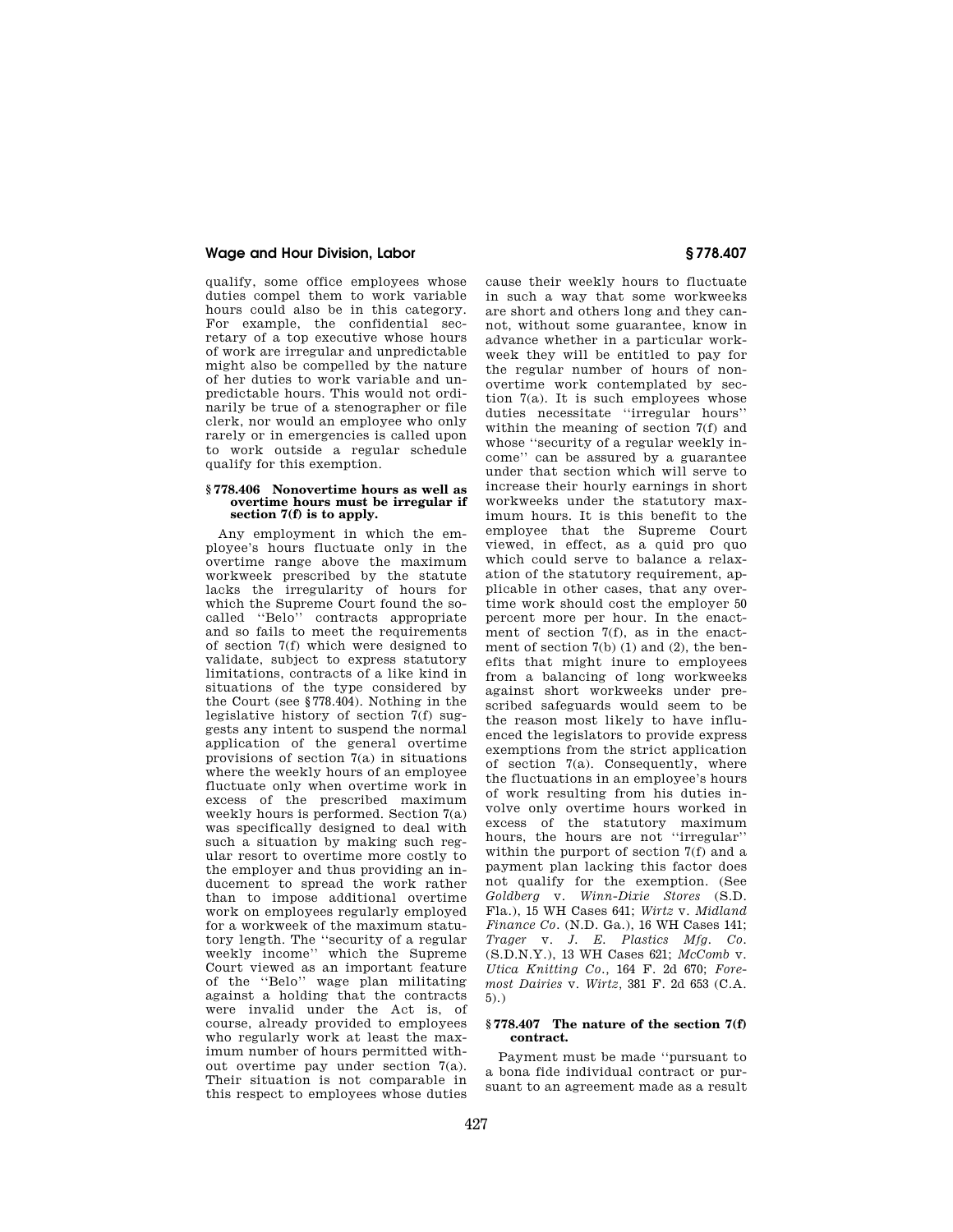of collective bargaining by representatives of employees.'' It cannot be a onesided affair determinable only by examination of the employer's books. The employee must not only be aware of but must have agreed to the method of compensation in advance of performing the work. Collective bargaining agreements in general are formal agreements which have been reduced to writing, but an individual employment contract may be either oral or written. While there is no requirement in section 7(f) that the agreement or contract be in writing, it is certainly desirable to reduce the agreement to writing, since a contract of this character is rather complicated and proof both of its existence and of its compliance with the various requirements of the section may be difficult if it is not in written form. Furthermore, the contract must be ''bona fide.'' This implies that both the making of the contract and the settlement of its terms were done in good faith.

#### **§ 778.408 The specified regular rate.**

(a) To qualify under section 7(f), the contract must specify ''a regular rate of pay of not less than the minimum hourly rate provided in subsection (a) or (b) of section 6 (whichever may be applicable).'' The word ''regular'' describing the rate in this provision is not to be treated as surplusage. To understand the nature of this requirement it is important to consider the past history of this type of agreement in the courts. In both of the two cases before it, the Supreme Court found that the relationship between the hourly rate specified in the contract and the amount guaranteed was such that the employee in a substantial portion of the workweeks of the period examined by the court worked sufficient hours to earn in excess of the guaranteed amount and in those workweeks was paid at the specified hourly rate for the first 40 hours and at time and one-half such rate for hours in excess of 40 (*Walling* v. *A. H. Belo Company,* 316 U.S. 624, and *Walling* v. *Halliburton Oil Well Cementing Company,* 331 U.S.17). The fact that section 7(f) requires that a contract, to qualify an employee for exemption under section 7(f), must specify a "regular rate," indicates that

# **§ 778.408 29 CFR Ch. V (7–1–11 Edition)**

this criterion of these two cases is still important.

(b) The regular rate of pay specified in the contract may not be less than the applicable minimum rate. There is no requirement, however, that the regular rate specified be equal to the regular rate at which the employee was formerly employed before the contract was entered into. The specified regular rate may be any amount (at least the applicable minimum wage) which the parties agree to and which can reasonably be expected to be operative in controlling the employee's compensation.

(c) The rate specified in the contract must also be a ''regular'' rate which is operative in determining the total amount of the employee's compensation. Suppose, for example, that the compensation of an employee is normally made up in part by regular bonuses, commissions, or the like. In the past he has been employed at an hourly rate of \$5 per hour in addition to which he has received a cost-of-living bonus of \$7 a week and a 2-percent commission on sales which averaged \$70 per week. It is now proposed to employ him under a guaranteed pay contract which specifies a rate of \$5 per hour and guarantees \$200 per week, but he will continue to receive his cost-of-living bonus and commissions in addition to the guaranteed pay. Bonuses and commissions of this type are, of course, included in the ''regular rate'' as defined in section 7(e). It is also apparent that the \$5 rate specified in the contract is not a ''regular rate'' under the requirements of section 7(f) since it never controls or determines the total compensation he receives. For this reason, it is not possible to enter into a guaranteed pay agreement of the type permitted under section 7(f) with an employee whose regular weekly earnings are made up in part by the payment of regular bonuses and commissions of this type. This is so because even in weeks in which the employee works sufficient hours to exceed, at his hourly rate, the sum guaranteed, his total compensation is controlled by the bonus and the amount of commissions earned as well as by the hourly rate.

(d) In order to qualify as a ''regular rate'' under section 7(f) the rate specified in the contract together with the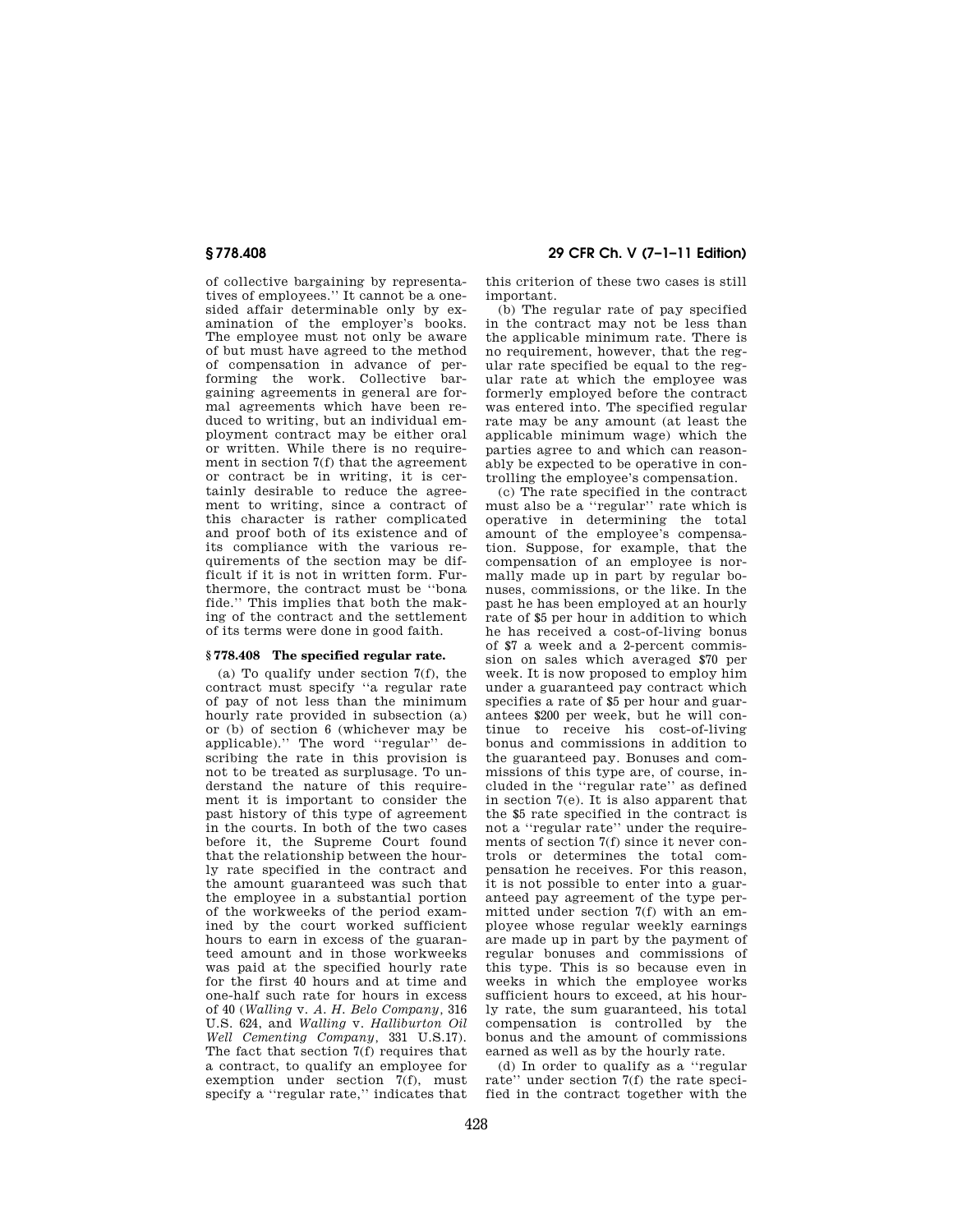guarantee must be the actual measure of the regular wages which the employee receives. However, the payment of extra compensation, over and above the guaranteed amount, by way of extra premiums for work on holidays, or for extraordinarily excessive work (such as for work in excess of 16 consecutive hours in a day, or for work in excess of 6 consecutive days of work), year-end bonuses and similar payments which are not regularly paid as part of the employee's usual wages, will not invalidate a contract which otherwise qualifies under section 7(f).

[33 FR 986, Jan. 26, 1968, as amended at 46 FR 7317, Jan. 23, 1981]

# **§ 778.409 Provision for overtime pay.**

The section 7(f) contract must provide for compensation at not less than one and one-half times the specified regular rate for all hours worked in excess of the applicable maximum hours standard for the particular workweek. All excessive hours, not merely those covered by the guarantee, must be compensated at one and one-half times (or a higher multiple) of the specified regular rate. A contract which guaranteed a weekly salary of \$169, specified a rate of \$3.60 per hour, and provided that not less than one and one-half times such rate would be paid only for all hours up to and including 462⁄3 hours would not qualify under this section. The contract must provide for payment at time and one-half (or more) for all hours in excess of the applicable maximum hours standard in any workweek. A contract may provide a specific overtime rate greater than one and one-half times the specified rate, for example, double time. If it does provide a specific overtime rate it must provide that such rate will be paid for all hours worked in excess of the applicable maximum hours standard.

[46 FR 7317, Jan. 23, 1981]

#### **§ 778.410 The guaranty under section 7(f).**

(a) The statute provides that the guaranty must be a weekly guaranty. A guaranty of monthly, semimonthly, or biweekly pay (which would allow averaging wages over more than one workweek) does not qualify under this

paragraph. Obviously guarantees for periods less than a workweek do not qualify. Whatever sum is guaranteed must be paid in full in all workweeks, however short in which the employee performs any amount of work for the employer. The amount of the guaranty may not be subject to proration or deduction in short weeks.

(b) The contract must provide a guaranty of pay. The amount must be specified. A mere guaranty to provide work for a particular number of hours does not qualify under this section.

(c) The pay guaranteed must be ''for not more than 60 hours based on the rate so specified.''

#### **§ 778.411 Sixty-hour limit on pay guaranteed by contract.**

The amount of weekly pay guaranteed may not exceed compensation due at the specified regular rate for the applicable maximum hours standard and at the specified overtime rate for the additional hours, not to exceed a total of 60 hours. Thus, if the maximum hours standard is 40 hours and the specified regular rate is \$5 an hour the weekly guaranty cannot be greater than \$350. This does not mean that an employee employed pursuant to a guaranteed pay contract under this section may not work more than 60 hours in any week; it means merely that pay in an amount sufficient to compensate for a greater number of hours cannot be covered by the guaranteeed pay. If he works in excess of 60 hours he must be paid, for each hour worked in excess of 60, overtime compensation as provided in the contract, in addition to the guaranteed amount.

[46 FR 7317, Jan. 23, 1981]

#### **§ 778.412 Relationship between amount guaranteed and range of hours employee may be expected to work.**

While the guaranteed pay may not cover more than 60 hours, the contract may guarantee pay for a lesser number of hours. In order for a contract to qualify as a bona fide contract for an employee whose duties necessitate irregular hours of work, the number of hours for which pay is guaranteed must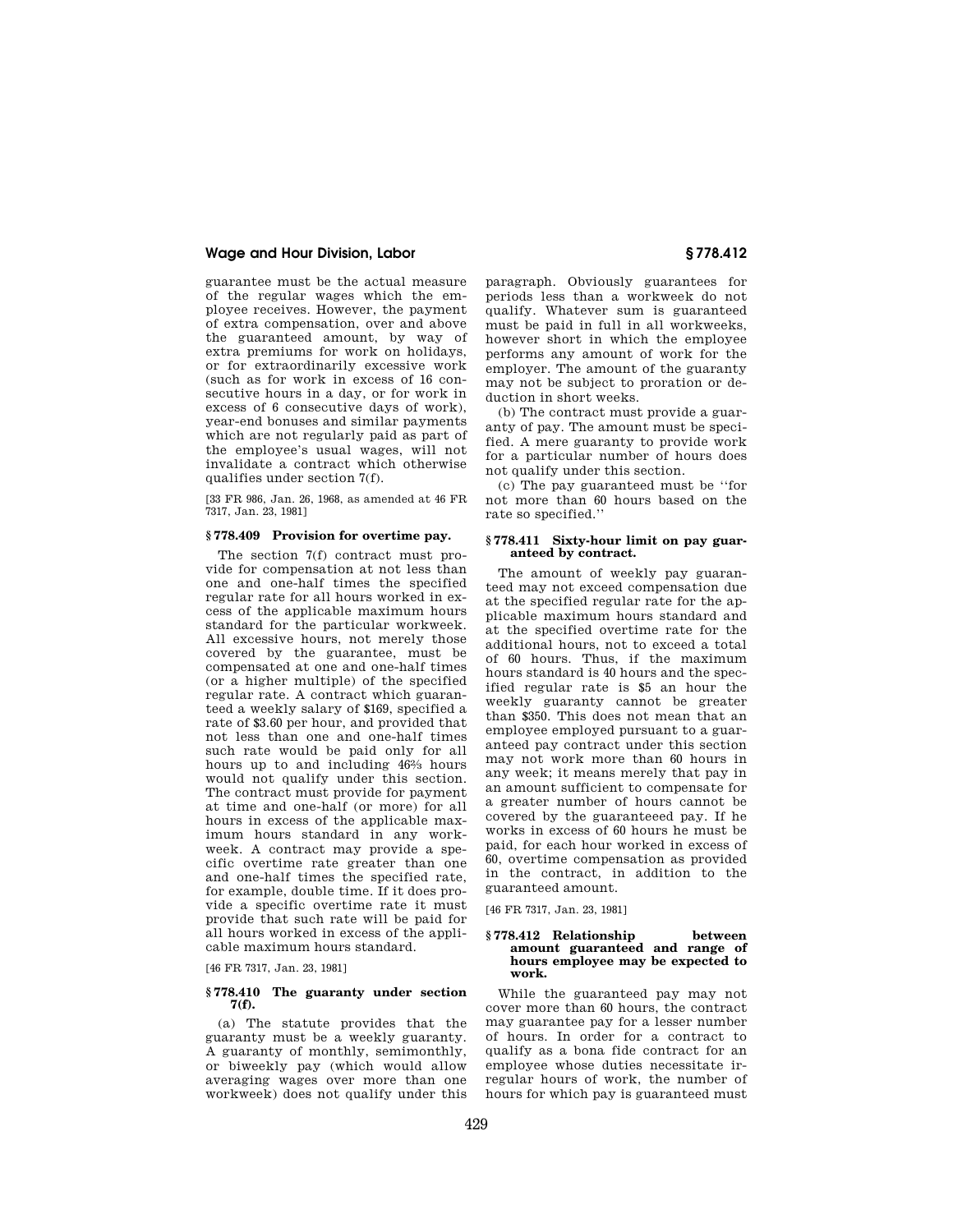bear a reasonable relation to the number of hours the employee may be expected to work. A guaranty of pay for 60 hours to an employee whose duties necessitate irregular hours of work which can reasonably be expected to range no higher than 50 hours would not qualify as a bona fide contract under this section. The rate specified in such a contract would be wholly fictitious and therefore would not be a ''regular rate'' as discussed above. When the parties enter into a guaranteed pay contract, therefore, they should determine, as far as possible, the range of hours the employee is likely to work. In deciding the amount of the guaranty they should not choose a guaranty of pay to cover the maximum number of hours which the employee will be likely to work at any time but should rather select a figure low enough so that it may reasonably be expected that the rate will be operative in a significant number of workweeks. In both *Walling* v. *A. H. Belo Co.,*  316 U.S. 624 and *Walling* v. *Halliburton Oil Well Cementing Co.,* 331 U.S. 17 the court found that the employees did actually exceed the number of hours (60 and 84 respectively) for which pay was guaranteed on fairly frequent occasions so that the hourly rate stipulated in the contract in each case was often operative and did actually control the compensation received by the employees. In cases where the guaranteed number of hours has not been exceeded in a significant number of workweeks, this fact will be weighed in the light of all the other facts and circumstances pertinent to the agreement before reaching a conclusion as to its effect on the validity of the pay arrangement. By a periodic review of the actual operation of the contract the employer can determine whether a stipulated contract rate reasonably expected by the parties to be operative in a significant number of workweeks is actually so operative or whether adjustments in the contract are necessary to ensure such an operative rate.

#### **§ 778.413 Guaranty must be based on rates specified in contract.**

The guaranty of pay must be ''based on the rate so specified,'' in the contract. If the contract specifies a reg-

# **§ 778.413 29 CFR Ch. V (7–1–11 Edition)**

ular rate of \$5 and an overtime rate of \$7.50 and guarantees pay for 50 hours and the maximum hours standard is 40 hours, the amount of the guaranty must be \$275, if it is to be based on the rates so specified. A guaranty of \$290 in such a situation would not, obviously, be based on the rates specified in the contract. Moreover, a contract which provides a variety of different rates for shift differentials, arduous or hazardous work, stand-by time, piece-rate incentive bonuses, commissions or the like in addition to a specified regular rate and a specified overtime rate with a guaranty of pay of, say, \$290 from all sources would not qualify under this section, since the guaranty of pay in such a case is not based on the regular and overtime rates specified in the contract.

[46 FR 7318, Jan. 23, 1981]

#### **§ 778.414 ''Approval'' of contracts under section 7(f).**

(a) There is no requirement that a contract, to qualify under section 7(f), must be approved by the Secretary of Labor or the Administrator. The question of whether a contract which purports to qualify an employee for exemption under section 7(f) meets the requirements is a matter for determination by the courts. This determination will in all cases depend not merely on the wording of the contract but upon the actual practice of the parties thereunder. It will turn on the question of whether the duties of the employee in fact necessitate irregular hours, whether the rate specified in the contract is a ''regular rate''—that is, whether it was designed to be actually operative in determining the employee's compensation—whether the contract was entered into in good faith, whether the guaranty of pay is in fact based on the regular and overtime rates specified in the contract. While the Administrator does have the authority to issue an advisory opinion as to whether or not a pay arrangement accords with the requirements of section 7(f) he can do so only if he has knowledge of these facts.

(b) As a guide to employers, it may be helpful to describe a fact situation in which the making of a guaranteed salary contract would be appropriate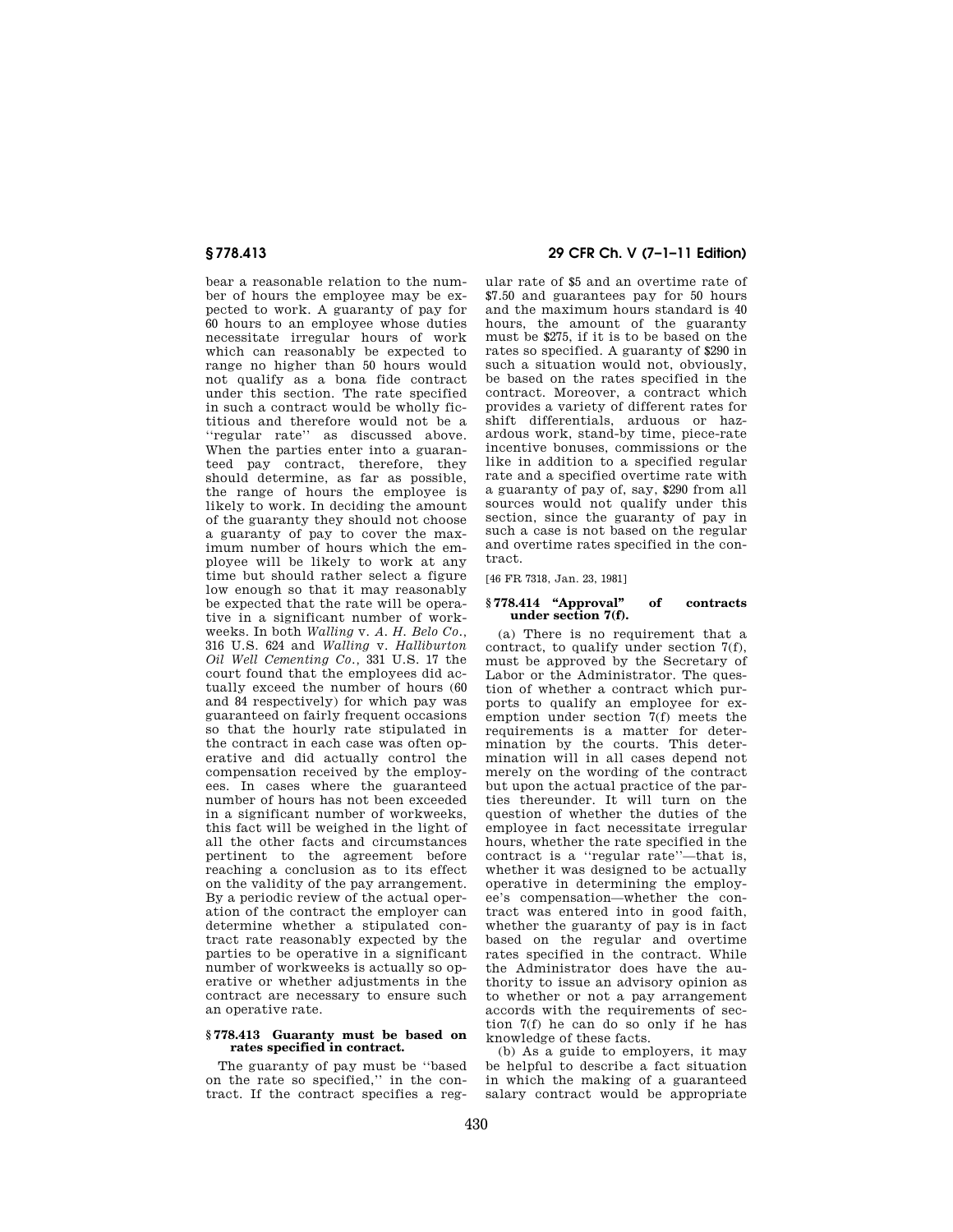and to set forth the terms of a contract which would comply, in the circumstances described, with the provisions of section 7(f).

*Example:* An employee is employed as an insurance claims adjuster; because of the fact that he must visit claimants and witnesses at their convenience, it is impossible for him or his employer to control the hours which he must work to perform his duties. During the past 6 months his weekly hours of work have varied from a low of 30 hours to a high of 58 hours. His average workweek for the period was 48 hours. In about 80 percent of the workweeks he worked less than 52 hours. It is expected that his hours of work will continue to follow this pattern. The parties agree upon a regular rate of \$5 per hour. In order to provide for the employee the security of a regular weekly income the parties further agree to enter into a contract which provides a weekly guaranty of pay. If the applicable maximum hours standard is 40 hours, guaranty of pay for a workweek somewhere between 48 hours (his average week) and 52 would be reasonable. In the circumstances described the following contract would be appropriate.

The X Company hereby agrees to employ John Doe as a claims adjuster at a regular hourly rate of pay of \$5 per hour for the first 40 hours in any workweek and at the rate of \$7.50 per hour for all hours in excess of 40 in any workweek, with a guarantee that John Doe will receive, in any week in which he performs any work for the company, the sum of \$275 as total compensation, for all work performed up to and including 50 hours in such workweek.

(c) The situation described in paragraph (b) of this section is merely an example and nothing herein is intended to imply that contracts which differ from the example will not meet the requirements of section 7(f).

[33 FR 986, Jan. 26, 1968, as amended at 46 FR 7318, Jan. 23, 1981]

COMPUTING OVERTIME PAY ON THE RATE APPLICABLE TO THE TYPE OF WORK PERFORMED IN OVERTIME HOURS (SECS. 7(G) (1) AND (2))

#### **§ 778.415 The statutory provisions.**

Sections  $7(g)$  (1) and (2) of the Act provide:

(g) No employer shall be deemed to have violated subsection (a) by employing any employee for a workweek in excess of the maximum workweek applicable to such employee under such subsection if, pursuant to an agreement or understanding arrived at

between the employer and the employee before performance of the work, the amount paid to the employee for the number of hours worked by him in such workweek in excess of the maximum workweek applicable to such employee under such subsection:

(1) In the case of an employee employed at piece rates, is computed at piece rates not less than one and one-half times the bona fide piece rates applicable to the same work when performed during nonovertime hours; or

(2) In the case of an employee performing two or more kinds of work for which different hourly or piece rates have been established, is computed at rates not less than one and one-half times such bona fide rates applicable to the same work when performed during nonovertime hours;

\* \* \* \* \*

and if (i) the employee's average hourly earnings for the workweek exclusive of payments described in paragraphs (1) through (7) of subsection (e) are not less than the minimum hourly rate required by applicable law, and (ii) extra overtime compensation is properly computed and paid on other forms of additional pay required to be included in computing the regular rate.

#### **§ 778.416 Purpose of provisions.**

The purpose of the provisions set forth in §778.415 is to provide an exception from the requirement of computing overtime pay at not less than one and one-half times the regular rate for hours worked in excess of the applicable maximum hours standard for a particular workweek and to allow, under specified conditions, a simpler method of computing overtime pay for employees paid on the basis of a piece rate, or at a variety of hourly rates or piece rates, or a combination thereof. This provision is not designed to exclude any group of employees from the overtime benefits of the Act. The intent of the provision is merely to simplify the method of computation while insuring the receipt by the affected employees of substantially the same amount of overtime compensation.

#### **§ 778.417 General requirements of section 7(g).**

The following general requirements must be met in every case before the overtime computation authorized under section  $7(g)(1)$  or (2) may be utilized.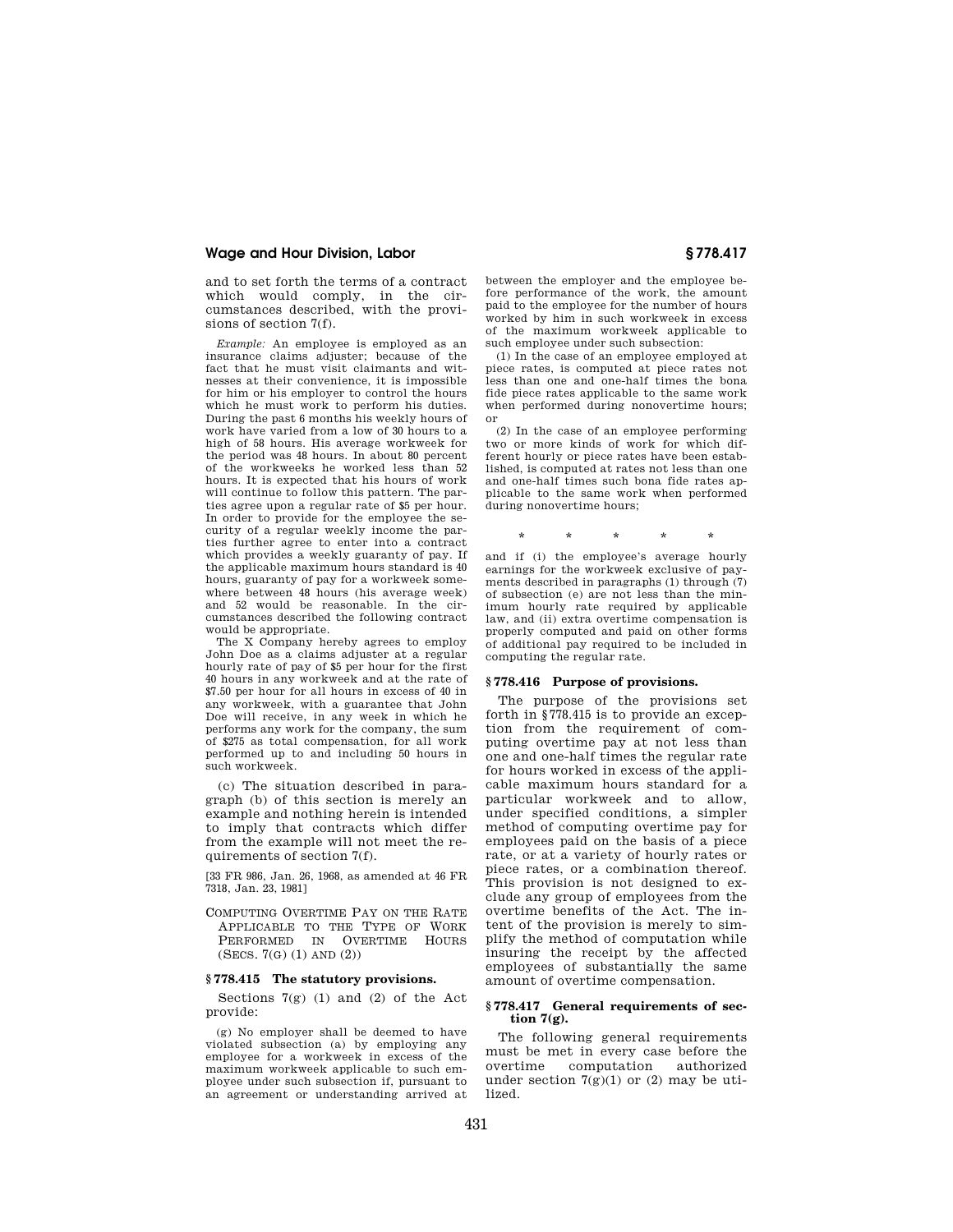(a) First, in order to insure that the method of computing overtime pay permitted in this section will not in any circumstances be seized upon as a device for avoiding payment of the minimum wage due for each hour, the requirement must be met that employee's average hourly earnings for the workweek (exclusive of overtime pay and of all other pay which is excluded from the regular rate) are not less than the minimum. This requirement insures that the employer cannot pay subminimum nonovertime rates with a view to offsetting part of the compensation earned during the overtime hours against the minimum wage due for the workweek.

(b) Second, in order to insure that the method of computing overtime pay permitted in this section will not be used to circumvent or avoid the payment of proper overtime compensation due on other sums paid to employees, such as bonuses which are part of the regular rate, the section requires that extra overtime compensation must be properly computed and paid on other forms of additional pay required to be included in computing the regular rate.

### **§ 778.418 Pieceworkers.**

(a) Under section  $7(g)(1)$ , an employee who is paid on the basis of a piece rate for the work performed during nonovertime hours may agree with his employer in advance of the performance of the work that he shall be paid at a rate not less than one and one-half times this piece rate for each piece produced during the overtime hours. No additional overtime pay will be due under the Act provided that the general conditions discussed in §778.417 are met and:

(1) The piece rate is a bona fide rate;

(2) The overtime hours for which the overtime rate is paid qualify as overtime hours under section 7(e) (5), (6), or (7);

(3) The number of overtime hours for which such overtime piece rate is paid equals or exceeds the number of hours worked in excess of the applicable maximum hours standard for the particular workweek; and

(4) The compensation paid for the overtime hours is at least equal to pay at one and one-half times the applica-

**§ 778.418 29 CFR Ch. V (7–1–11 Edition)** 

ble minimum rate for the total number of hours worked in excess of the applicable maximum hours standard.

(b) The piece rate will be regarded as bona fide if it is the rate actually paid for work performed during the nonovertime hours and if it is sufficient to yield at least the minimum wage per hour.

(c) If a pieceworker works at two or more kinds of work for which different straight time piece rates have been established, and if by agreement he is paid at a rate not less than one and one-half whichever straight time piece rate is applicable to the work performed during the overtime hours, such piece rate or rates must meet all the tests set forth in this section and the general tests set forth in §778.417 in order to satisfy the overtime requirements of the Act under section  $7(g)(2)$ .

#### **§ 778.419 Hourly workers employed at two or more jobs.**

(a) Under section  $7(g)(2)$  an employee who performs two or more different kinds of work, for which different straight time hourly rates are established, may agree with his employer in advance of the performance of the work that he will be paid during overtime hours at a rate not less than one and one-half times the hourly nonovertime rate established for the type of work he is performing during such overtime hours. No additional overtime pay will be due under the act provided that the general requirements set forth in §778.417 are met and;

(1) The hourly rate upon which the overtime rate is based in a bona fide rate;

(2) The overtime hours for which the overtime rate is paid qualify as overtime hours under section 7(e) (5), (6), or  $(7)$ ; and

(3) The number of overtime hours for which the overtime rate is paid equals or exceeds the number of hours worked in excess of the applicable maximum hours standard.

(b) An hourly rate will be regarded as a bona fide rate for a particular kind of work it is equal to or greater than the applicable minimum rate therefor and if it is the rate actually paid for such work when performed during nonovertime hours.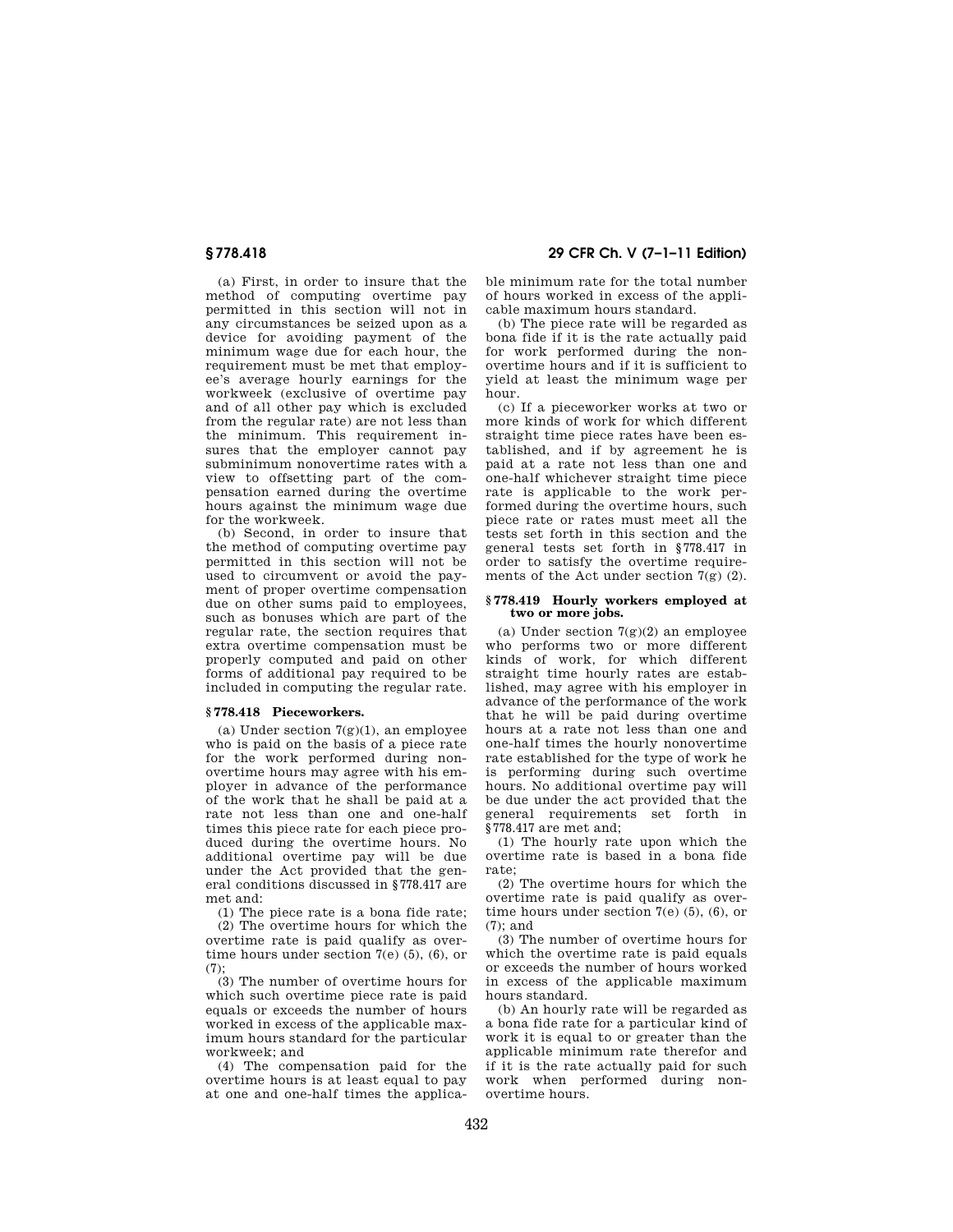#### **§ 778.420 Combined hourly rates and piece rates.**

Where an employee works at a combination of hourly and piece rates, the payment of a rate not less than one and one-half times the hourly or piece rate applicable to the type of work being performed during the overtime hours will meet the overtime requirements of the Act if the provisions concerning piece rates (as discussed in §778.418) and those concerning hourly rates (as discussed in §778.419) are respectively met.

#### **§ 778.421 Offset hour for hour.**

Where overtime rates are paid pursuant to statute or contract for hours in excess of 8 in a day, or in excess of the applicable maximum hours standard, or in excess of the employees' normal working hours or regular working hours (as under section  $7(e)(5)$  or for work on ''special days'' (as under section 7(e)(6), or pursuant to an applicable employment agreement for work outside of the hours established in good faith by the agreement as the basic, normal, or regular workday (not exceeding 8 hours) or workweek (not exceeding the applicable maximum hours standard) (under section 7(e) (7), the requirements of section  $7(g)$  (1) and  $7(g)(2)$  will be met if the number of such hours during which overtime rates were paid equals or exceeds the number of hours worked in excess of the applicable maximum hours standard for the particular workweek. It is not necessary to determine whether the total amount of compensation paid for such hours equals or exceeds the amount of compensation which would be due at the applicable rates for work performed during the hours after the applicable maximum in any workweek.

# **Subpart F—Pay Plans Which Circumvent the Act**

#### DEVICES TO EVADE THE OVERTIME REQUIREMENTS

# **§ 778.500 Artificial regular rates.**

(a) Since the term *regular rate* is defined to include all remuneration for employment (except statutory exclusions) whether derived from hourly rates, piece rates, production bonuses or other sources, the overtime provisions of the act cannot be avoided by setting an artificially low hourly rate upon which overtime pay is to be based and making up the additional compensation due to employees by other means. The established hourly rate is the ''regular rate'' to an employee only if the hourly earnings are the sole source of his compensation. Payment for overtime on the basis of an artificial ''regular'' rate will not result in compliance with the overtime provisions of the Act.

(b) It may be helpful to describe a few schemes that have been attempted and to indicate the pitfalls inherent in the adoption of such schemes. The device of the varying rate which decreases as the length of the workweek increases has already been discussed in §§778.321 through 778.329. It might be well, however, to re-emphasize that the hourly rate paid for the identical work during the hours in excess of the applicable maximum hours standard cannot be lower than the rate paid for the nonovertime hours nor can the hourly rate vary from week to week inversely with the length of the workweek. It has been pointed out that, except in limited situations under contracts which qualify under section 7(f), it is not possible for an employer lawfully to agree with his employees that they will receive the same total sum, comprising both straight time and overtime compensation, in all weeks without regard to the number of overtime hours (if any) worked in any workweek. The result cannot be achieved by the payment of a fixed salary or by the payment of a lump sum for overtime or by any other method or device.

(c) Where the employee is hired at a low hourly rate supplemented by facilities furnished by the employer, bonuses (other than those excluded under section 7(e)), commissions, pay ostensibly (but not actually) made for idle hours, or the like, his regular rate is not the hourly rate but is the rate determined by dividing his total compensation from all these sources in any workweek by the number of hours worked in the week. Payment of overtime compensation based on the hourly rate alone in such a situation would not meet the overtime requirements of the Act.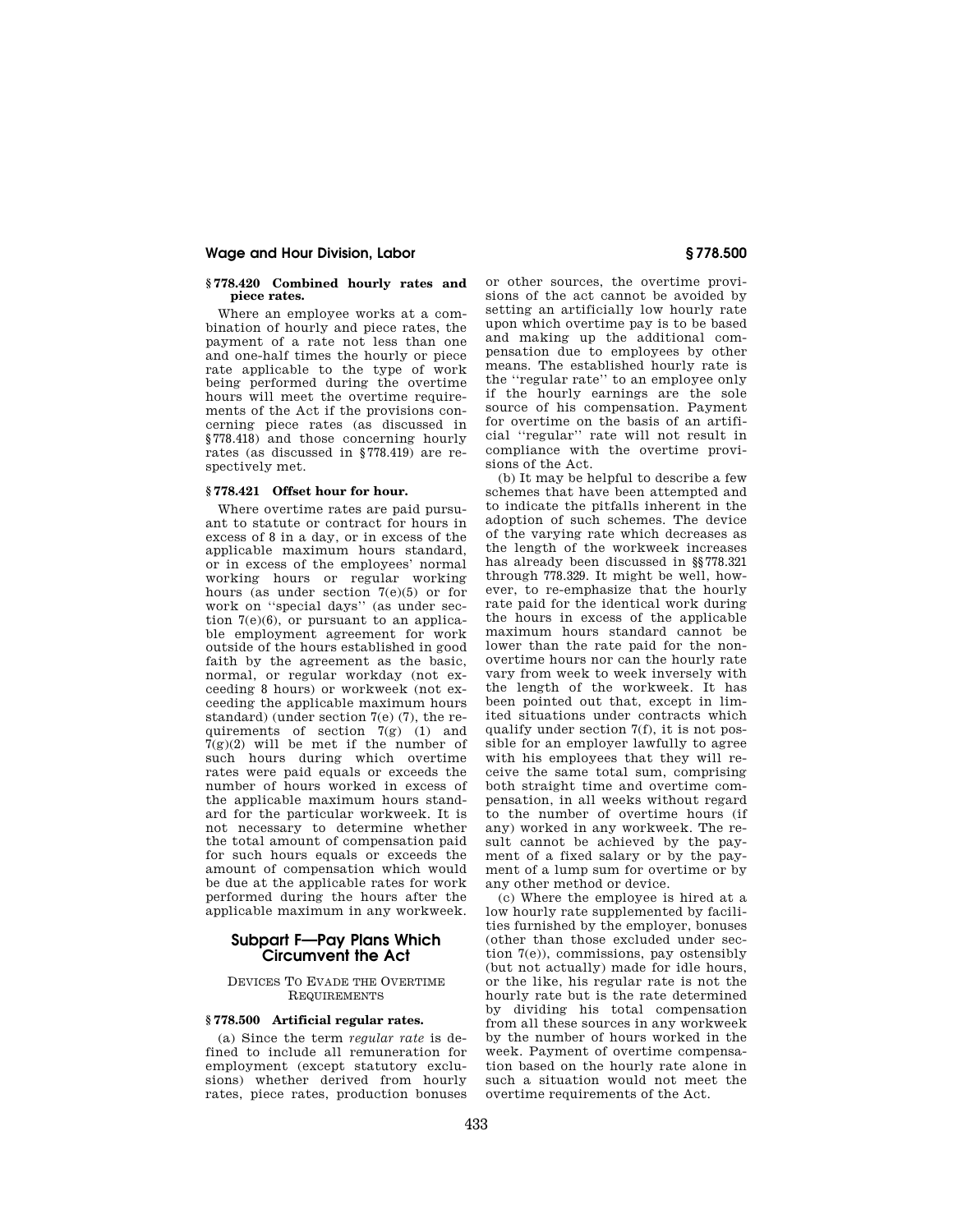(d) One scheme to evade the full penalty of the Act was that of setting an arbitrary low hourly rate upon which overtime compensation at time and one-half would be computed for all hours worked in excess of the applicable maximum hours standard; coupled with this arrangement was a guarantee that if the employee's straight time and overtime compensation, based on this rate, fell short, in any week, of the compensation that would be due on a piece-rate basis of x cents per piece, the employee would be paid on the piece-rate basis instead. The hourly rate was set so low that it never (or seldom) was operative. This scheme was found by the Supreme Court to be violative of the overtime provisions of the Act in the case of *Walling* v. *Youngerman-Reynolds Hardwood Co.,* 325 U.S. 427. The regular rate of the employee involved was found to be the quotient of total piece-rate earnings paid in any week divided by the total hours worked in such week.

(e) The scheme is no better if the employer agrees to pay straight time and overtime compensation on the arbitrary hourly rates and to make up the difference between this total sum and the piece-rate total in the form of a bonus to each employee. (For further discussion of the refinements of this plan, see §§778.502 and 778.503.)

#### **§ 778.501 The ''split-day'' plan.**

(a) Another device designed to evade the overtime requirements of the Act was a plan known as the ''Poxon'' or ''split-day'' plan. Under this plan the normal or regular workday is artificially divided into two portions one of which is arbitrarily labeled the ''straight time'' portion of the day and the other the ''overtime'' portion. Under such a plan, an employee who would ordinarily command an hourly rate of pay well in excess of the minimum for his work is assigned a low hourly rate (often the minimum) for the first hour (or the first 2 or 4 hours) of each day. This rate is designated as the regular rate: ''time and one-half'' based on such rate is paid for each additional hour worked during the workday. Thus, for example, an employee is arbitrarily assigned an hourly rate of \$5 per hour under a contract which pro-

# **§ 778.501 29 CFR Ch. V (7–1–11 Edition)**

vides for the payment of so-called ''overtime'' for all hours in excess of 4 per day. Thus, for the normal or regular 8-hour day the employee would receive \$20 for the first 4 hours and \$30 for the remaining 4 hours; and a total of \$50 for 8 hours. (This is exactly what he would receive at the straight time rate of \$6.25 per hour.) On the sixth 8 hour day the employee likewise receives \$50 and the employer claims to owe no additional overtime pay under the statute since he has already compensated the employee at ''overtime'' rates for 20 hours of the workweek.

(b) Such a division of the normal 8 hour workday into 4 straight time hours and 4 overtime hours is purely fictitious. The employee is not paid at the rate of \$5 an hour and the alleged overtime rate of \$7.50 per hour is not paid for overtime work. It is not geared either to hours ''in excess of the employee's normal working hours or regular working hours'' (section 7(e)(5) or for work ''outside of the hours established in good faith \* \* \* as the basic, normal, or regular workday'' (section 7(e) (7)) and it cannot therefore qualify as an overtime rate. The regular rate of pay of the employee in this situation is \$6.25 per hour and he is owed additional overtime compensation, based on this rate, for all hours in excess of the applicable maximum hours standard. This rule was settled by the Supreme Court in the case of *Walling* v. *Helmerich & Payne,* 323 U.S. 37, and its validity has been reemphasized by the definition of the term ''regular rate'' in section 7(e) of the Act as amended.

[46 FR 7318, Jan. 23, 1981; 46 FR 33516, June 30, 1981]

#### PSEUDO-BONUSES

# **§ 778.502 Artificially labeling part of the regular wages a ''bonus''.**

(a) The term ''bonus'' is properly applied to a sum which is paid as an addition to total wages usually because of extra effort of one kind or another, or as a reward for loyal service or as a gift. The term is improperly applied if it is used to designate a portion of regular wages which the employee is entitled to receive under his regular wage contract.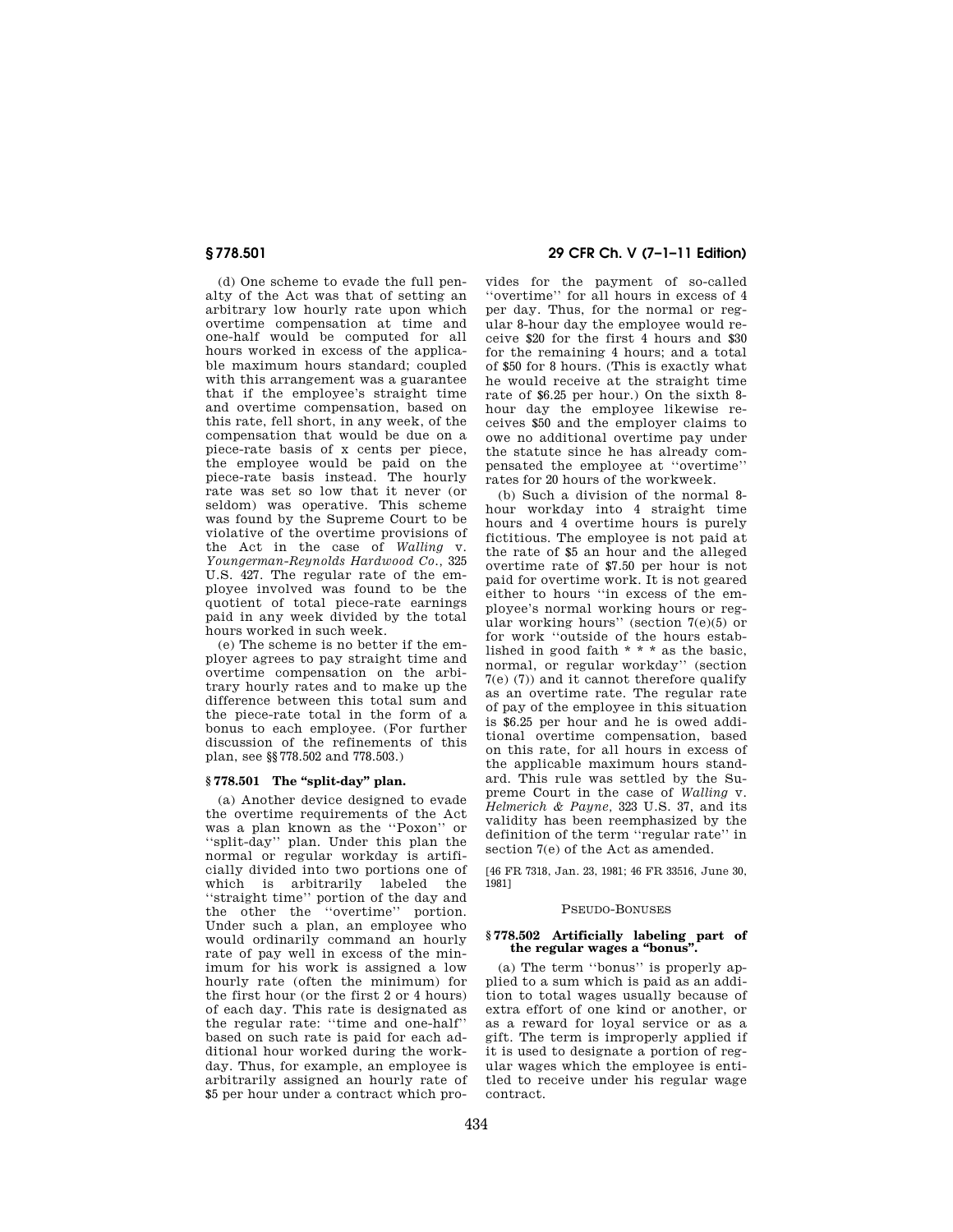(b) For example, if an employer has agreed to pay an employee \$300 a week without regard to the number of hours worked, the regular rate of pay of the employee is determined each week by dividing the \$300 salary by the number of hours worked in the week. The situation is not altered if the employer continues to pay the employee, whose applicable maximum hours standard is 40 hours, the same \$300 each week but arbitrarily breaks the sum down into wages for the first 40 hours at an hourly rate of \$4.80 an hour, overtime compensation at \$7.20 per hour and labels the balance a ''bonus'' (which will vary from week to week, becoming smaller as the hours increase and vanishing entirely in any week in which the employee works 55 hours or more). The situation is in no way bettered if the employer, standing by the logic of his labels, proceeds to compute and pay overtime compensation due on this ''bonus'' by prorating it back over the hours of the workweek. Overtime compensation has still not been properly computed for this employee at his regular rate.

(c) An illustration of how the plan works over a 3-week period may serve to illustrate this principle more clearly:

(1) In the first week the employee whose applicable maximum hours standard is 40 hours, works 40 hours and receives \$300. The books show he has received \$192 (40 hours×\$4.80 an hour) as wages and \$108 as bonus. No overtime has been worked so no overtime compensation is due.

(2) In the second week he works 45 hours and receives \$300. The books show he has received \$192 for the first 40 hours and \$36 (5 hours×\$7.20 an hour) for the 5 hours over 40, or a total of \$228 as wages, and the balance as a bonus of \$72. Overtime compensation is then computed by the employer by dividing \$72 by 45 hours to discover the average hourly increase resulting from the bonus—\$1.60 per hour—and half this rate is paid for the 5 overtime hours— \$4. This is improper. The employee's regular rate in this week is \$6.67 per hour. He is owed \$316.85 not \$304.

(3) In the third week the employee works 50 hours and is paid \$300. The books show that the employee received \$192 for the first 40 hours and \$72 (10 hours×\$7.20 per hour) for the 10 hours over 40, for a total of \$264 and the balance as a bonus of \$36. Overtime pay due on the ''bonus'' is found to be \$3.60. This is improper. The employee's regular rate in this week is \$6 and he is owed \$330, not \$303.60.

(d) Similar schemes have been devised for piece-rate employees. The method is the same. An employee is assigned an arbitrary hourly rate (usually the minimum) and it is agreed that his straight-time and overtime earnings will be computed on this rate but that if these earnings do not amount to the sum he would have earned had his earnings been computed on a piece-rate basis of ''x'' cents per piece, he will be paid the difference as a ''bonus.'' The subterfuge does not serve to conceal the fact that this employee is actually compensated on a piece-rate basis, that there is no bonus and his regular rate is the quotient of piece-rate earnings divided by hours worked (*Walling* v. *Youngerman-Reynolds Hardwood Company,* 325 U.S. 419).

(e) The general rule may be stated that wherever the employee is guaranteed a fixed or determinable sum as his wages each week, no part of this sum is a true bonus and the rules for determining overtime due on bonuses do not apply.

[33 FR 986, Jan. 26, 1968; 33 FR 3172, Feb. 20, 1968, as amended at 46 FR 7318, Jan. 23, 1981]

# **§ 778.503 Pseudo ''percentage bonuses.''**

As explained in §778.210 of this part, a true bonus based on a percentage of total wages—both straight time and overtime wages—satisfies the Act's overtime requirements, if it is paid unconditionally. Such a bonus increases both straight time and overtime wages by the same percentage, and thereby includes proper overtime compensation as an arithmetic fact. Some bonuses, however, although expressed as a percentage of both straight time and overtime wages, are in fact a sham. Such bonuses, like the bonuses described in §778.502 of this part, are generally separated out of a fixed weekly wage and usually decrease in amount in direct proportion to increases in the number of hours worked in a week in excess of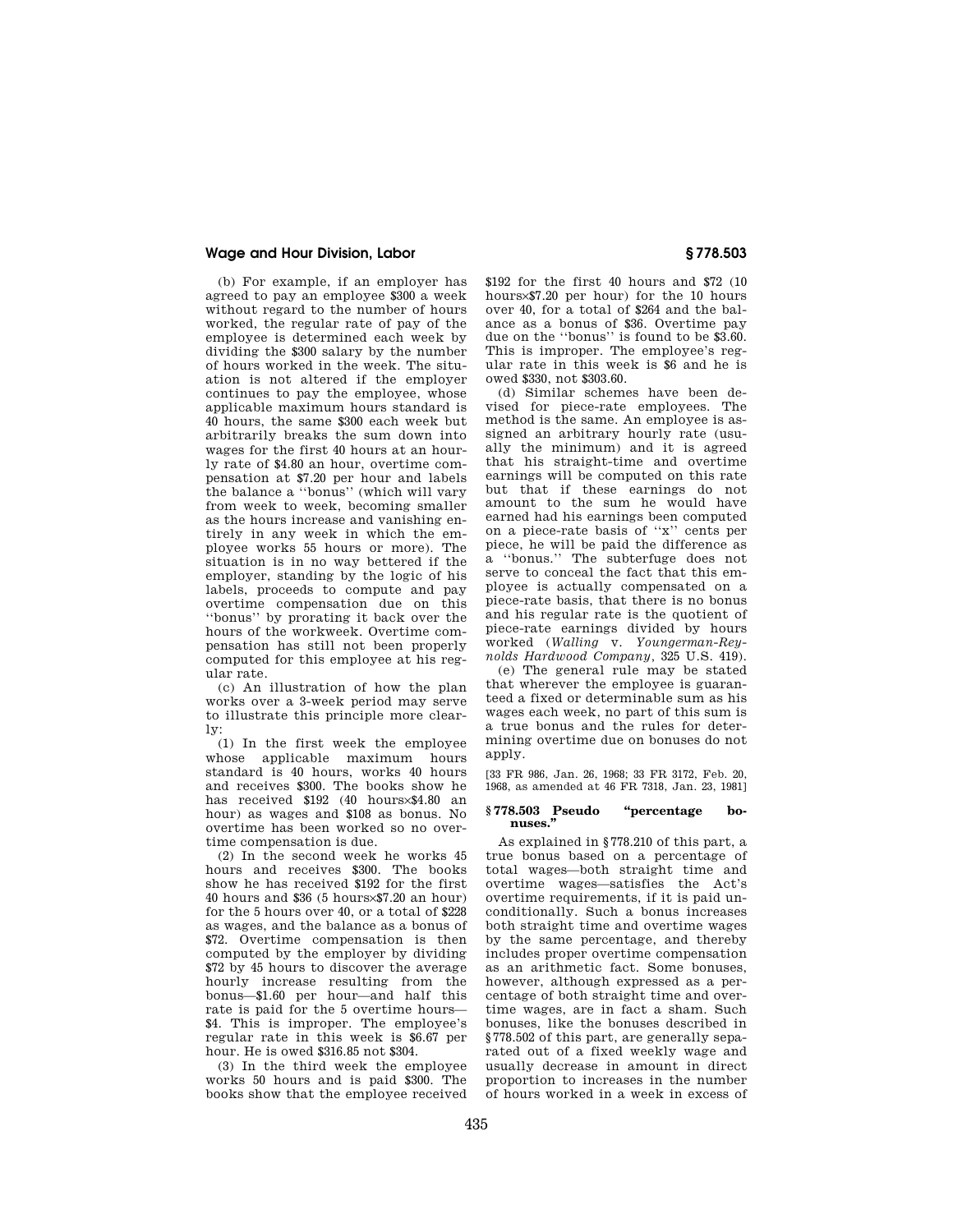40. The hourly rate purportedly paid under such a scheme is artificially low, and the difference between the wages paid at the hourly rate and the fixed weekly compensation is labeled a percentage of wage ''bonus.''

*Example:* An employer's wage records show an hourly rate of \$5.62 per hour, and an overtime rate of one and one-half times that amount, or \$8.43 per hour. In addition, the employer pays an alleged percentage of wage bonus on which no additional overtime compensation is paid:

|  |  |  |  | Week 1-40 hours worked: |
|--|--|--|--|-------------------------|
|--|--|--|--|-------------------------|

|                                                 | \$224.80 |
|-------------------------------------------------|----------|
| Percentage of total earnings bonus at 33.45%    | 75.20    |
|                                                 | 300.00   |
| Week 2-43 hours worked:                         |          |
|                                                 | 224.80   |
|                                                 | 25.29    |
|                                                 | 250.09   |
| Percentage of total earnings bonus at 19.96% of |          |
|                                                 | 49.91    |
|                                                 | 300.00   |
| Week 3-48 hours worked:                         |          |
|                                                 | 224.80   |
|                                                 | 67.44    |
| Percentage of total earnings bonus at 2.66% of  | 292.24   |
|                                                 | 7.76     |
|                                                 | 300.00   |

This employee is in fact being paid no overtime compensation at all. The records in fact reveal that the employer pays exactly \$300 per week, no matter how many hours the employee works. The employee's regular rate is \$300 divided by the number of hours worked in the particular week, and his overtime compensation due must be computed as shown in §778.114.

[46 FR 7319, Jan. 23, 1981]

# **Subpart G—Miscellaneous**

# **§ 778.600 Veterans' subsistence allow- ances.**

Subsistence allowances paid under Public Law 346 (commonly known as the G.I. bill of rights) to a veteran employed in on-the-job training program work may not be used to offset the wages to which he is entitled under the Fair Labor Standards Act. The subsistence allowances provided by Public Law 346 for payment to veterans are not paid as compensation for services rendered to an employer nor are they

# **§ 778.600 29 CFR Ch. V (7–1–11 Edition)**

intended as subsidy payments for such employer. In order to qualify as wages under either section 6 or section 7 of the Act, sums paid to an employee must be paid by or on behalf of the employer. Since veterans' subsistence allowances are not so paid, they may not be used to make up the minimum wage or overtime pay requirements of the Act nor are they included in the regular rate of pay under section 7.

#### **§ 778.601 Special overtime provisions available for hospital and residential care establishments under section 7(j).**

(a) *The statutory provision.* Section 7(j) of the Act provides, for hospital and residential care establishment employment, under prescribed conditions, an exemption from the general requirement of section 7(a) that overtime compensation be computed on a workweek basis. It permits a 14-day period to be established for the purpose of computing overtime compensation by an agreement or understanding between an employer engaged in the operation of a hospital or residential care establishment, and any of his employees employed in connection therewith. The exemption provided by section 7(j) applies:

if, pursuant to an agreement or understanding arrived at between the employer and employee before performance of the work, a work period of 14 consecutive days is accepted in lieu of the workweek of 7 consecutive days for purposes of overtime computation and if, for his employment in excess of 8 hours in any workday and in excess of 80 hours in such 14-day period, the employee receives compensation at a rate not less than one and one-half times the regular rate at which he is employed.

(b) *Conditions for application of exemption.* As conditions for use of the 14-day period in lieu of the workweek in computing overtime, section 7(j) requires, first, an agreement or understanding between the employer and the employee before performance of the work that such period is to be used, and second, the payment to the employee of overtime compensation at a rate not less than one and one-half times his regular rate for all hours worked in excess of eight in any workday within such period and in excess of 80 during the period as a whole.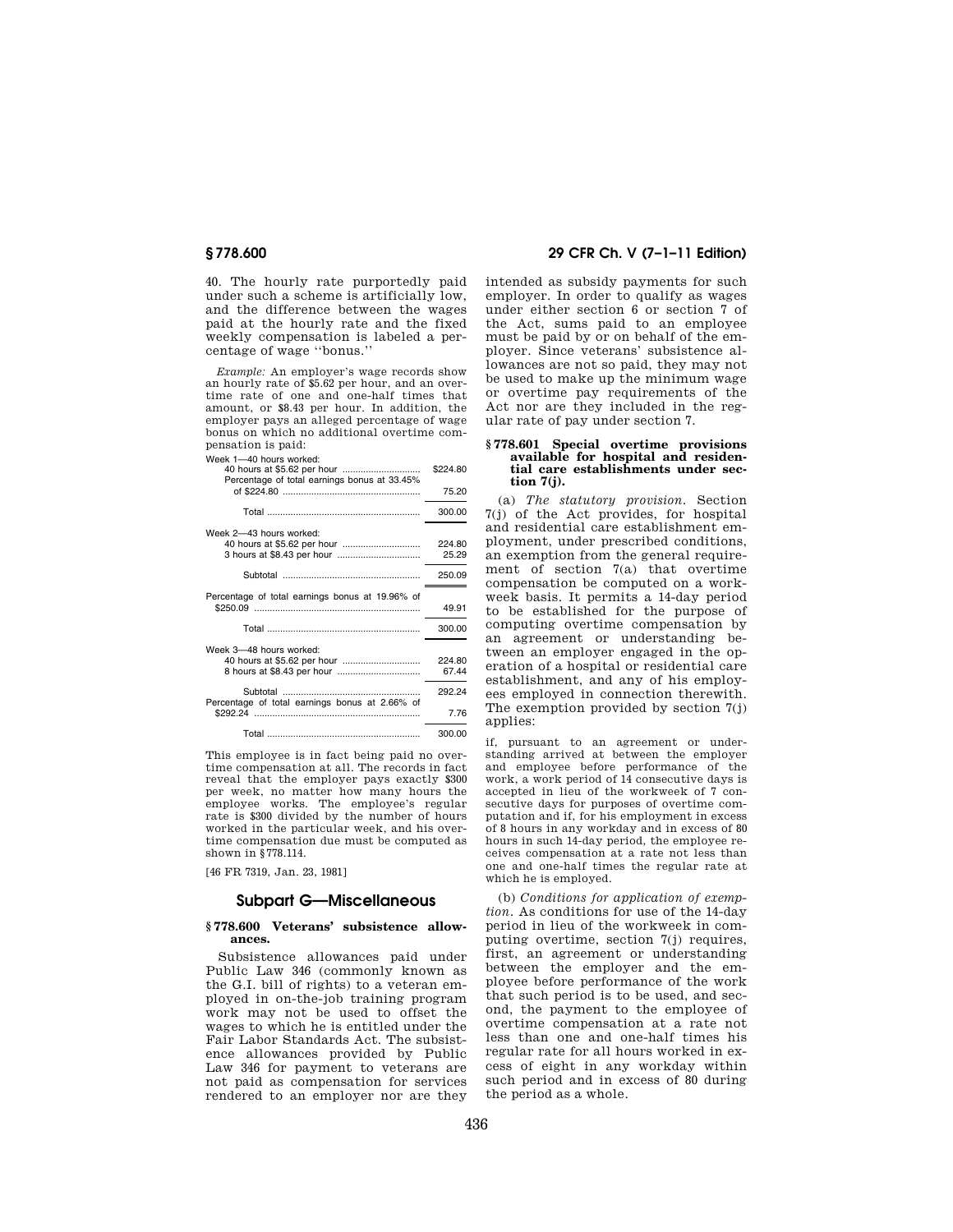(c) *The agreement or understanding.*  The agreement or understanding between the employer and employee to use the 14-day period for computing overtime must be entered into before the work to which it is intended to apply is performed. It may be arrived at directly with the employee or through his representative. It need not be in writing, but if it is not, a special record concerning it must be kept as required by part 516 of this chapter. The 14-day period may begin at any hour of any day of the week; it need not commence at the beginning of a calendar day. It consists of 14 consecutive 24-hour periods, at the end of which a new 14-day period begins. The election to use the 14-day period in lieu of the workweek must, like selection of an employee's workweek (§778.105) be with the intent to use such period permanently or for a substantial period of time. Changes from such period to the workweek and back again to take advantage of less onerous overtime pay liabilities with respect to particular work schedules under one system than under the other are not permissible.

(d) *Payment for overtime under the special provisions.* If the parties have the necessary agreement or understanding to use the 14-day period, computation of overtime pay on the workweek basis as provided in section 7(a) is not required so long as the employee receives overtime compensation at a rate not less than one and one-half times his regular rate of pay ''for his employment in excess of 8 hours in any workday and in excess of 80 hours in such 14 day period.'' Such compensation is required for all hours in such period in excess of eight in any workday or workdays therein which are worked by the employee, whether or not more than 80 hours are worked in the period. The first workday in the period, for purposes of this computation, begins at the same time as the 14-day period and ends 24 hours later. Each of the 13 consecutive 24-hour periods following constitutes an additional workday of the 14-day period. Overtime compensation at the prescribed time and one-half rate is also required for all hours worked in excess of 80 in the 14-day period, whether or not any daily overtime is worked during the first 80

hours. However, under the provisions of section  $7(h)$  and  $7(e)(5)$  of the Act, any payments at the premium rate for daily overtime hours within such period may be credited toward the overtime compensation due for overtime hours in excess of 80.

(e) *Use of 14-day period in lieu of workweek.* Where the 14-day period is used as authorized in section 7(j), such period is used in lieu of the workweek in computing the regular rate of pay of employees to whom it applies (i.e., those of the hospital's or residential care establishment's employees with whom the employer has elected to enter into the necessary agreement or understanding as explained in paragraph (c) of this section). With this exception, the computation of the regular rate and the application of statutory exclusions therefrom is governed by the general principles set forth in this part 778.

[33 FR 986, Jan. 26, 1968, as amended at 46 FR 7319, Jan. 23, 1981; 46 FR 33516, June 30, 1981]

#### **§ 778.602 Special overtime provisions under section 7(b).**

(a) *Daily and weekly overtime standards.* The general overtime pay requirements of the Act provide for such pay only when the number of hours worked exceeds the standard specified for the workweek; no overtime compensation on a daily basis is required. However, section 7 of the Act, in subsection (b). provides certain partial exemptions from the general overtime provisions, each of which is conditioned upon the payment to the employee of overtime compensation at a rate not less than one and one-half times his regular rate of pay for his hours worked in the workweek in excess of daily, as well as weekly, standards specified in the subsection. Under these provisions, when an employee works in excess of both the daily and weekly maximum hours standards in any workweek for which such an exemption is claimed, he must be paid at such overtime rate for all hours worked in the workweek in excess of the applicable daily maximum or in excess of the applicable weekly maximum, whichever number of hours is greater. Thus, if his total hours of work in the workweek which are in excess of the daily maximum are 10, and